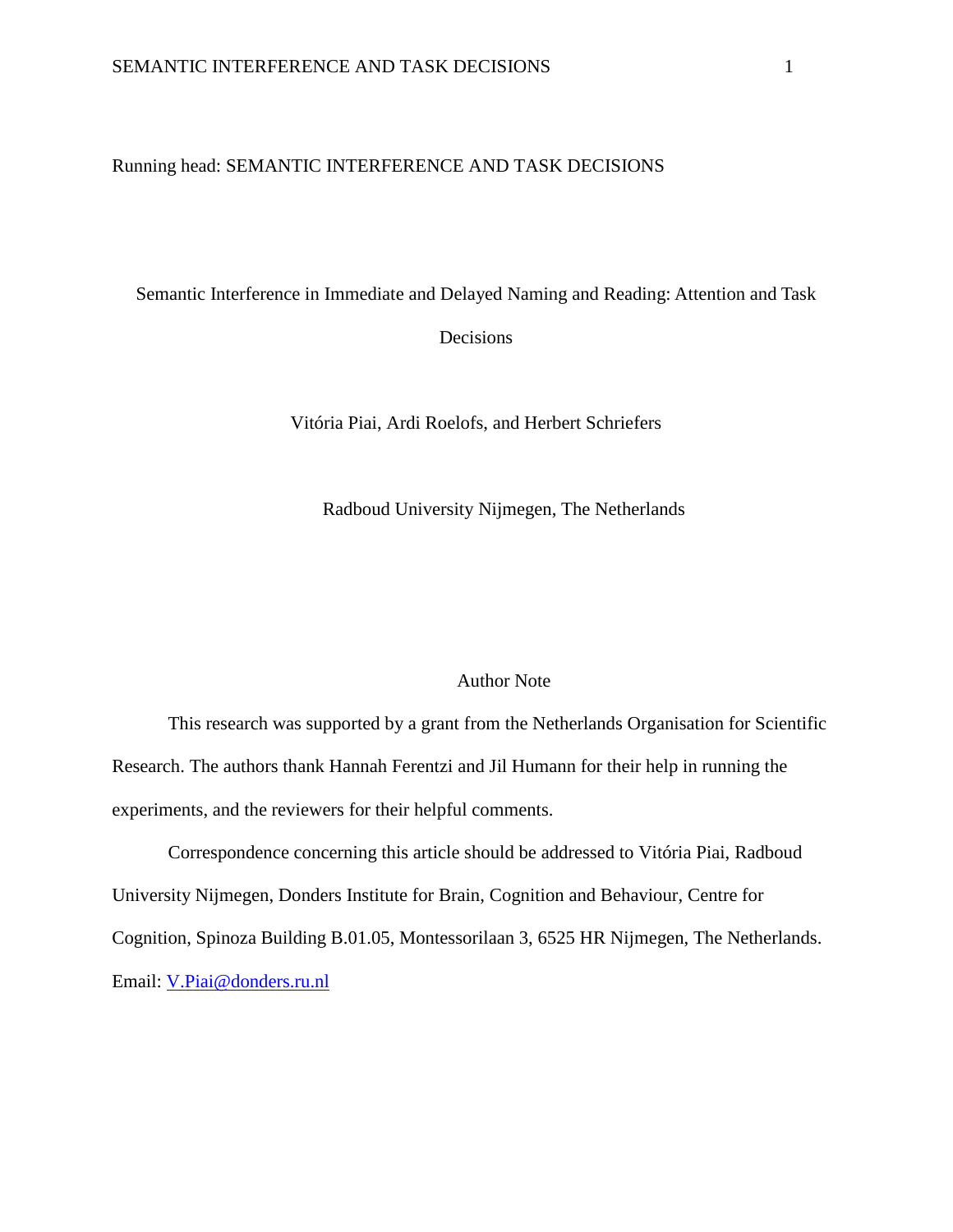#### Abstract

Disagreement exists about whether lexical selection in word production is a competitive process. Competition predicts semantic interference from distractor words in immediate but not in delayed picture naming. In contrast, Janssen, Schirm, Mahon, and Caramazza (2008) obtained semantic interference in delayed picture naming when participants had to decide between picture naming and oral reading depending on the distractor word's colour. We report three experiments that examined the role of such task decisions. In a single-task situation requiring picture naming only (Experiment 1), we obtained semantic interference in immediate but not in delayed naming. In a task-decision situation (Experiments 2 and 3), no semantic effects were obtained in immediate and delayed picture naming and word reading using either the materials of Experiment 1 or the materials of Janssen et al. (2008). We present an attentional account in which task decisions may hide or reveal semantic interference from lexical competition depending on the amount of parallelism between task-decision and picture-word processing.

*Key words*: attention; naming; reading; task decision; picture-word interference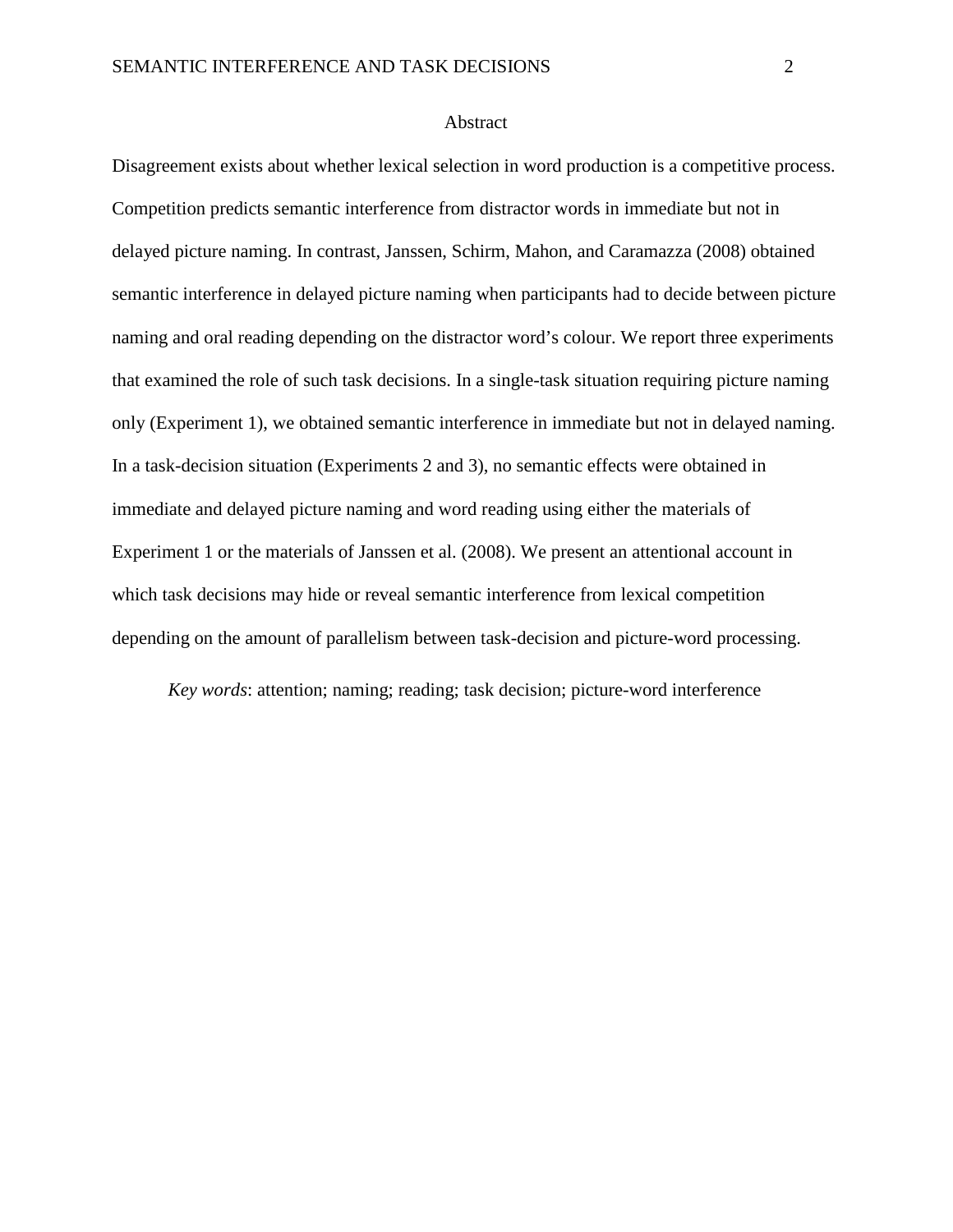Competition has been widely regarded in the cognitive neurosciences as an important mechanism in human cognition. Across different psychological domains, such as language comprehension (e.g., Norris, 1994), cognitive control (e.g., Miller & Cohen, 2001), visual perception (e.g., Desimone & Duncan, 1995), and motor control (e.g., Jeannerod, 1997), competition has been taken as a mode of operation fundamental to the workings of these cognitive processes. Similarly, in the field of spoken word production, competition has long been assumed to be the mechanism underlying lexical selection (Levelt, Roelofs, & Meyer, 1999; Roelofs, 1992). Recently, however, Caramazza and colleagues (e.g., Finkbeiner & Caramazza, 2006a, 2006b; Janssen, Schirm, Mahon & Caramazza, 2008; Mahon, Costa, Peterson, Vargas & Caramazza, 2007) argued against the assumption of competition in lexical selection in word production. In this article, we start by briefly reviewing the evidence for competition in word production and its challenge put forward by Janssen et al. (2008), based on evidence they obtained in delayed-response experiments where participants had to decide between picture naming and word reading on each trial. Next, we point out a potentially problematic characteristic of the task-decision procedure of Janssen et al. (2008). We present the results of three new experiments examining immediate and delayed picture naming and word reading and the role of task decisions.

Important evidence taken to be in favour of competition in word production comes from the semantic interference effect obtained with the picture-word interference (PWI) paradigm (e.g., Lupker, 1979; Rosinski, 1977; Schriefers, Meyer & Levelt, 1990). In this paradigm, the participants' task is to name a picture while ignoring a visual distractor word superimposed onto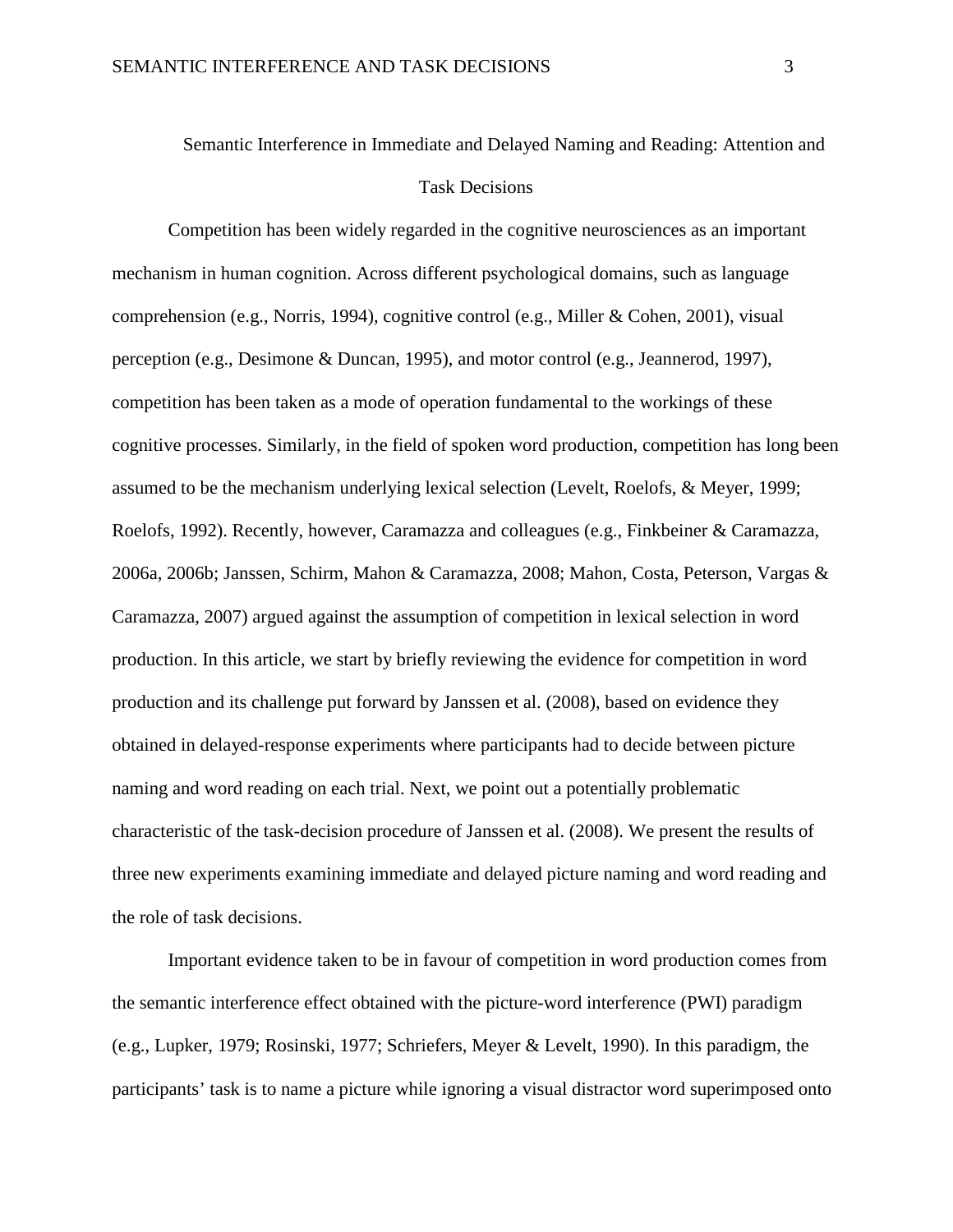the picture (or, in the auditory version of the PWI paradigm, while ignoring auditory distractors presented together with the picture). Participants are slower to name pictures (e.g., arm) when the distractor has a semantic categorical relation with the picture (e.g., leg) than when the distractor is semantically unrelated to the picture (e.g., train). Given that this effect only emerges when speakers have to access the picture name, as opposed to responding manually to the picture or to reading the distractor word, the semantic interference effect is taken to arise during lexical access (Schriefers et al., 1990). Moreover, given that the effect is one of interference rather than facilitation, lexical selection has been taken to be a competitive process (Levelt et al., 1999; Roelofs, 1992; Starreveld & La Heij, 1996). Under the lexical competition account, names corresponding to semantically related concepts become activated through spreading activation via a conceptual network and compete for selection. In the case of semantically related distractors, their activation is further increased by their presence in the input and augments the competitive process. This increased competition surfaces as longer naming latencies for pictures in the presence of semantically related distractors relative to semantically unrelated distractors. Thus competition operates such that the activation of the target node relative to the activation of other activated candidates is determinant for the accuracy and speed of selection of the target. It should be noted that the picture-word interference paradigm not only taps into lexical selection but also into attentional mechanisms (e.g., Roelofs, 1992, 2003; Starreveld & La Heij, 1996).

Caramazza and colleagues advanced an alternative, non-competitive account for the semantic interference effect, thereby challenging the assumption of lexical competition. According to their "response exclusion" hypothesis (Finkbeiner & Caramazza, 2006a, 2006b; Janssen et al., 2008; Mahon et al., 2007), the semantic interference effect arises after lexical selection, close to articulation onset. Visual and auditory distractor words are assumed to be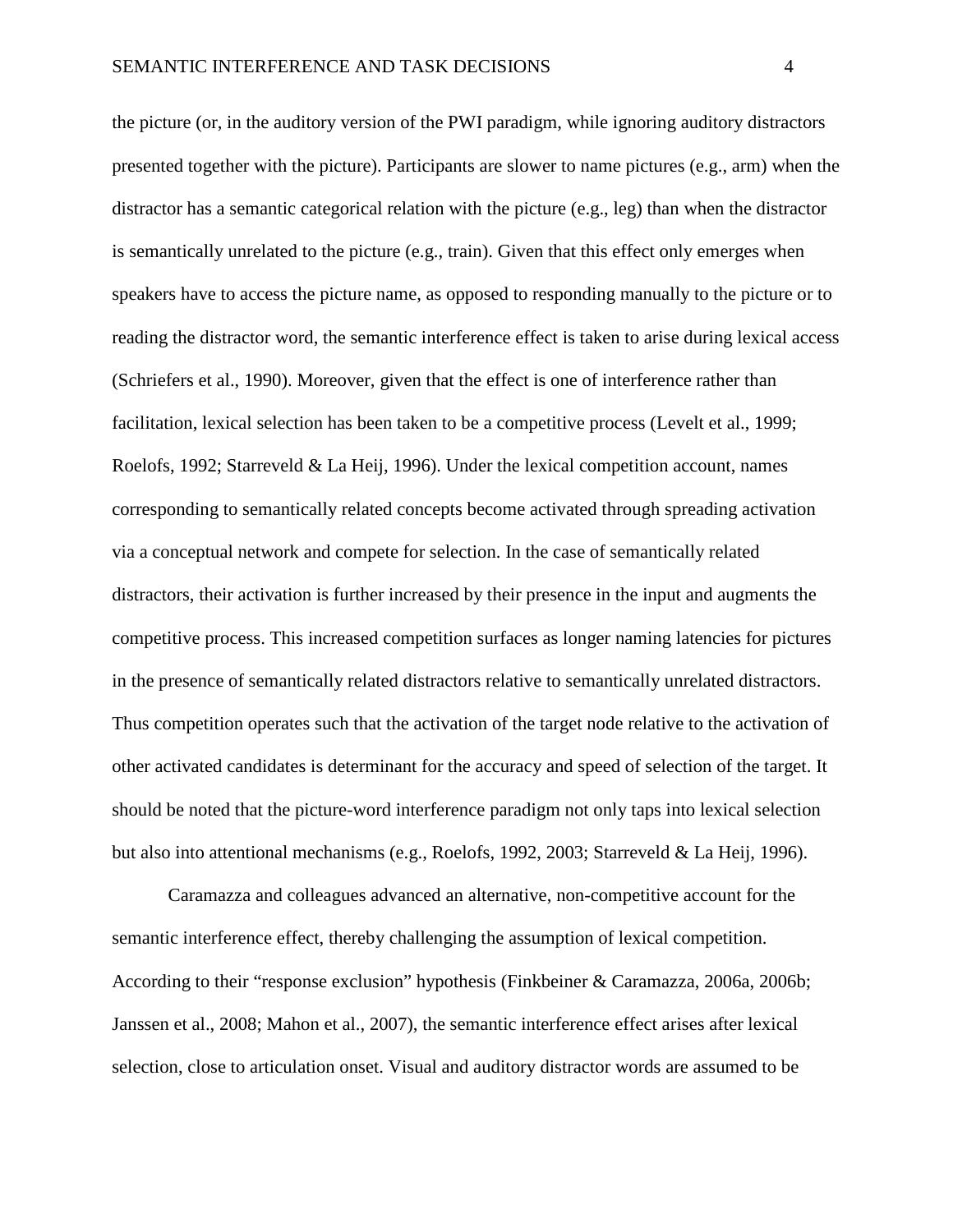available to the articulators before picture names are (e.g., Roelofs, 2003). According to the response exclusion hypothesis, phonologically specified production-ready representations are kept in an output buffer, which is assumed to be capable of holding only one representation at a time. When participants are presented with a picture and a distractor word simultaneously, the distractor word is the first item to fill the output buffer. In order to produce the name of the picture, the distractor word needs to be excluded from the buffer before picture naming can take place. Note that this exclusion process could involve a competition between the response occupying the buffer and the response seeking to gain access to it. However, in this case, the competition is at play at a late stage, close to articulation onset, whereas the lexical competition hypothesis maintains that competition plays a role at an earlier stage, during lexical selection.

One core assumption of the response exclusion account is that the decision process excluding a word from the output buffer has semantically interpreted information at its disposal. Excluding the distractor from the output buffer costs time and will become more difficult, hence take longer, if the distractor word shares criteria that must be met by the response to be given. Relevant criteria that must be fulfilled, in this account, include the provenance of the productionready representation (whether it was a picture or a word), the word class, and the semantic category the representation belongs to, among other criteria. Under this view, the semantic interference effect originates from this exclusion process: Semantically related distractor words will take longer to be excluded from the buffer than will semantically unrelated words because the former share a response relevant criterion (i.e., semantic category) with the picture name.

Important evidence for the response exclusion hypothesis comes from Janssen et al. (2008). Janssen and colleagues introduced a modified version of the PWI paradigm requiring immediate and delayed responses. In a delayed-response task, participants are instructed to delay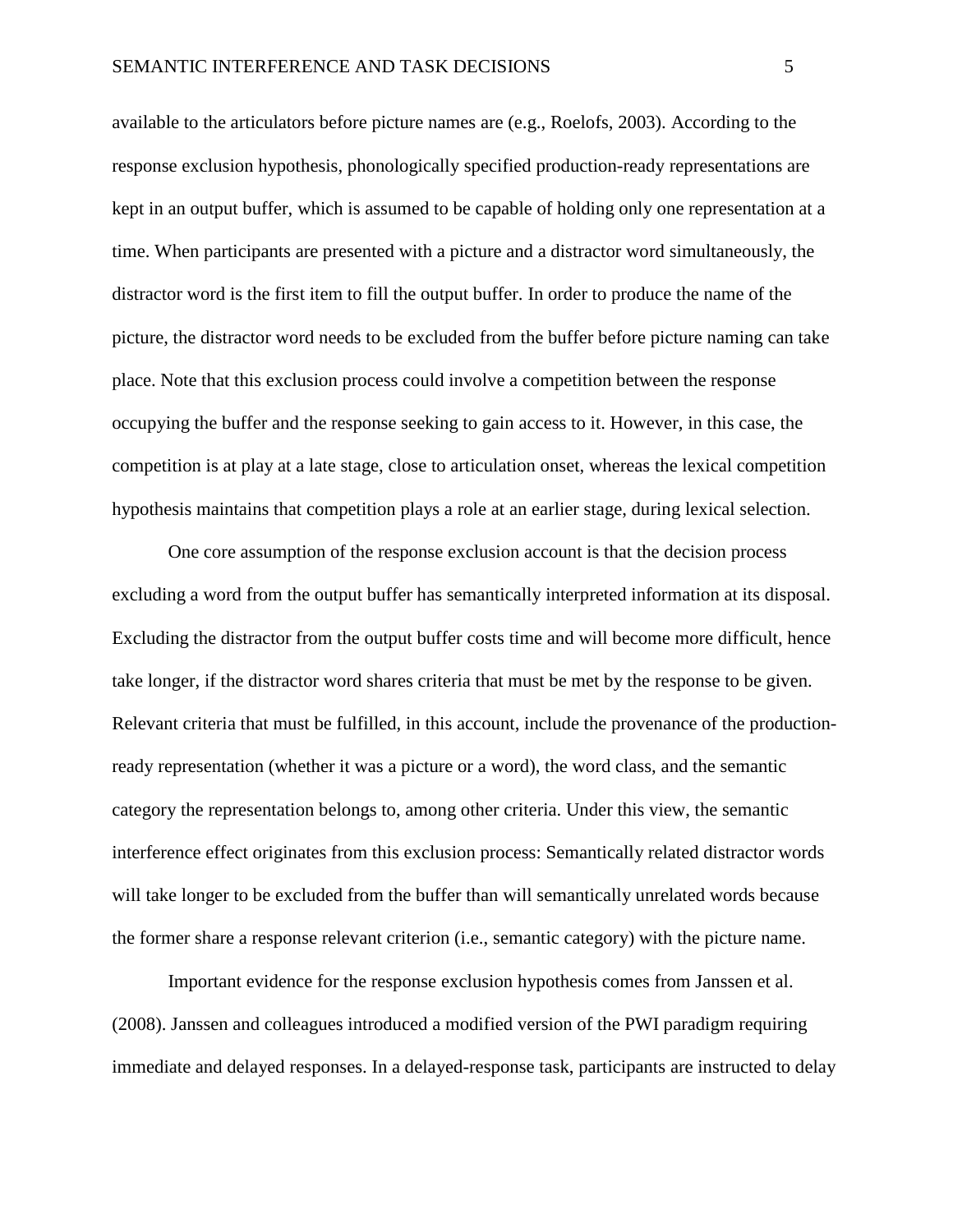their responses until a specific cue is given. In Janssen et al.'s delayed condition, the cue to respond was the colour of the distractor word, indicating whether participants had to name the picture or read the distractor aloud. The rationale of delayed naming is that the picture name will be retrieved upon presentation of the picture but it will be withheld from production until the cue is given. Participants took part either in the delayed condition or in the immediate condition. In half of the trials, participants named the picture and in the other half of the trials, they read the distractor word aloud. For the sake of simplicity, we use the term "naming" as a shorthand for "picture naming" and "reading" for "distractor word reading" from here onwards.

To be able to assess whether participants in the delayed condition indeed prepared the naming responses, the picture-name frequency was manipulated. The frequency effect is a well established effect in the word production literature (Balota & Chumbley, 1985; Jescheniak & Levelt, 1994; Oldfield & Wingfield, 1965): Pictures with high-frequency names are named faster than pictures with low-frequency names. However, with delays longer than 1,000 ms, the frequency effect disappears (Balota & Chumbley, 1985). This frequency effect has been shown to be a lexical effect (Bonin & Fayol, 2002; Jescheniak & Levelt, 1994). From the forty pictures used by Janssen et al., half had low-frequency names and half high-frequency names.

The lexical competition hypothesis predicts semantic interference in immediate naming but not in delayed naming. In delayed naming, the distractor will not enter in competition with the picture name for selection because the name has already been selected before the distractor is presented. In contrast, according to the response exclusion hypothesis, semantic interference should be obtained both in immediate and delayed naming because the distractor needs to be excluded from the output buffer in both cases.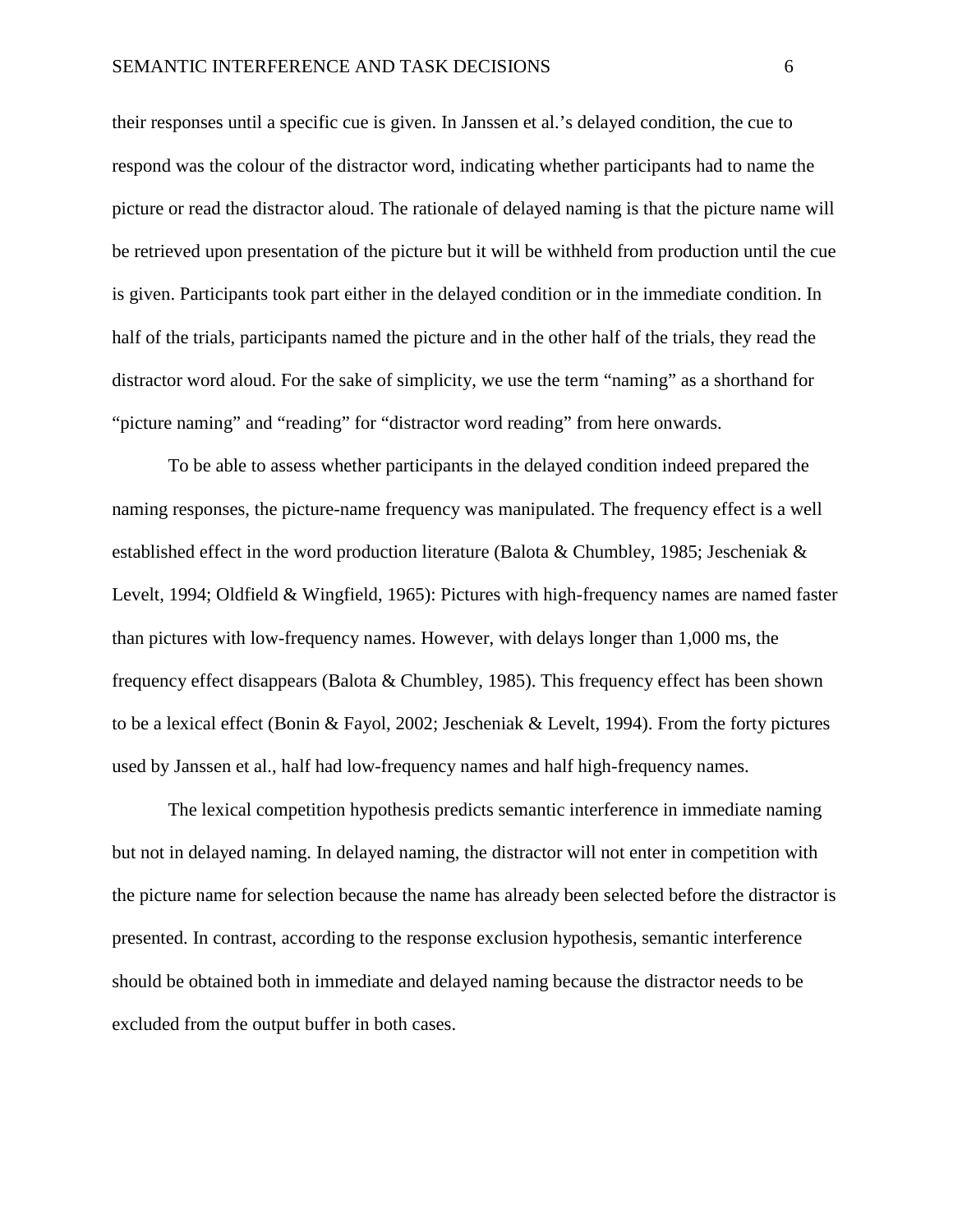In line with the predictions of the response exclusion hypothesis, Janssen and colleagues (2008) found semantic interference for both immediate and delayed naming. Moreover, the semantic interference effect in the delayed condition was accompanied by the lack of a frequency effect, which was present in immediate naming. The absence of a frequency effect in delayed naming indicates that the lexical representation of the picture name had already been retrieved when the cue to produce the picture name was given. As the authors argue, the fact that the semantic interference effect is still found in the delayed condition challenges the lexical competition account: As the picture name has been retrieved before the distractor has been presented, the latter cannot have entered the competition process. Therefore, the semantic interference effect cannot be reflecting this competition and, thus, is not informative about the properties of lexical access. On the contrary, as they argue, if semantic interference arises postlexically due to shared response criteria, then delaying the articulation of the picture name should not matter as the distractor word still needs to be excluded from the output buffer. Consequently, one should observe semantic interference in delayed naming as well, as Janssen et al. did.

However, Mädebach and colleagues (Mädebach, Oppermann, Hantsch, Curda, & Jescheniak, in press), using Janssen et al.'s materials and a design nearly identical to Janssen et al.'s experiments, failed to replicate the semantic interference effect in delayed naming while obtaining the same pattern of frequency effects as Janssen et al. (Experiments 1, 3 and 5). Surprisingly, Mädebach et al. also failed to obtain semantic interference in immediate naming using Janssen et al.'s task (Experiment 5). However, the same set of materials yielded a sizeable semantic interference effect using the standard PWI paradigm (Experiments 2, 4 and 6). Mädebach et al. concluded that the semantic interference effect found by Janssen et al. is not of the same nature as the interference effect usually found with the PWI paradigm. Accordingly,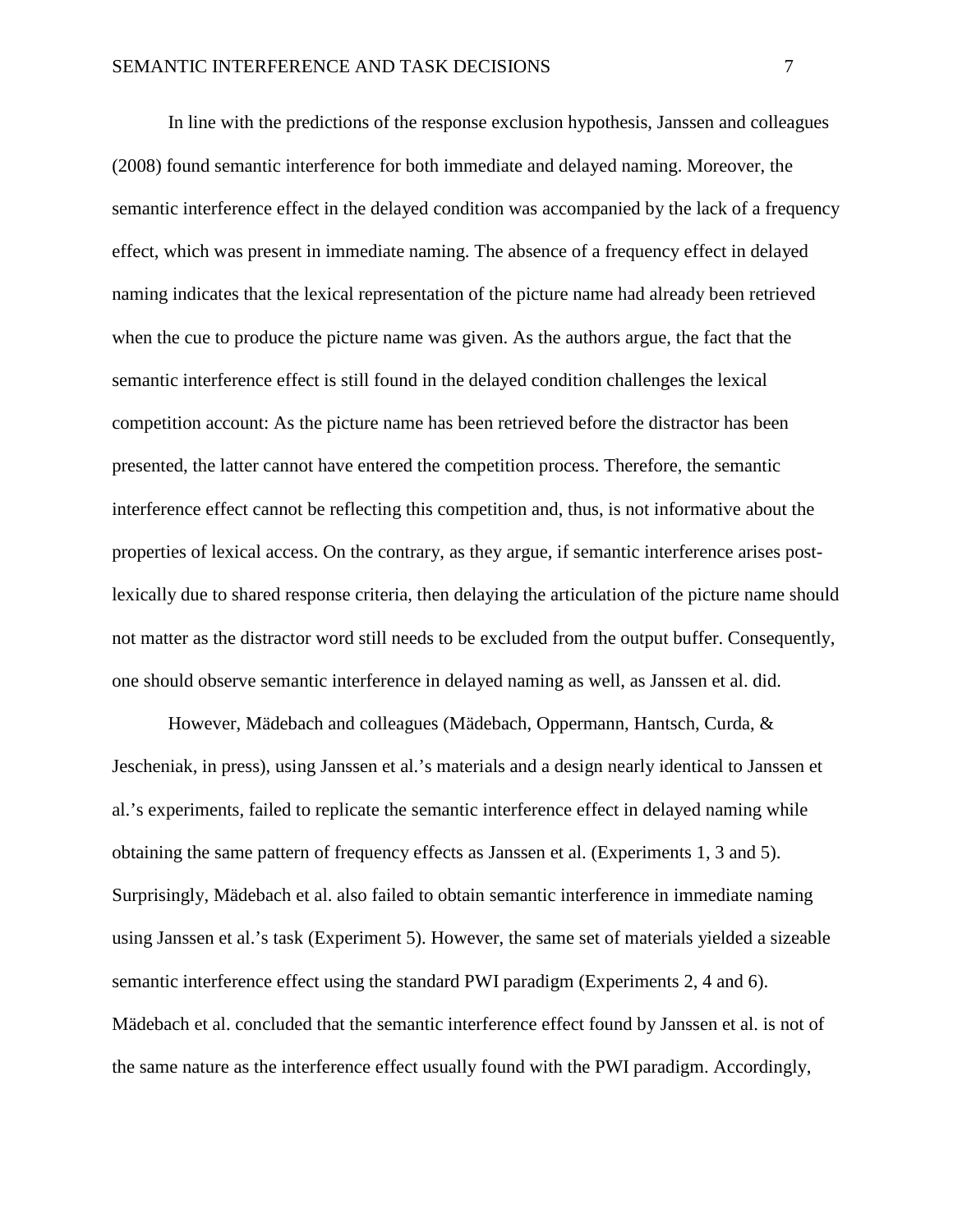using results obtained with Janssen et al.'s task to reject the competition account is not justified. However, Mädebach and colleagues did not test delayed naming without task decisions. Moreover, they do not explain why the semantic interference effect is absent in immediate naming using Janssen et al.'s paradigm. According to the competition hypothesis, competition should have played a role in lexical selection in immediate naming, thereby leading to longer RTs in the semantically related condition than in the unrelated condition. In the next section, we describe an account that explains the difference in results between studies with respect to immediate naming in terms of the task decisions required in the paradigm of Janssen et al (2008).

#### **A Task-Decision Account**

In a standard PWI experiment, participants know they have to name the pictures. Janssen et al. (2008), however, used a task-choice procedure (cf. Besner & Care, 2003) in which participants have to decide which task to perform online and at every trial. The colour of the distractor word determines whether the picture has to be named or whether the distractor word has to be read aloud. This change in the paradigm appears to be so minimal that it makes one believe it still is straightforwardly comparable to the standard PWI paradigm. However, the fact that task decisions need to be made raises an issue of attentional control, namely how task decisions and picture-word processing are coordinated.

Based on findings obtained in the context of the psychological refractory-period (PRP) paradigm used in examining dual-task performance (Pashler, 1994; Pashler & Johnston, 1989), it has been argued that, when participants plan words in the context of a concurrent task, they set a criterion concerning the amount of overlap allowed between the tasks (Meyer & Kieras, 1997a, 1997b; Roelofs, 2007, 2008a). So although two stimuli may be identified in parallel, some processes of each task cannot occur simultaneously, forcing certain computations for the second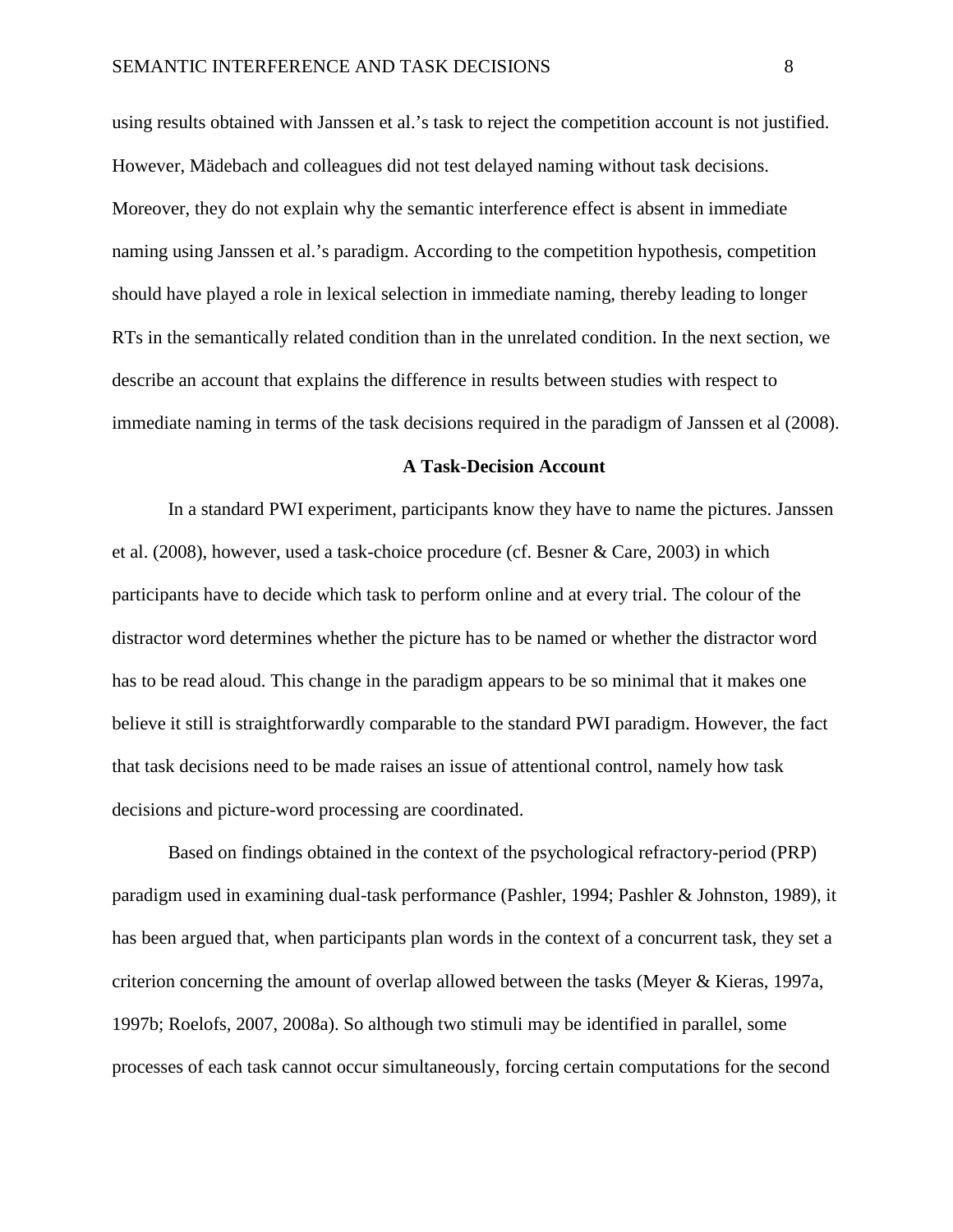task to wait until computations for the first task are accomplished (see also Sigman & Dehaene, 2008). The period during which processing of the second task has to wait for the other task is commonly known as *cognitive slack*. Some effects usually observed in a single-task situation may disappear in a dual-task situation because the processing time associated with that effect is absorbed into the cognitive slack (e.g., Pashler & Johnston, 1989). The PRP paradigm and the task-choice paradigm differ in the extent to which participants know what task to perform at a specific point in time (see Besner & Care, 2003): The task is known beforehand in the PRP case whereas in the task-choice paradigm, choices are made at every trial. It has been shown that this decision process is not trivial, requires attention and can take hundreds of milliseconds to be completed (Paulitzki, Risko, O'Malley, Stolz, & Besner, 2009).

In Janssen et al.'s paradigm, there are two major processing streams: The language processes, involved in picture naming and word reading, and a task-decision process, responsible for deciding which task to perform. Allowing the language processes to proceed with the input of both the picture and the distractor until the end, i.e., until articulation, would be problematic since only one response is required. So clearly, the language processes need to be suspended at a certain point until participants know which task to perform. However, they only know which task to perform after the task-decision process, based on colour identification, has been completed. This means that although participants may allow some amount of picture-word processing to run in parallel with the task-decision process, at a certain point the language processes have to be suspended until the task-decision process is finished. A candidate moment at which participants may choose to suspend the language processes is when lexical selection has taken place, and before word-form encoding starts (see Figure 1; word form encoding refers to the processes of morphological encoding, phonological encoding, and phonetic encoding). The suggestion of this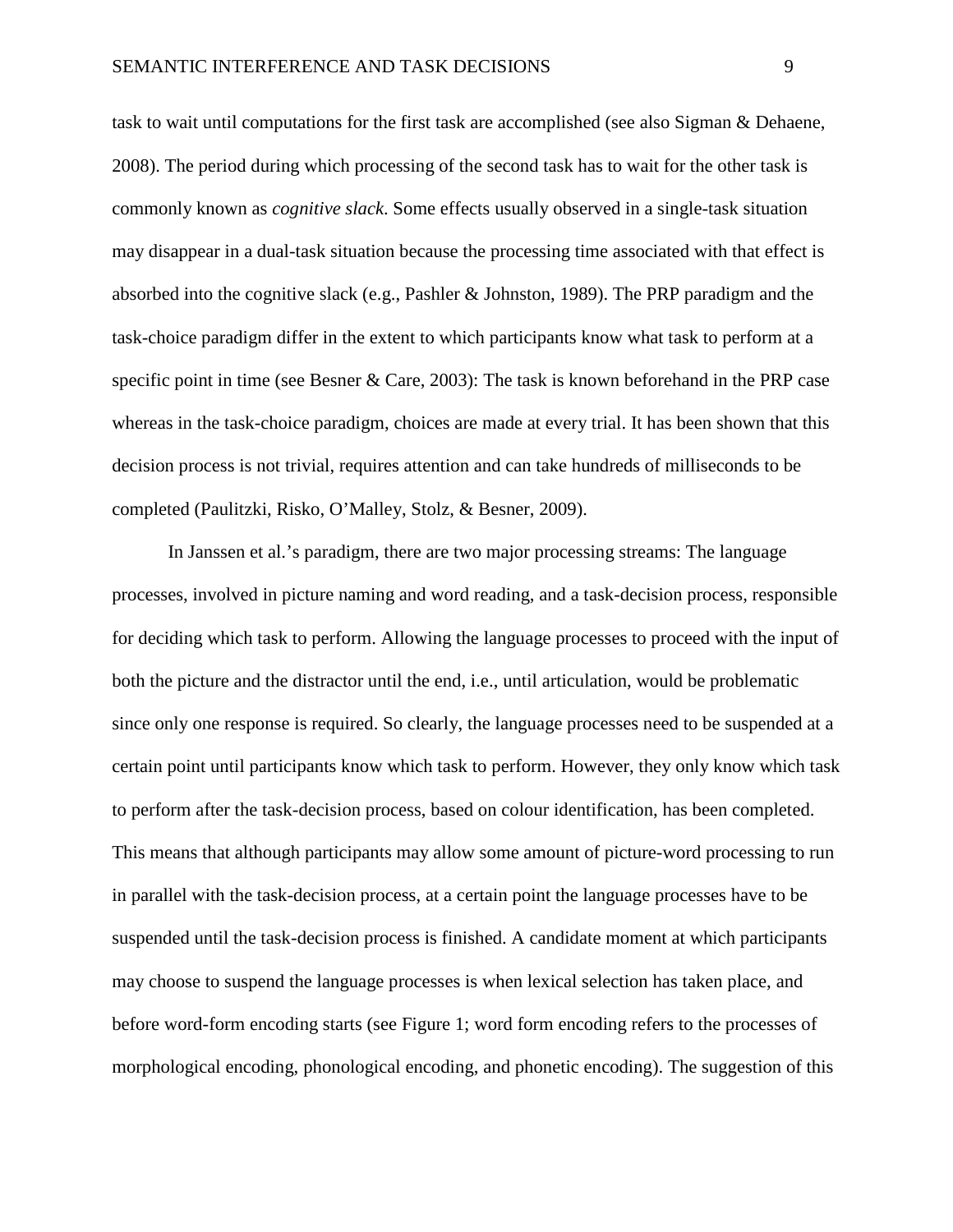moment as a potential suspension point is motivated by the observation that word-form encoding in both picture naming and reading aloud has been shown to require attention (Reynolds & Besner, 2006; Roelofs, 2008a). Since the task-decision process also requires attention (Paulitzki et al., 2009), it is plausible that participants would suspend the naming and reading processes before word-form encoding to be able to allocate attentional resources to the task-decision process.

The competition account assumes that semantic interference arises because of the delay in selecting a word in the semantically related condition relative to the unrelated condition. Panel A of Figure 1 shows the assumed stages of picture naming and the source of differential RTs for the semantically related and unrelated conditions in the standard PWI paradigm. Indefrey and Levelt (2004) estimated that lexical selection in picture naming may be completed within some 250 ms after picture onset. Moreover, Paulitzki et al. (2009) estimated that task decisions may take some 200-300 ms. If the task-decision process takes longer than the language processes up to and including lexical selection, the language processes will have to wait for the output of the task-decision process. That the language processes have to wait for the task-decision process follows naturally from the fact that participants can only respond after they know which task they have to perform. Consequently, lexical competition may be resolved during the cognitive slack created by the task-decision process, as Panel B of Figure 1 shows. Once the task-decision process has delivered an output and participants know they should continue with picture naming, this process will resume from word-form encoding onwards. However, the difference in RT between the semantically related and unrelated conditions caused by competitively selecting a word will have been absorbed into the cognitive slack and will no longer be reflected in the net RTs, as Mädebach et al. observed. If there is no cognitive slack to absorb the longer lexical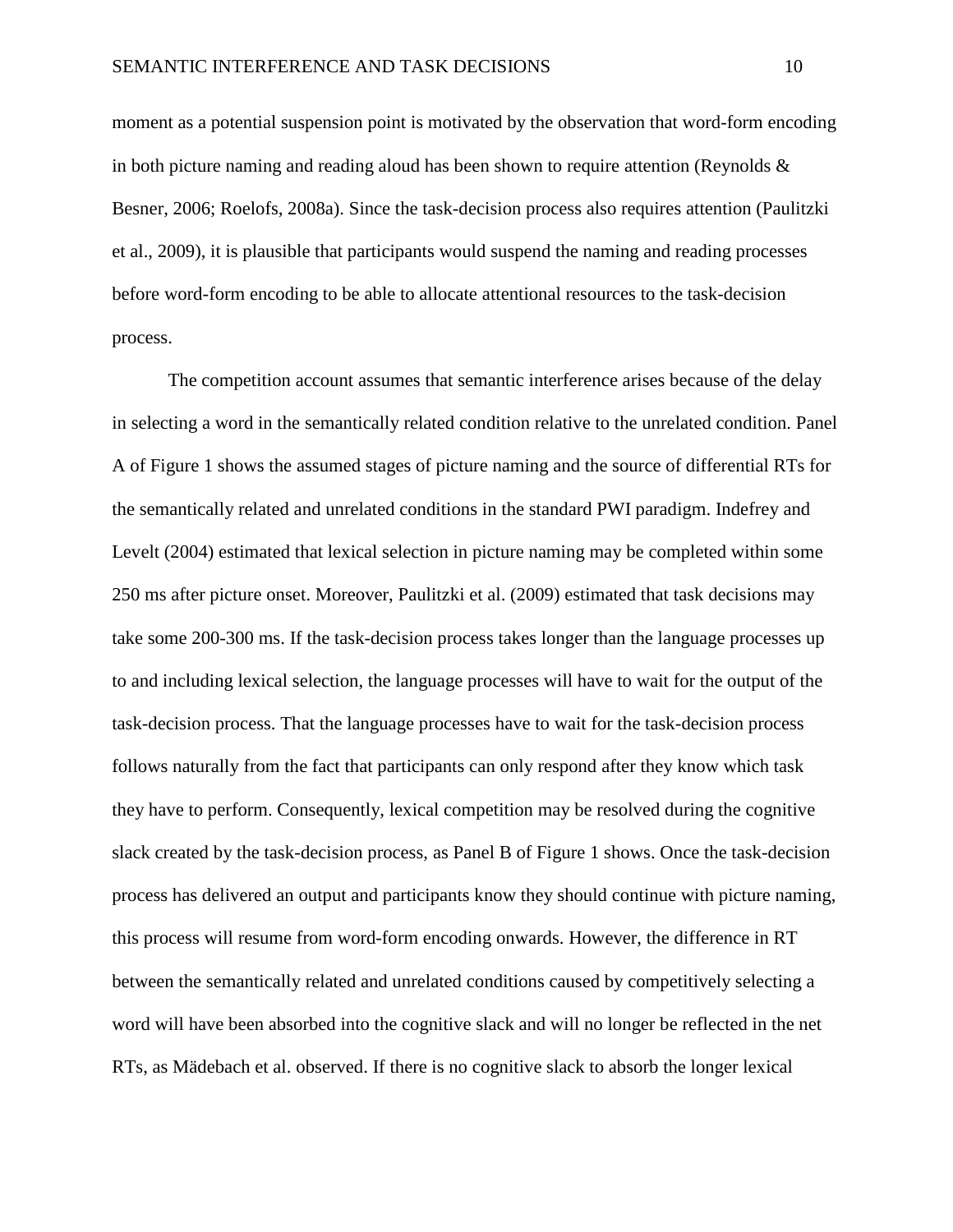selection duration for semantically related distractors (e.g., because task decisions are completed before lexical selection is finished), semantic interference will be visible in the RTs, as Janssen et al. observed. Similarly, it has been observed that manual responding to a tone diminishes semantic interference effects from distractor words in concurrent picture naming at short compared to long SOAs in a PRP experiment (Dell'Acqua, Job, Peressotti, & Pascali, 2007). As Dell'Acqua et al. argued, this finding suggests that manual responding to a tone may create cognitive slack, which may absorb the semantic interference effect.

In short, our hypothesis is that semantic effects will surface in the RTs if the duration of the stages in the picture naming process up to and including lexical selection in the related condition is longer than the duration of the task-decision process. Note that the amount of cognitive slack required to absorb lexical selection differences does not have to be large: Semantic context effects usually have a magnitude of 30 ms to 40 ms. This means that a difference of some 40 ms between the task-decision and the picture naming processes is already enough to render the effect measurable or not. If task decisions took slightly less time in the study of Janssen et al. than in that of Mädebach et al., the difference in results between these studies is readily explained. Note that the task-decision account is compatible with the lexical competition account, but not with the response exclusion account. This is because a response cannot be excluded before the task is known, thus response exclusion cannot take place in parallel with the task-decision process. Consequently, semantic interference arising from response exclusion cannot be absorbed into the slack created by the task-decision process.

To sum up, the present study focuses on two major issues: the role of task decision in immediate picture-naming and whether semantic effects are present in delayed picture-naming. Note that these two issues are tightly related: Janssen et al. make a claim against competitive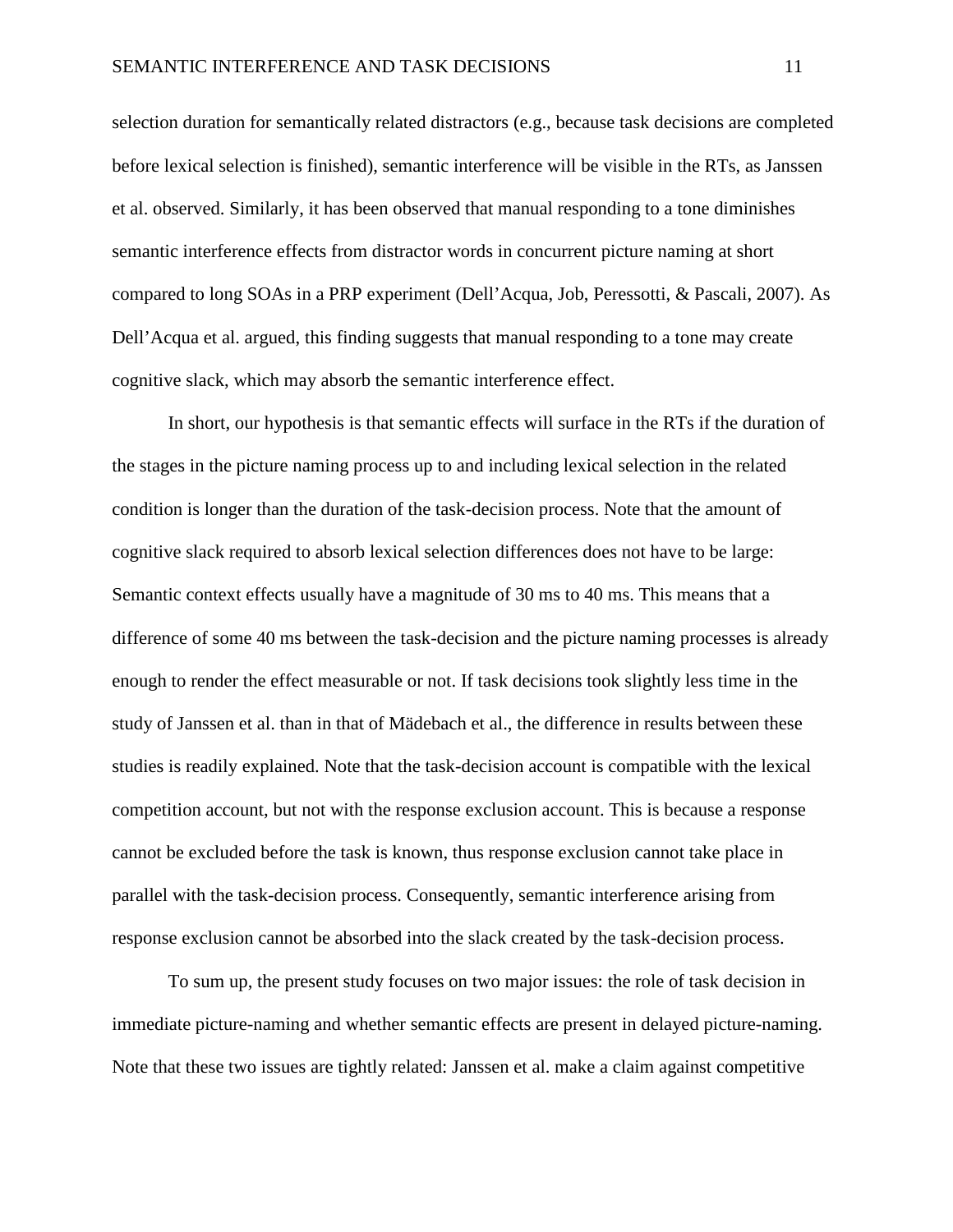lexical selection by showing semantic interference in delayed naming. But in their experiments, they used a task-decision paradigm. Accordingly, investigating either only task decision or semantic effects in delayed naming addresses the issues raised by the evidence of Janssen et al. only partially. Consequently, these two issues are better studied in combination.

## **Plan of the Present Study**

In Experiment 1, participants did not have to make task decisions: They were instructed to name the pictures only and to ignore the distractor words. Pictures were named in both immediate and delayed conditions by the same participants (Janssen et al. tested the conditions between participants). Given that there are no task decisions, the competition hypothesis predicts semantic interference in immediate but not in delayed naming. In contrast, according to the response exclusion account, semantic interference should be obtained in both immediate and delayed naming.

In Experiment 2, we introduced task decisions and we tested for semantic interference in both immediate and delayed naming using the design and materials of Janssen et al. (2008) translated into Dutch. We recorded both naming and reading RTs (Janssen et al. and Mädebach et al. report only naming RTs). Half the trials required naming and the other half required reading. Participants performed both immediate and delayed tasks. According to our taskdecision account, depending on the relative speed of picture naming and task-decision processes, semantic interference should be present or absent in immediate naming. Moreover, semantic interference should always be absent in delayed naming and in reading (Glaser & Düngelhoff, 1984; Glaser & Glaser, 1989; Roelofs, 1992, 2003). In contrast, under the response exclusion account, semantic interference should be obtained for immediate and delayed naming, and reading in the delayed condition. According to the response exclusion hypothesis, written words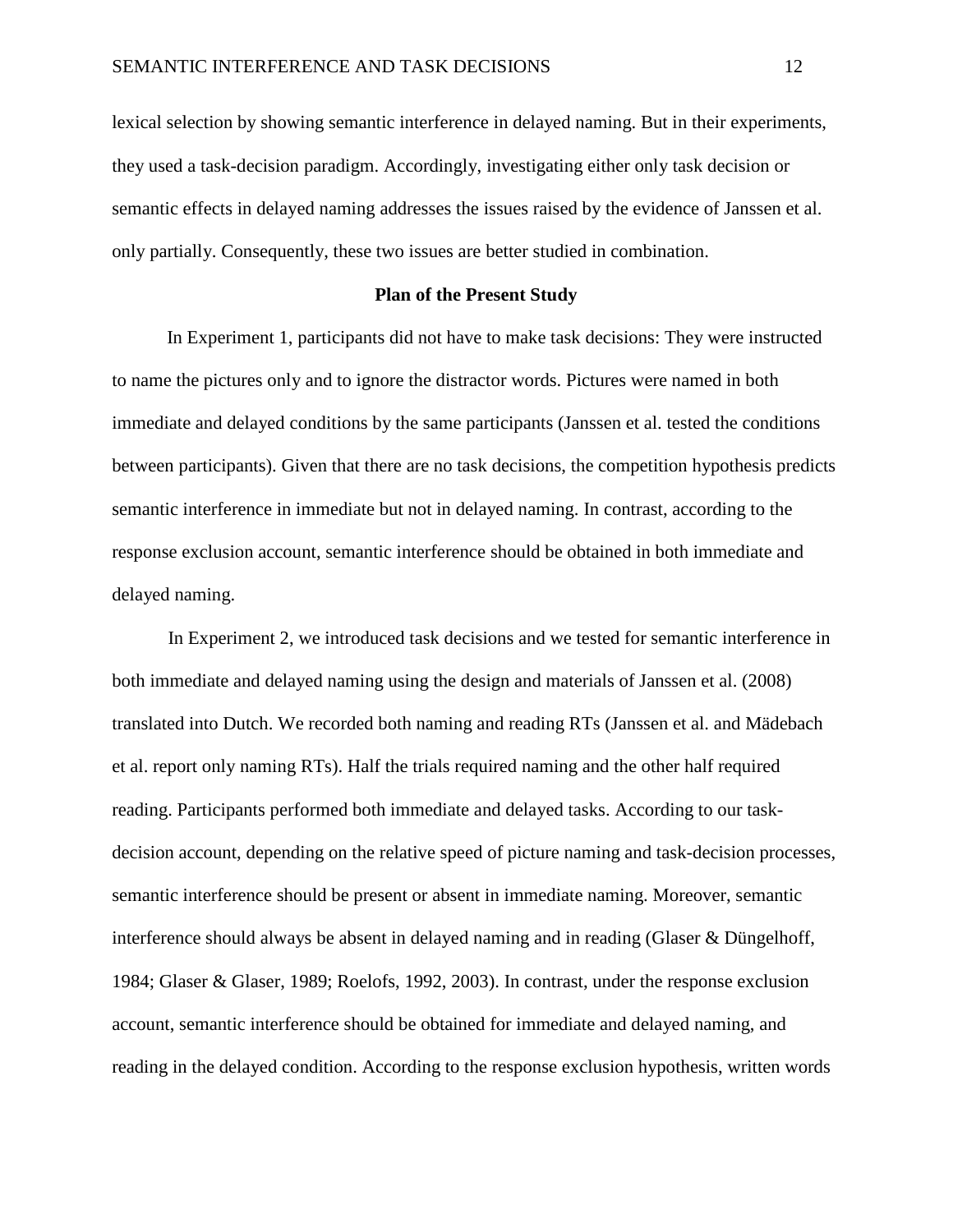obligatorily enter the articulatory buffer and overwrite buffered responses (Finkbeiner  $\&$ Caramazza, 2006a). However, this would entail that prepared and buffered picture names are overwritten by the written word and that the picture name has to be planned again in the delayed condition. This should yield both a semantic interference effect and a frequency effect, contrary to what Janssen et al. (2008) observed. Therefore, we assume that written words engage the response exclusion process rather than overwrite buffered naming responses. This predicts semantic effects in word reading.

In Experiment 3, we tested semantic interference in delayed naming and reading with the same materials as in Experiment 1. We increased the proportion of naming trials in the experiment from 50% (as in previous studies and in Experiments 1 and 2) to 75%, making it even more likely that participants would prepare their naming responses. Again, we recorded both naming and reading RTs. According to the competition hypothesis, semantic interference should be found neither in naming nor in reading. According to the response exclusion account, on the contrary, semantic interference should be found for both reading and naming, especially in the 75% naming condition.

To extend our analyses and to increase their sensitivity, besides the standard statistical tests based on averaged RTs, we also conducted RT distributional analyses on the data of the three experiments. The use of averaged RTs has the disadvantage of concealing a possible mixture of different underlying effects. Latency distribution analyses may reveal these tradeoffs (e.g. Yap & Balota, 2007; Lamers & Roelofs, 2007; Roelofs, 2008b) as they examine the shapes of whole distributions. We performed both Vincentile and ex-Gaussian analyses. In Vincentile analyses (cf. Ratcliff, 1979), group RT distributions are examined. Ex-Gaussian analysis, in turn, characterizes an RT distribution by assuming an explicit function for the shape of the distribution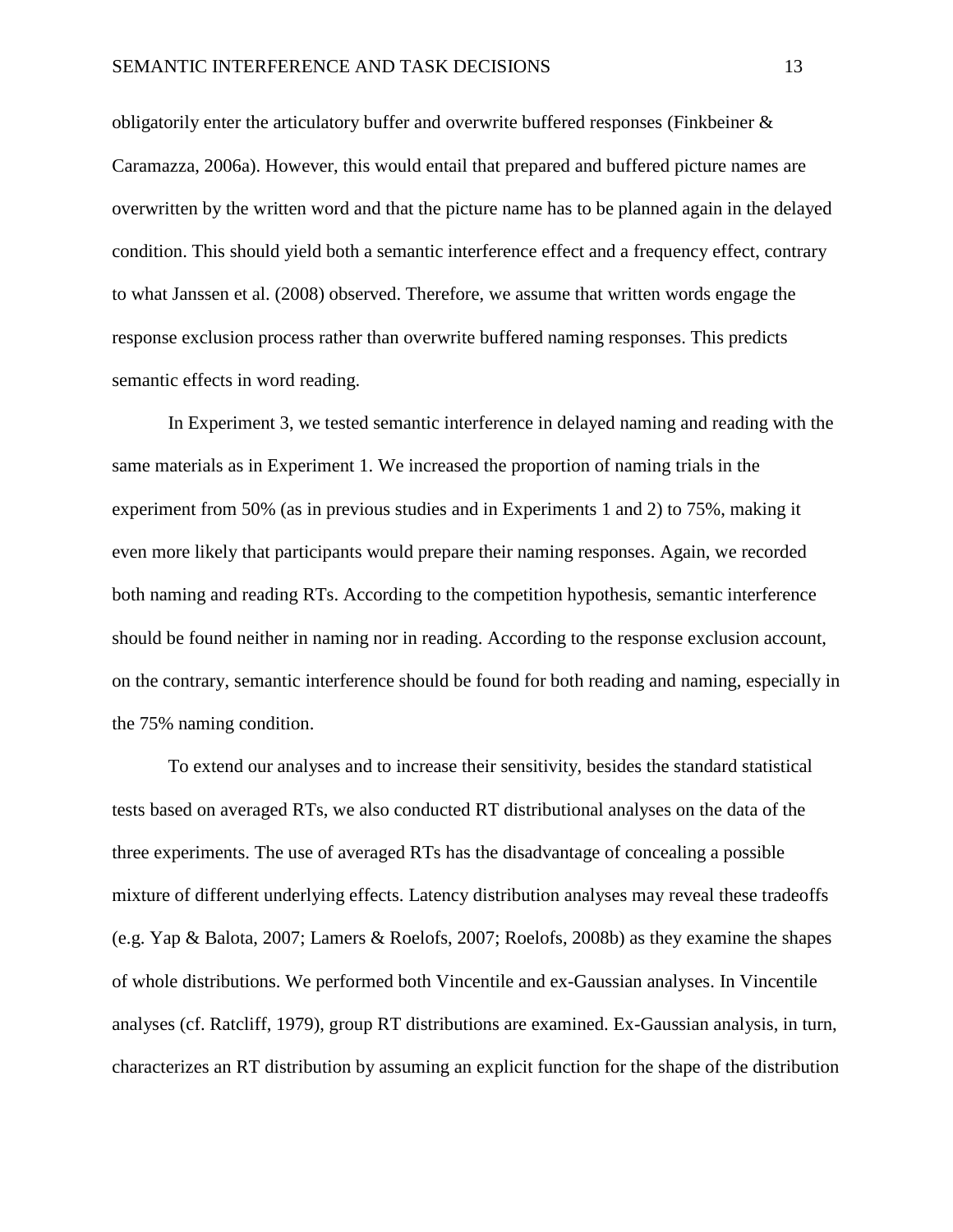(e.g., Heathcote, Popiel & Mewhort, 1991; Luce, 1986; Ratcliff, 1979; Yap & Balota, 2007). The ex-Gaussian analysis provides three parameters characterizing a distribution: μ and σ, reflecting the mean and standard deviation of the Gaussian portion respectively, and  $\tau$ , reflecting the mean and standard deviation of the exponential portion. The mean of the whole distribution equals the sum of  $\mu$  and  $\tau$  (with a few milliseconds rounding error in estimations).

Heathcote et al. (1991) showed that effects that are absent in mean RTs may nevertheless be present as opposing effects in the ex-Gaussian components (e.g., as facilitation in μ and interference in  $\tau$ , cancelling each other out in the mean RTs). Thus, it is important to assess whether effects that are absent in mean RTs, as the competition hypothesis predicts for semantic interference in delayed naming and reading, are nevertheless present in components of the RT distributions. Vincentile and ex-Gaussian analyses allow one to explicitly test for these possibilities. To our knowledge, this study is the first one to extensively use different RT distribution analyses to investigate the semantic interference effect in the PWI paradigm (for an analysis of semantic facilitation, see Roelofs, 2008b).

#### **Experiment 1**

In our first experiment, no task decisions had to be made: Participants always named the pictures while ignoring the distractor words. To ascertain that participants were nevertheless processing the distractor word in delayed naming, a distractor-word verification task was introduced: At the end of each trial, a verification word was shown. Participants had to indicate whether the verification word and the distractor were the same or not by pressing one of two buttons. To make the immediate and delayed conditions as similar as possible, the verification task was introduced for both conditions. Different from Janssen et al. (2008), our participants always performed both immediate and delayed naming.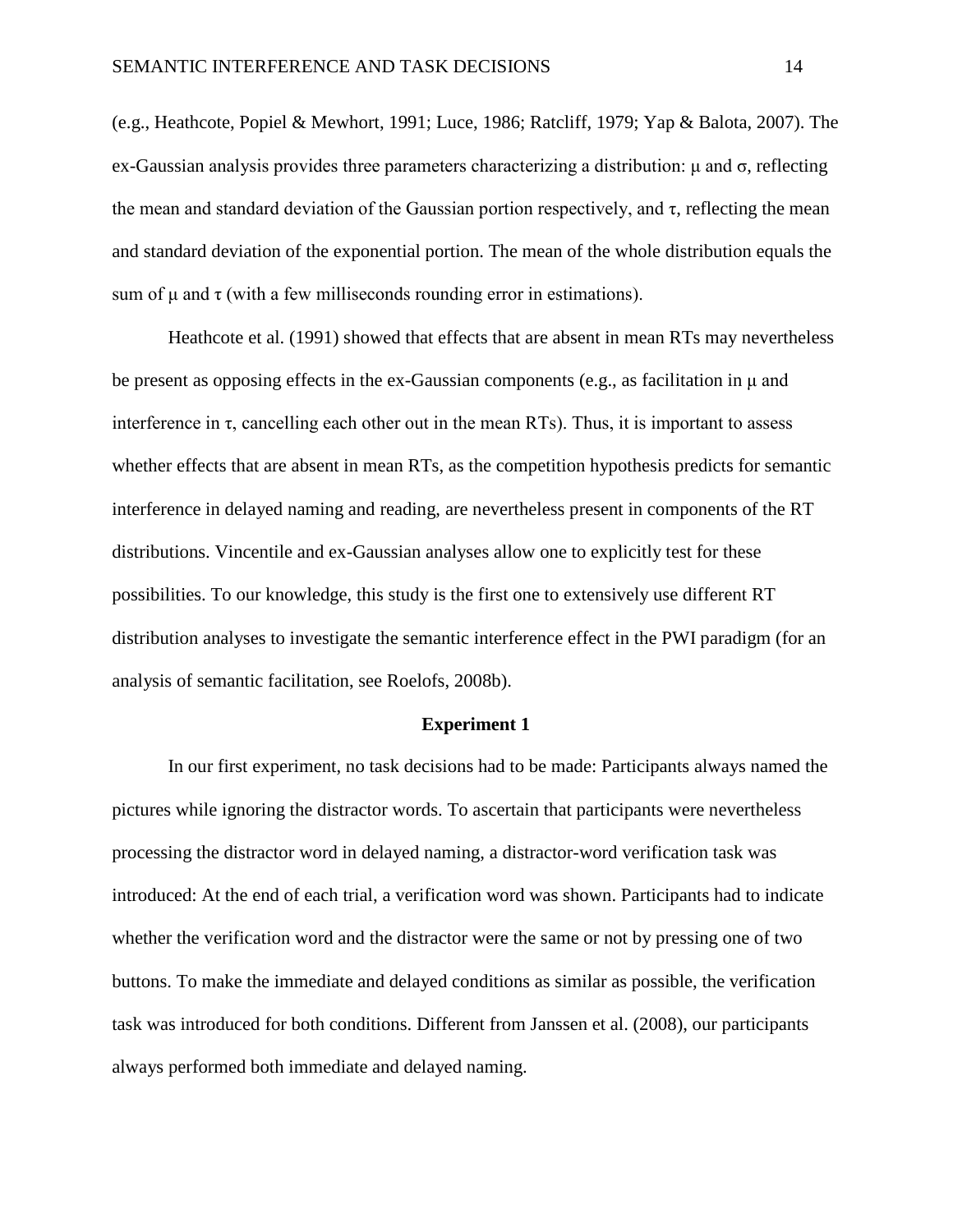Janssen et al. presented the pictures continuously until trial offset in their delayed condition. We opted for having the presentation duration of the pictures restricted to 250 ms. With a restricted presentation of the picture, participants are pressed to select the picture name at picture presentation. Moreover, they are less likely to re-engage in lexical selection since the picture is no longer visible to them.

In the absence of task decisions, the competition hypothesis predicts semantic interference in immediate but not in delayed naming, whereas the response exclusion account predicts semantic interference in both immediate and delayed naming.

## **Method**

**Participants.** Eighteen young adult participants (2 male) from the participant pool of Radboud University Nijmegen participated in the experiment for compensation of 7.5 Euros. All participants were native speakers of Dutch with normal or corrected-to-normal vision.

**Materials and design.** Thirty-two pictures were selected from the picture database of the Max Planck Institute for Psycholinguistics, Nijmegen, together with their basic-level names in Dutch. This selection consisted of pictures of objects from eight different semantic categories with four objects pertaining to each category. A list of the materials can be found in Appendix 1. Additionally, four pictured objects were selected as practice items. These were taken from two semantic categories which were different from the eight experimental categories. All pictures were white line drawings on a black background, scaled to fit into a frame of 10 cm x 10 cm. The words were presented in font Arial size 36.

Each target picture was combined with a word from the same semantic category (related condition) and with a word from a different semantic category (unrelated condition) by repairing the pictures with different distractors, yielding 64 picture-distractor pairs. This first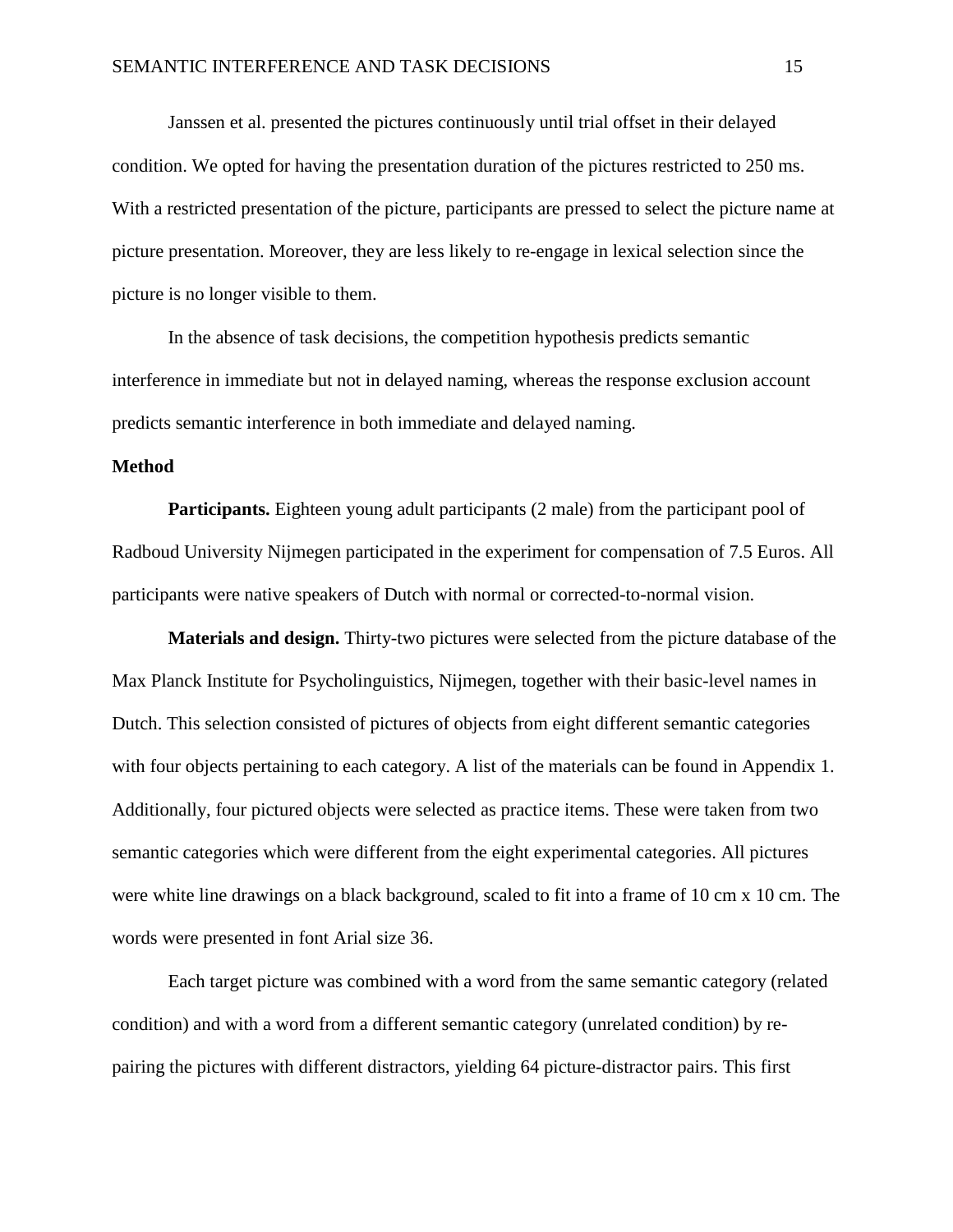independent variable is referred to as *distractor type* (related, unrelated). The manipulation of distractor type was varied within participants and within items. Distractor words were presented in white and they were members of the response set. The second independent variable was *response mode* (immediate, delayed). Three different inter-stimulus intervals (ISI) were used: 0 ms (immediate naming condition) and 1,000 ms or 1,500 ms distractor post-exposure (delayed naming condition). The 64 picture-distractor pairs appeared once at 1,000-ms and once at 1,500 ms ISIs, and twice at 0-ms ISI. Trials were blocked by response mode (i.e., immediate vs. delayed). In the case of the delayed naming condition, both ISIs were presented in random order.

Verification words were presented in yellow (RGB: 255,255,0) on a black background. For each trial, the verification word could be either identical to the distractor (identical condition) or different (different condition). In the latter case, the verification word was always semantically unrelated to both the picture and the distractor but still belonged to the response set. The 64 picture-distractor pairs in the immediate naming condition were combined once with 64 verification words from the identical condition, and once with a word from the different condition. Similarly, thirty-two pairs from the 1,000-ms ISI and 32 pairs from the 1,500-ms ISI conditions were combined with a verification word of the identical condition and the remaining 32 pairs in each of these two ISIs, with a verification word of the different condition. In total, each response mode block consisted of 128 trials, which were presented in random order with one unique list per participant. The items were randomised using Mix (van Casteren & Davis, 2006) following two constraints: A given picture or a given distractor could not appear in consecutive trials. Participants took part in both the immediate and the delayed naming conditions and the order of the response mode conditions was counterbalanced across participants.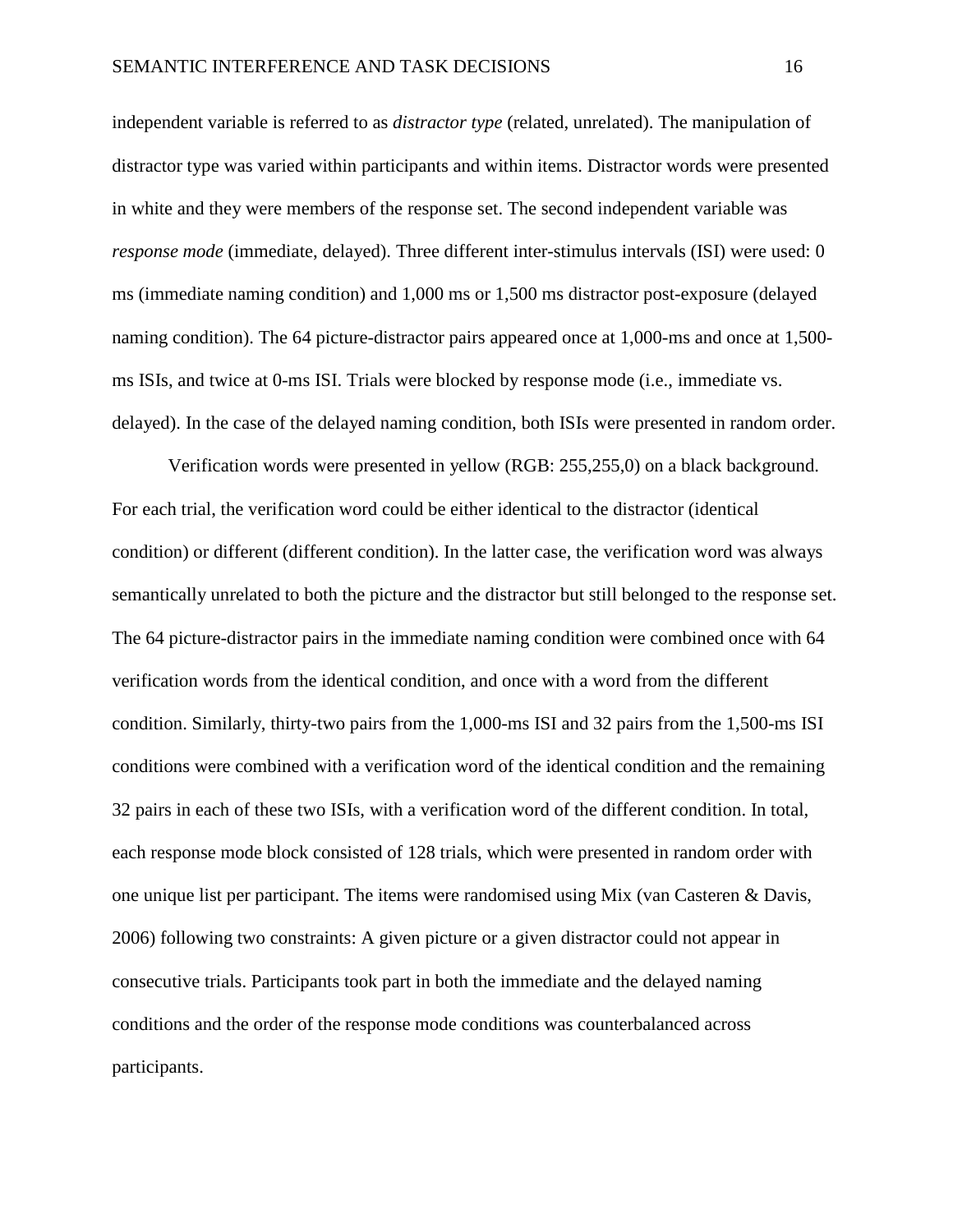**Procedure and apparatus.** Participants were seated in front of a computer monitor (screen resolution: 1280x1024), approximately 50 cm away from it. The presentation of stimuli and the recording of responses were controlled by Presentation Software (Neurobehavioral Systems, Albany, CA). Vocal responses were measured with a voice key. Before the experiment, participants were familiarised with the pictures and the names to be used in the experiment. They were instructed to name the picture upon the presentation of the distractor word and to give a manual response indicating "yes" or "no" upon the presentation of the verification word. Next, a block of eight practice trials was presented according to the response mode condition, followed by the experiment proper.

For the immediate block, participants were instructed to name the picture and to ignore the distractor word. For each trial in the immediate condition, a black screen was presented for 500 ms followed by the display of the picture-distractor pair, which remained on the screen for 250 ms. A black screen followed for 2,250 ms. Next, the verification word appeared on the screen for 250 ms followed by a black screen for 2,250 ms.For the delayed block, participants were instructed to name the picture only upon presentation of the distractor word, which always appeared after the target picture. For each trial, a black screen was presented for 500 ms followed by the presentation of the picture. The picture remained on the screen for 250 ms followed by a black screen for 1,000 ms or 1,500 ms, depending on the ISI of the respective trial. Next, the distractor word was presented for 250 ms followed by a black screen for 2,250 ms. Then the verification word was displayed for 250 ms followed by a black screen for 2,250 ms. An example of the trial structures can be found in Figure 2. The registration of the vocal and manual responses started as soon as the distractor word and the verification word, respectively, were displayed on the screen and lasted 2,500 ms. The target pictures, the distractors and the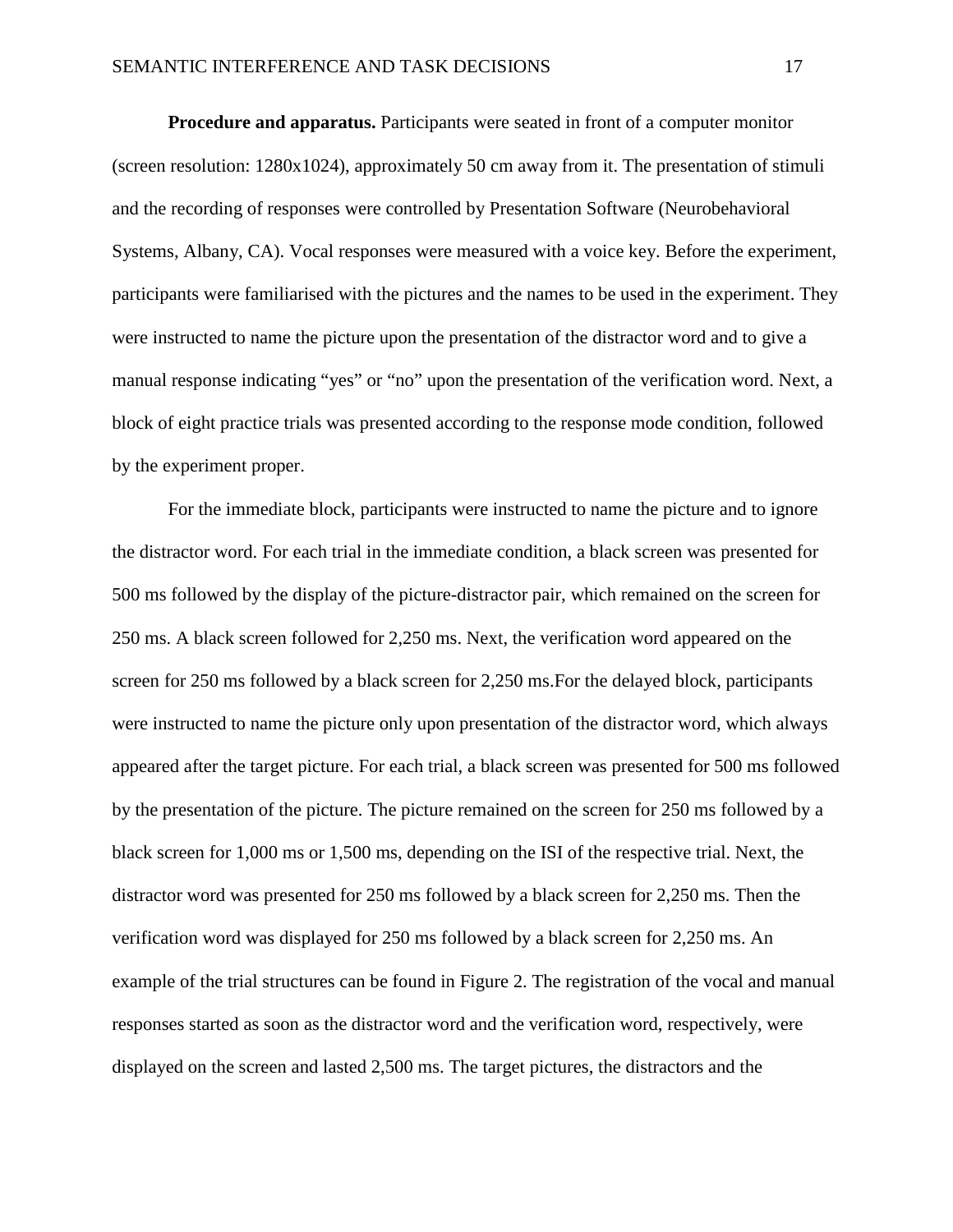verification words always appeared in the centre of the screen. The whole experimental session lasted approximately 30 minutes.

**Analysis.** After each trial, the experimenter evaluated the participants' vocal responses. Responses which contained a disfluency, a wrong pronunciation of the word, a wrong response word, or triggering of the voice key by a sound which was not the participant's response were coded as errors and subsequently excluded from the statistical analyses of the naming RTs. Naming RTs and verification RTs shorter than 100 ms were also excluded from the analyses. RTs were submitted to by-participant  $(F_1)$  and by-item  $(F_2)$  analyses of variance with response mode and distractor type as independent variables. Furthermore, *minF'* (Raaijmakers, Schrijnemakers, & Gremmen, 1999) was computed for the effects of distractor type only if both  $F_1$  and  $F_2$  reached significance. Additional post-hoc frequency analyses were conducted with byparticipant and by-item ANOVAs with response mode, frequency of the pictures' names and distractor type as independent variables. For the relevant comparisons, involving distractor type, 95% confidence intervals are provided in addition to the results of the ANOVAs. Errors were submitted to logistic regression analyses (cf. Jaeger, 2008). Ex-Gaussian parameters were analysed with dependent *t*-tests. Since we predict semantic interference in immediate naming, one-tailed *t*-tests were used.

# **Results**

**Mean naming RTs.** Table 1 shows the means of the naming RTs for the immediate condition and the collapsed delayed condition. First, we split the naming RTs into trials with correct vs. incorrect subsequent verification responses. No effect of accuracy in the naming RTs was found nor any interactions with response mode or distractor type, all *F*s < 1. Therefore naming RTs were analysed independently of accuracy in the verification task.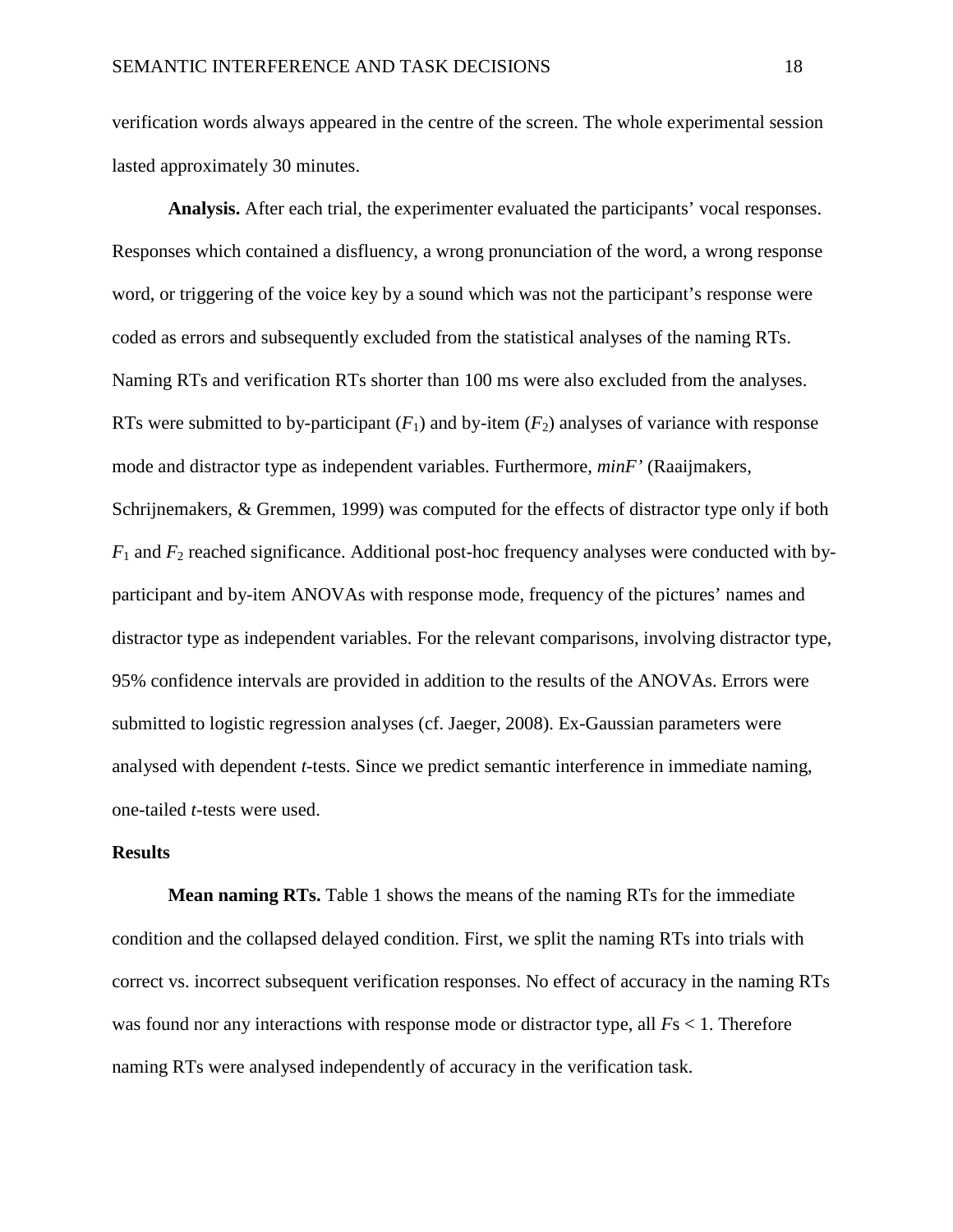For the two delayed naming conditions (ISIs 1,000 ms and 1,500 ms), there was no main effect of ISI, no main effect of distractor type, and no interaction between distractor type and ISI, all *F*s < 1. Therefore, the ISIs of 1,000 ms and 1,500 ms were collapsed in subsequent analyses of the delayed condition. Moreover, response mode sequence, i.e. whether participants started with immediate or delayed naming, did not reach significance in any analysis nor did it enter in any interactions, all *p*s > .1. Therefore, we collapsed the data from the two different sequences.

Pictures were named faster in the delayed than in the immediate condition,  $F_1(1,17) =$ 201.62, *MSE* = 10381, *p* < .001, *F*2(1,31) = 710.8, *MSE* = 5214, *p* < .001. Pictures in the semantically related condition were named more slowly than in the unrelated condition,  $F_1(1,17)$  $= 11.42, MSE = 493, p = .004, F<sub>2</sub>(1,31) = 8.86, MSE = 1317, p = .006, minF'(1,47) = 4.99, p = .006$ .03. More importantly, a significant interaction between response mode and distractor type was found,  $F_1(1,17) = 10.61$ ,  $MSE = 633$ ,  $p = .005$ ,  $F_2(1,31) = 13.76$ ,  $MSE = 1115$ ,  $p < .001$ . Simple effect analyses showed that the semantic interference effect was present for immediate naming, *F*1(1,17) = 27.07, *MSE* = 456, *p* < .001, 95% CI [22, 52], *F*2(1,31) = 17.36, *MSE* = 1548, *p* < .001, 95% CI [20.9, 61.1],  $minF'(1,48) = 10.58$ ,  $p = .002$ ; but not for delayed naming,  $F_1(1,17)$  $<$  1, 95% CI [-19.8, 16.6],  $F_2(1,31)$  < 1, 95% CI [-18, 12.4].

**Error percentages for naming.** Table 1 shows the mean error percentages for the immediate condition and the collapsed delayed condition. Logistic regression analyses of the error percentages revealed that the odds of a correct answer in delayed naming were 1.99 times higher than in immediate naming,  $\beta$  coefficient = 0.69, *S.E.* = 0.22, *Wald*  $Z = 3.19$ ,  $p = .001$ . Distractor type was not a significant predictor in the model, nor was the interaction,  $ps > .4$ .

**Verification RTs.** In immediate naming, the mean RTs for the correct button-press responses were 653 ms in the semantically related and 640 ms in the unrelated condition. In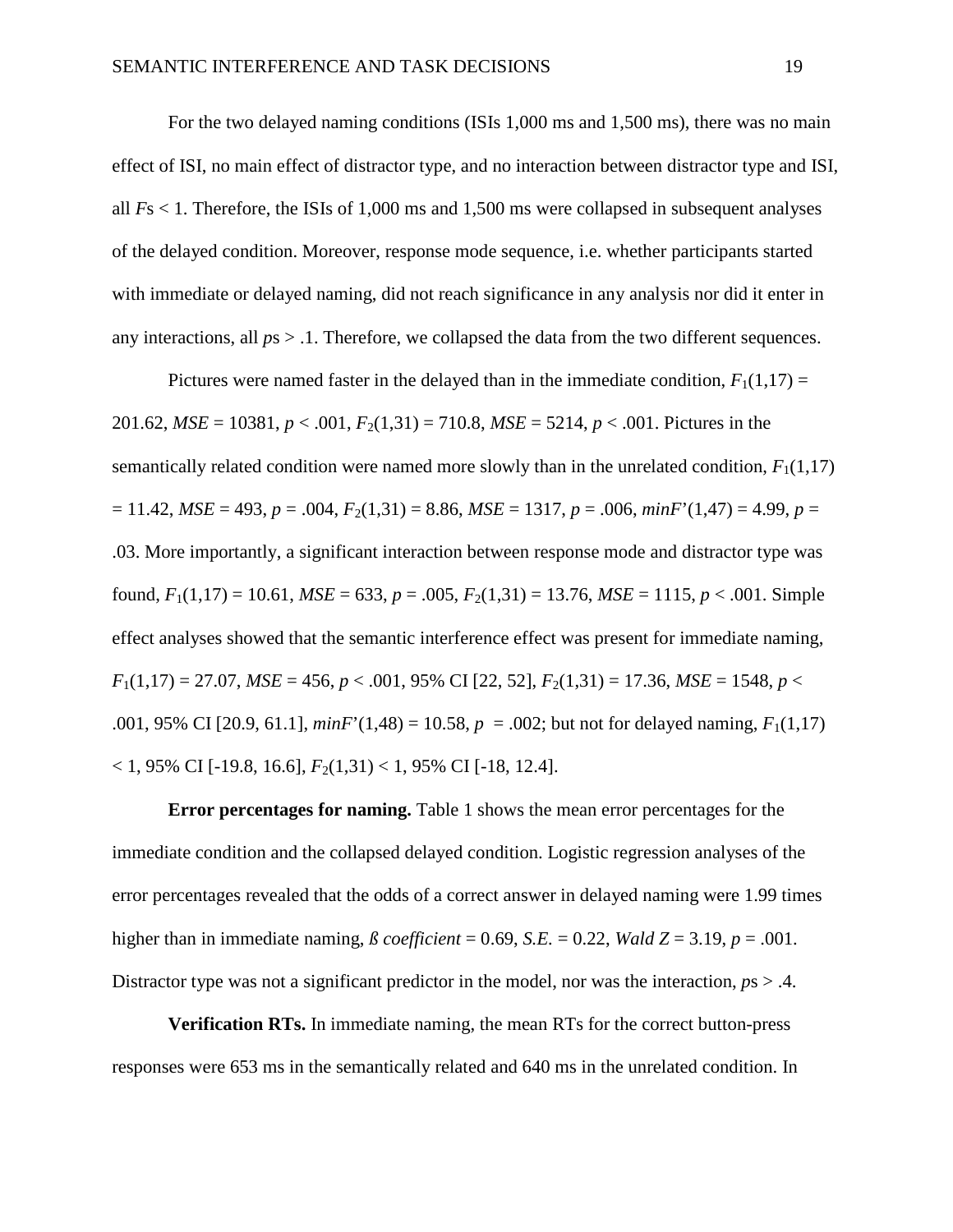delayed naming, the means were 687 ms in the semantically related and 686 ms in the unrelated condition. The verification RTs were overall 40 ms slower in the delayed condition than in the immediate condition,  $F_1(1,17) = 6.7$ ,  $MSE = 4679$ ,  $p = .019$ ,  $F_2(1,31) = 34.76$ ,  $MSE = 2008$ ,  $p <$ .001. No interactions were found between distractor type and response mode, both *F*s < 1.

**Error percentages for verification.** For immediate naming, the mean error percentages for verification responses were 39.5 in the semantically related and 38.5 in the unrelated condition. For delayed naming, the percentages were 2.0 in both conditions. The odds of a correct verification in delayed naming are 27.4 times higher than in immediate naming,  $\beta$ *coefficient* = 3.32, *S.E.* = 0.22, *Wald*  $Z = 15.33$ ,  $p < .001$ . Distractor type was not a significant predictor in the model, nor was the interaction, *p*s > .9.

**Distributional analyses of naming RTs.** Figure 3 gives the Vincentized cumulative distribution curves per response mode and distractor type. The figure shows that the semantically related condition was slower than the unrelated condition throughout the latency range in immediate naming, whereas the distractor conditions did not differ from each other regardless of naming latency in delayed naming. Thus, the semantic interference observed in the mean RTs in immediate naming is the result of a shift of the complete RT distribution towards responding more slowly in the related compared to the unrelated condition. Moreover, semantic interference in delayed naming is absent across the whole latency range.

Table 1 shows the means of the ex-Gaussian parameters  $\mu$ ,  $\sigma$  and  $\tau$ . Dependent *t*-tests revealed semantic interference in the  $\mu$  parameter in immediate naming,  $t(17) = -1.9$ ,  $p = .037$ , whereas in delayed naming the effect was absent, *p* > .2. All remaining *t*-tests were not significant, all *p*s > 1. Thus, the ex-Gaussian analyses confirm the conclusion from the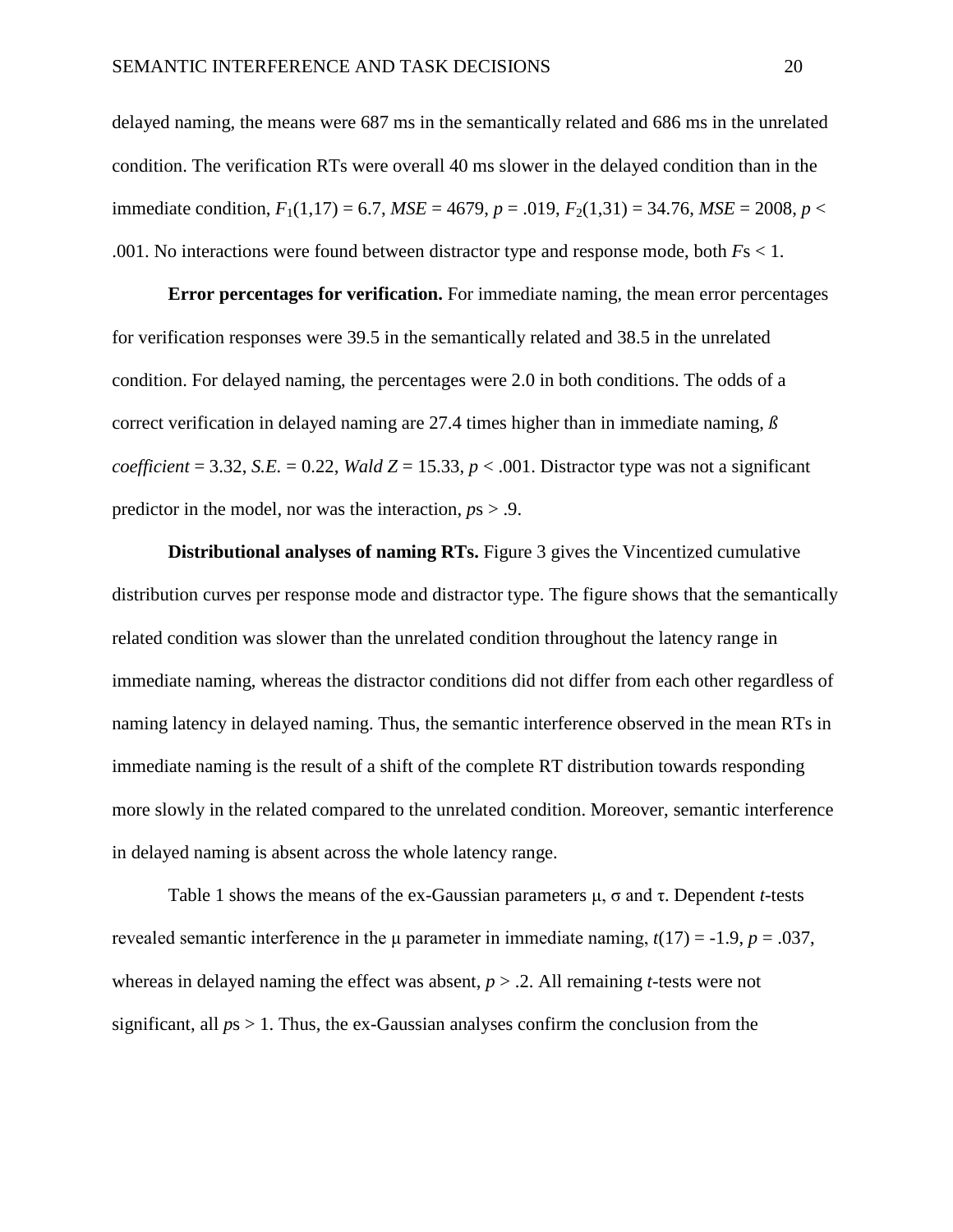Vincentile analyses: The semantic interference in immediate naming is the result of distributional shifting, whereas delayed naming yields no semantic effect across the whole latency distribution.

**Post-hoc frequency analysis.** Although the frequency of the pictures' names was not an independent variable manipulated in the design of the experiment, post-hoc frequency analyses were conducted by acquiring frequency counts from CELEX (Baayen, Piepenbrock & van Rijn, 1993) for the pictures' names used in the experiment. Not all pictures' names in our materials could be analysed because the range of frequencies for the high and low conditions obtained with the median split were not discrete enough. Therefore, a new cut-off was established, with 11 items per condition (range low-frequency condition: 4.9-22.8 per million; range high-frequency condition: 81.8-303.2 per million).

Pictures in the high-frequency condition were named overall 22 ms faster than in the lowfrequency condition,  $F_1(1,17) = 9.56$ ,  $MSE = 1751$ ,  $p = .006$ ,  $F_2(1,21) < 1$ . The interaction with response mode was also significant,  $F_1(1,17) = 7.21$ ,  $MSE = 2304$ ,  $p = .016$ ,  $F_2(1,21) = 1.51$ ,  $MSE = 5058$ ,  $p = .233$ . Planned comparisons showed that the frequency effect was only reliable in immediate naming: Pictures in the high-frequency condition were named 48 ms faster than pictures in the low-frequency condition,  $F_1(1,17) = 12.47$ ,  $MSE = 2655$ ,  $p = .002$ ; whereas in delayed naming, pictures in the low-frequency condition were named 4 ms faster,  $F_1 < 1$ . The interactions with distractor type were not significant,  $F_1 < 1$ .

#### **Discussion**

In Experiment 1, we tested for the presence of a semantic effect in both immediate and delayed naming with the standard PWI paradigm. Contrary to Janssen et al. (2008) and similar to Mädebach et al. (in press), we failed to replicate the semantic interference effect in delayed naming whereas we obtained a sizeable semantic interference effect in immediate naming with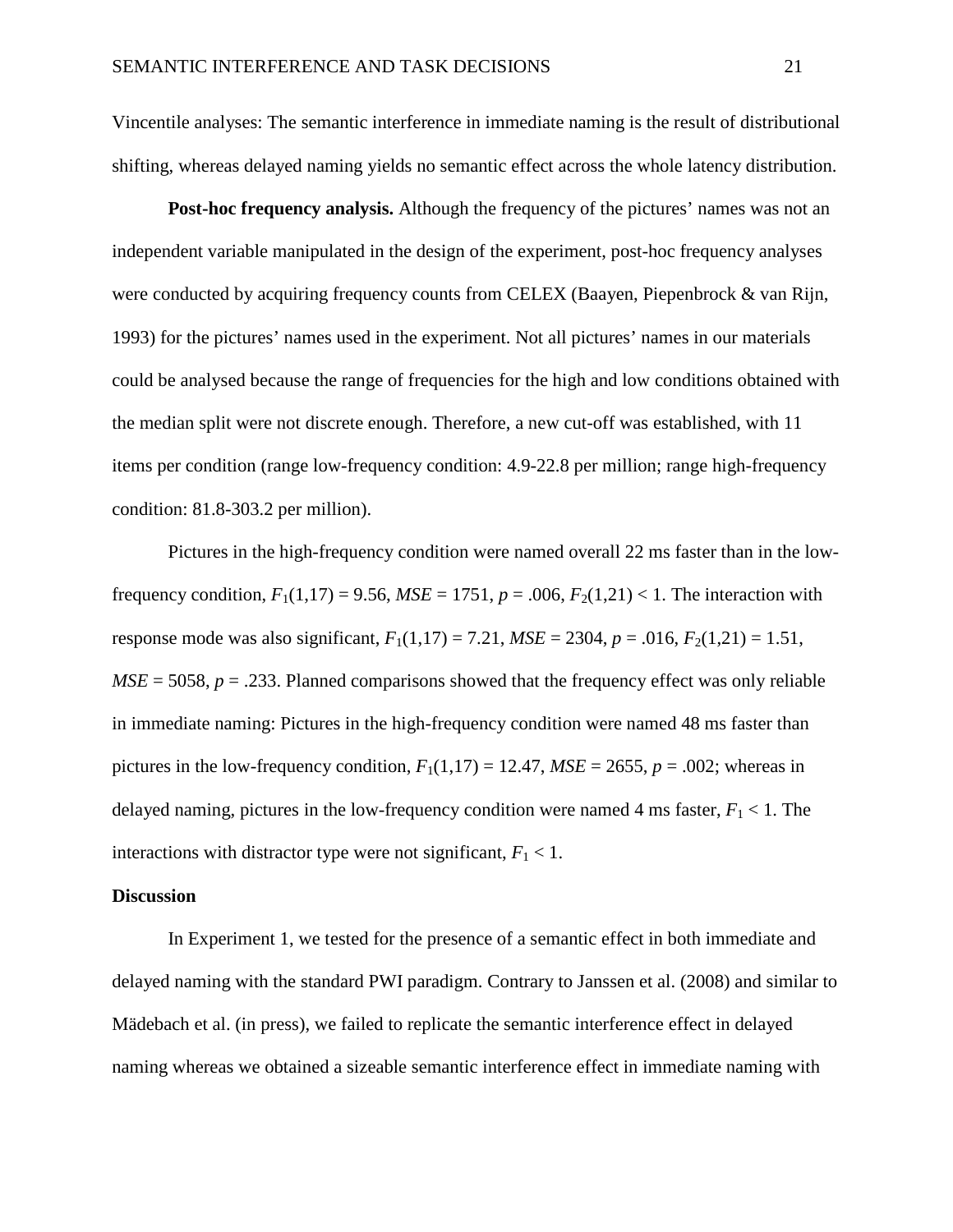our materials. Moreover, we tested post-hoc for a frequency effect, which was found only in immediate but not in delayed naming, suggesting that participants prepared their responses in delayed naming. The fact that the frequency effect was not significant in the by-item analysis is probably because our materials were not selected on the basis of their frequency but on the basis of semantic categories instead. The lack of frequency and semantic effects in delayed naming corroborates the hypothesis that the picture name was prepared at picture presentation and retained from articulation until the presentation of the cue.

The RT distributional analyses corroborated the findings of the mean RT analyses. A shift in the entire latency distribution was found as a function of distractor type only in immediate naming. Moreover, semantic interference was reflected in the μ parameter of the ex-Gaussian function for immediate naming, but not for delayed naming.

To address the concern that the distractor word was not relevant for the task at hand in the delayed condition, we used a verification task. Participants were much more accurate in the verification task in the delayed condition than in the immediate condition. The high error rate in immediate naming suggests that planning the picture name goes at the expense of not attending enough to the distractor in order to perform the verification task. However, the semantic interference effect in immediate naming was independent of accuracy in the verification task, indicating the robustness of the effect.

The time parameters used in this experiment are somewhat different from the ones in Janssen et al. By restricting the presentation of the picture, we could better control participants' lexical access in delayed naming. Although it is unlikely that the difference in these parameters is the cause of the discrepancy in the results, we cannot rule out this possibility at this point. Experiments 2 and 3, however, address this concern more directly. The findings of Experiment 1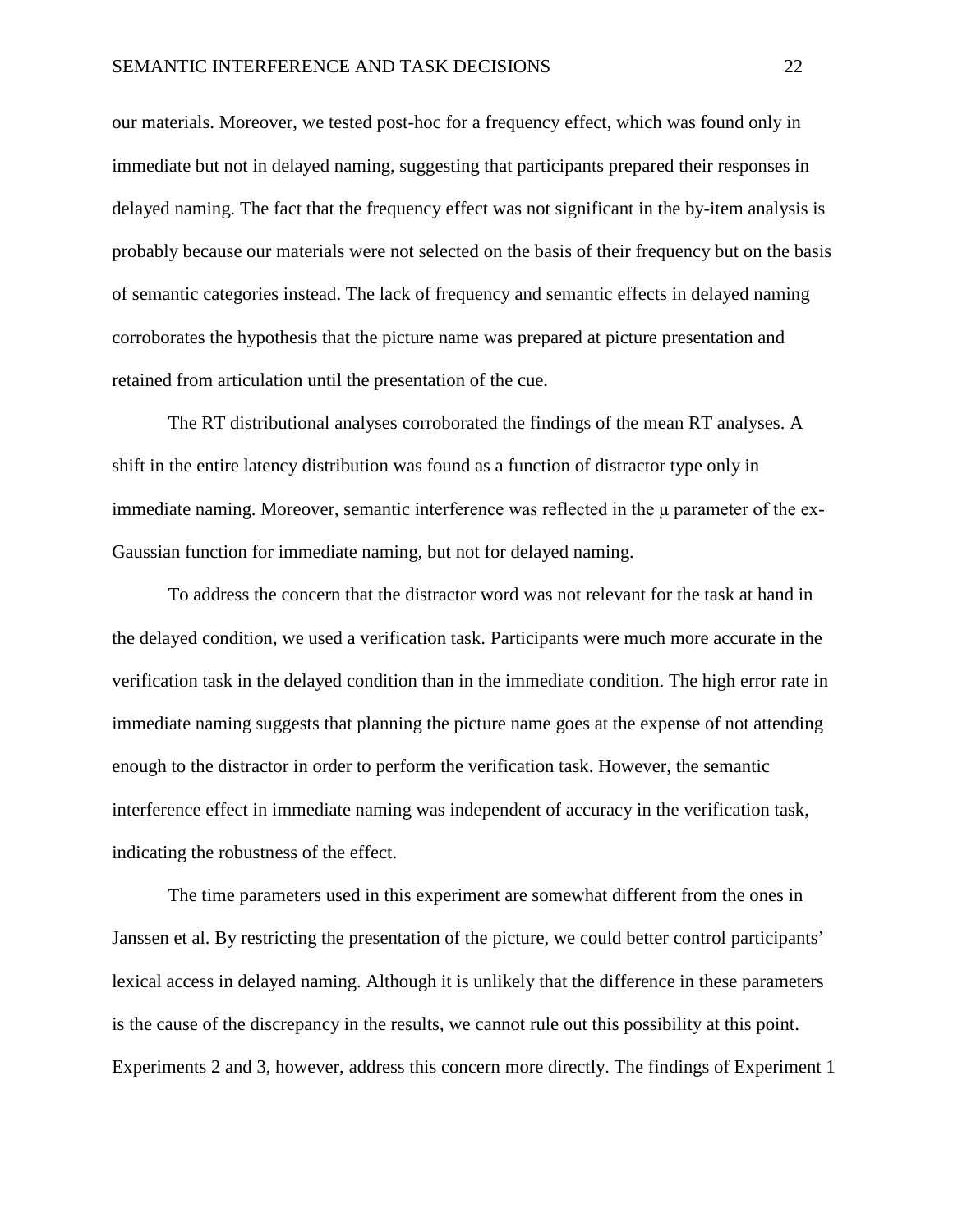show that, without task decision, semantic interference is obtained in immediate naming but not in delayed naming. These findings are in accordance with the competition hypothesis, but go against the predictions of the response exclusion account.

## **Experiment 2**

In the second experiment, we introduced task decisions and tested for the semantic interference effect in both immediate and delayed naming and reading using the design and materials of Janssen et al. (2008) translated into Dutch. Note that, contrary to Janssen et al., our participants performed both delayed and immediate tasks and we recorded and analysed the word reading RTs as well (Janssen et al. only reported picture naming RTs). We analysed reading RTs for the following reason. According to the response exclusion hypothesis, semantic interference should be obtained not only in naming but also in reading in the delayed condition because the task-irrelevant response needs to be removed from the response buffer in both cases. Upon presentation of the picture, the response to the picture will be buffered. In a word reading trial, this response needs to be excluded from the buffer in order for it to accommodate the response to the distractor. If the two responses share response relevant criteria such as their semantic category, a semantic interference effect should be found for word reading. In contrast, according to the competition hypothesis, semantic interference should always be absent in both immediate and delayed reading because words can be read aloud via a shallower route that does not require access to lemma information (Roelofs, 1992, 2003). In particular, words can be read by mapping orthographic lexical forms onto phonological lexical forms or by applying grapheme-to-phoneme conversion rules (cf. Coltheart, Rastle, Perry, Langdon, & Ziegler, 2001).

According to our task-decision account, in case of task decisions, semantic interference should be present or absent in immediate naming depending on the relative average speed of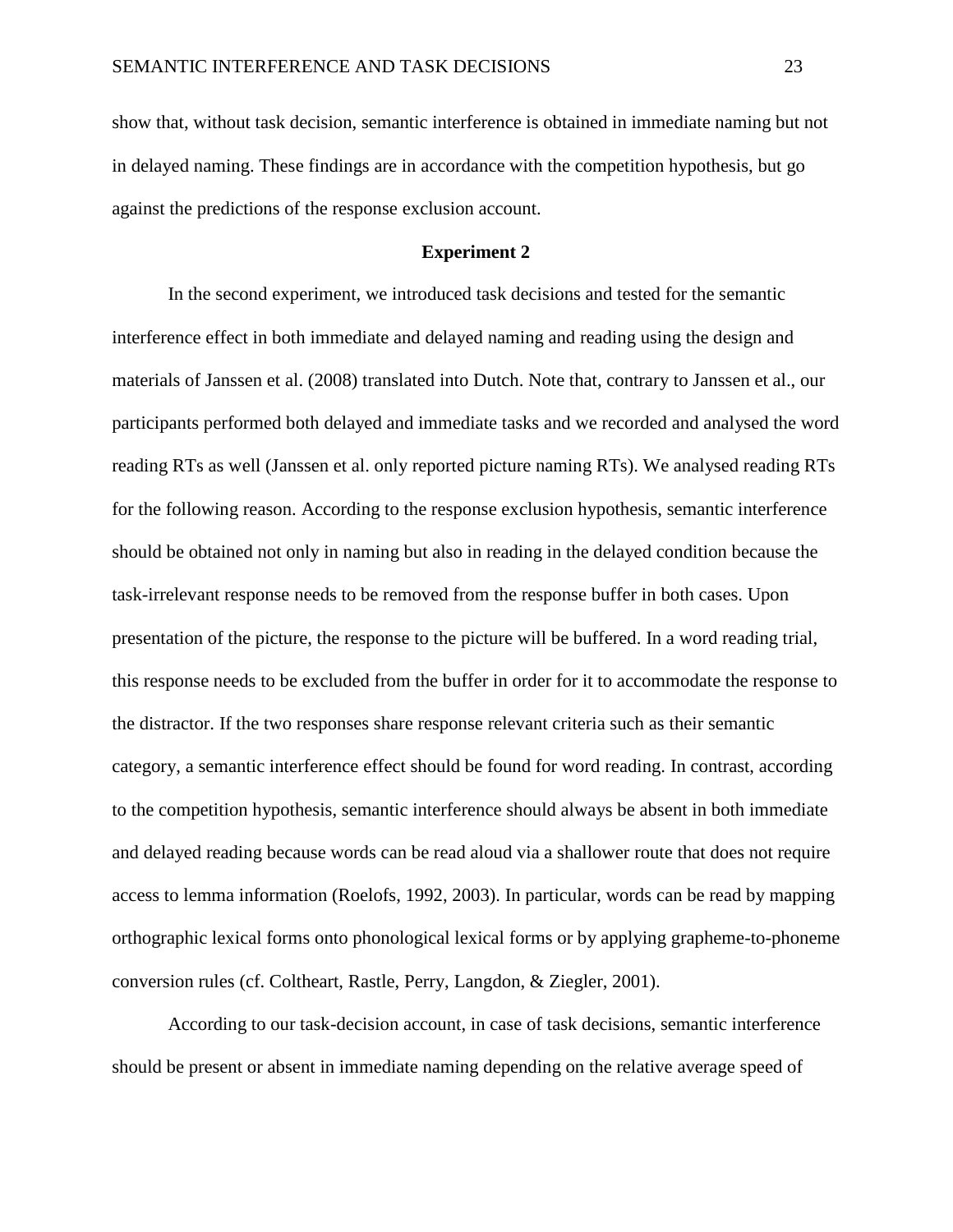picture naming and task-decision processes. According to the competition hypothesis, if participants prepare the picture name at picture presentation, no semantic interference should be found in delayed naming. The presence or absence of semantic interference should hold not only for the mean RTs but also for the whole RT distributions. According to the response exclusion hypothesis, however, semantic interference should always be found in both delayed and immediate naming and in reading in the delayed condition.

# **Method**

**Participants.** Twenty-eight students (5 male) from the participant pool of Radboud University Nijmegen participated in the experiment for compensation of 5 Euros. All participants fulfilled the same criteria as for Experiment 1.

**Materials and design.** The same 40 pictured objects as in Janssen et al. (2008) were used. Our pictures were taken from Snodgrass and Vanderwart's (1980) database or from our own database. The pictures were white line drawings on a black background, scaled to fit into a frame of 10 cm x 10 cm. Basic-level names in Dutch were determined, which coincided with the direct Dutch translation from Janssen et al.'s pictures' names, except for the item "lips" (changed into the Dutch word *mond* 'mouth'). A list of the materials can be found in Appendix 2. The 40 pictures were combined with 40 semantically related distractor words, which were the Dutch translations of Janssen et al.'s distractors (except the word "cards", translated into the singular form, the word "kidney", translated into *lever* 'liver', and the word "flask", translated into *thermos*). For the semantically unrelated condition, we used the same semantically unrelated pairs as Janssen et al., with their respective Dutch translations. The words were presented in font Arial size 36. Each experimental list contained the 80 picture-distractor pairs, which were presented once in the naming condition and once in the reading condition, yielding 160 trials per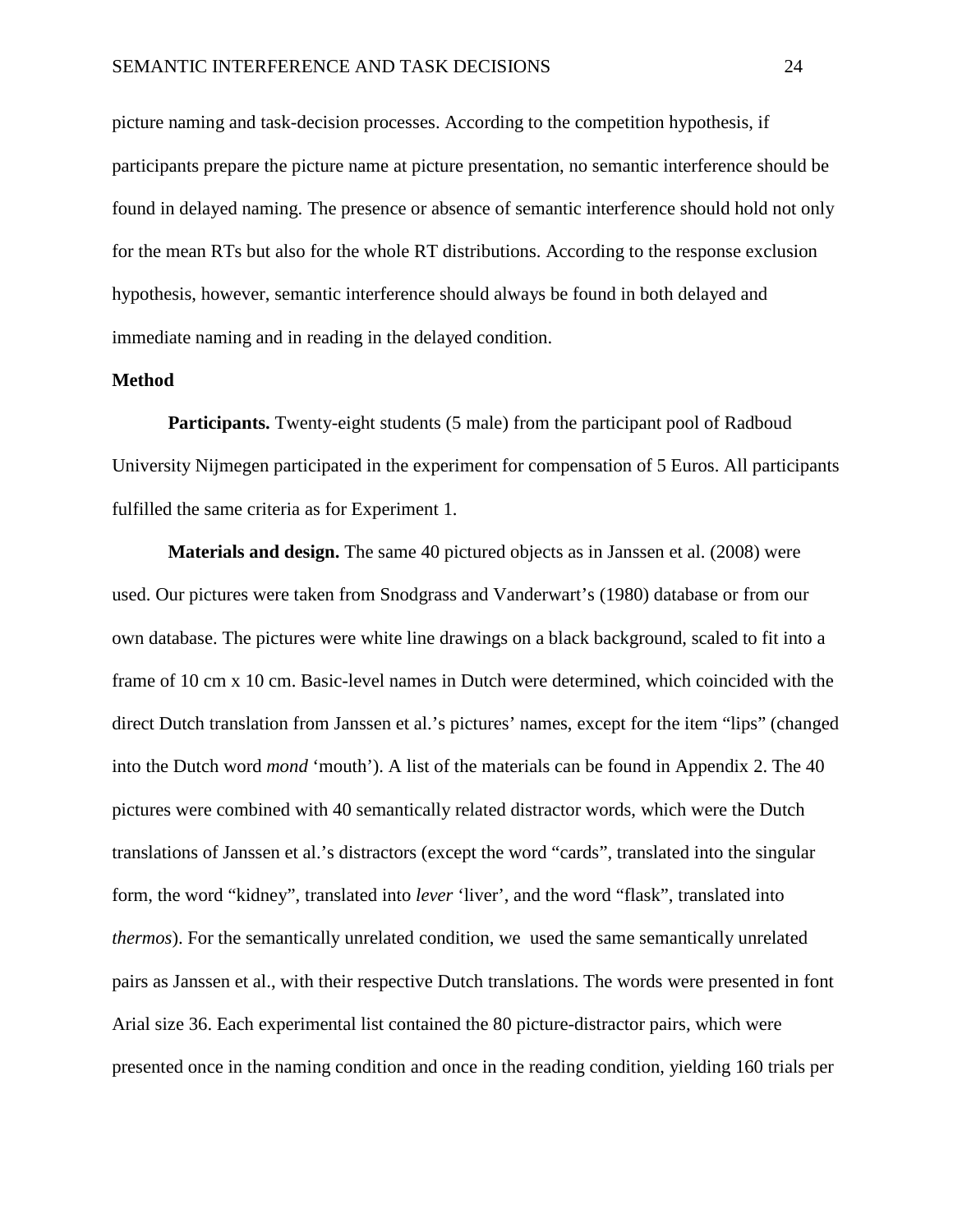response mode. The items were randomised using Mix (van Casteren & Davis, 2006) following the same constraints on the randomisation as in Experiment 1, with the addition of one constraint: The same task did not occur in more than three consecutive trials. There was one unique randomization per participant per response mode. Participants took part in both the immediate and the delayed conditions and the order of response mode blocks was counterbalanced across participants.

**Procedure and apparatus.** The apparatus and the set up were identical to Experiment 1. Participants were instructed to either name the picture (green distractor, RGB: 0,160,0) or to read the distractor out loud (blue distractor, RGB: 0,0,200) depending on the colour of the distractor. Moreover, specific instructions were given for each response mode condition. Next, participants were given a booklet to get familiarised with the pictures and the names to be used in the experiment. A naming training phase followed in which the 40 pictures used in the experiment were presented once in the centre of the screen with their respective names 3 cm below the picture. Participants were instructed to read aloud the names of the pictures. Before the start of each block, a practice session was administered. The trial structure of the practice phase was identical to the trial structure of the experimental block that would be administered next. Four pictures from four different categories, none of which were used as experimental stimuli, were selected for the practice sessions. The four pictures were combined with a semantically related and an unrelated distractor, totalling 8 trials, half of which were naming trials and half of which reading trials, presented in random order.

The trial structures were similar to Janssen et al. (2008). A trial of the immediate condition started with the presentation of the picture-distractor pair for 500 ms. A black screen followed for 2,000 ms. In the delayed condition, a trial started with the presentation of the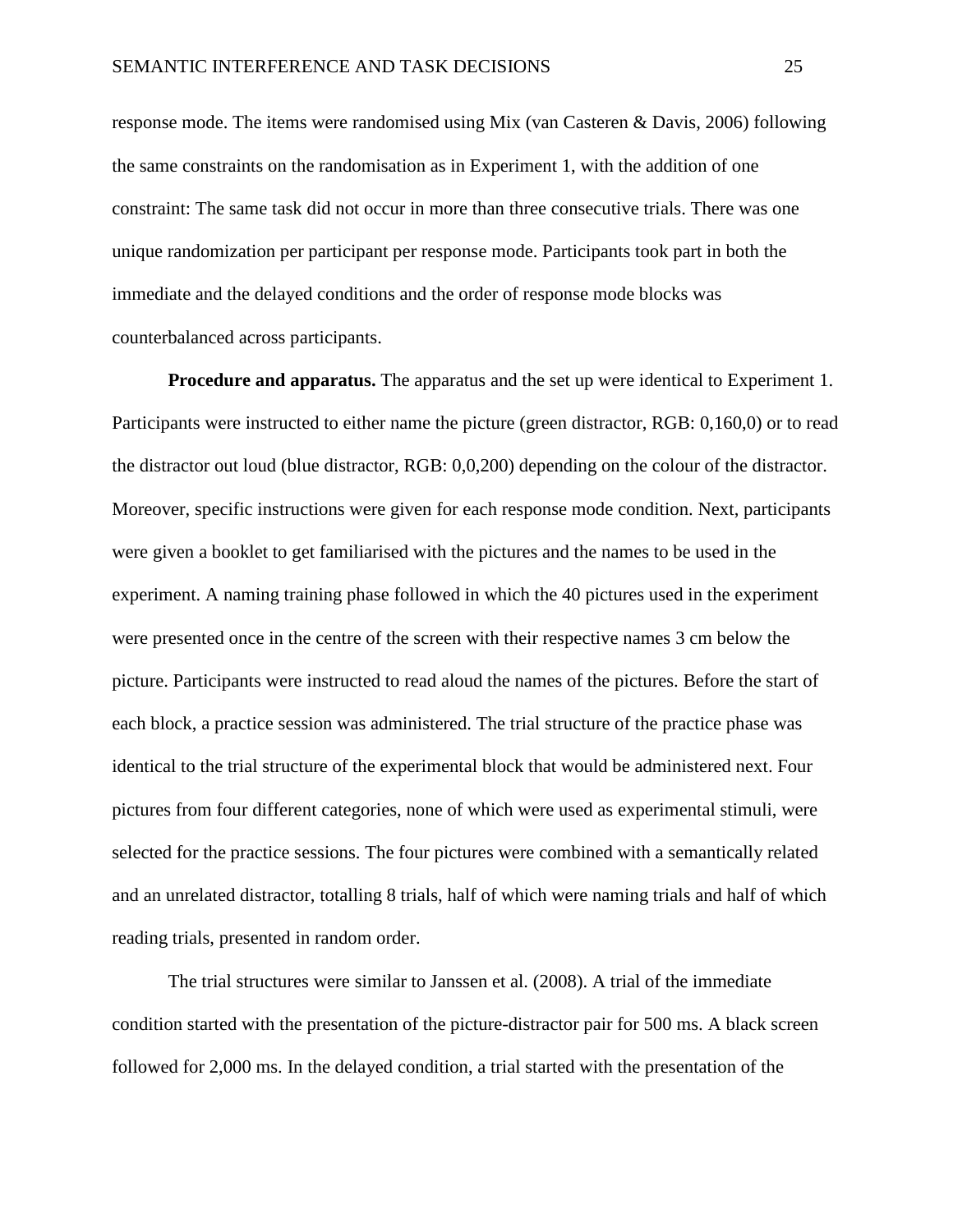picture for 1,000 ms followed by the superposition of the distractor word. The picture and the distractor remained together on the screen for 500 ms. A black screen followed for 2,000 ms. An example of the trial structures can be found in Figure 4. The whole experimental session lasted approximately 25 minutes. The registration of the vocal responses started as soon as the distractor word was displayed on the screen and lasted 2,500 ms. The target pictures and the distractors always appeared in the centre of the screen.

**Analysis.** Both picture naming trials and word reading trials were analysed in the same way as in Experiment 1 (except for the verification task, which was not part of Experiment 2). The response mode sequence was treated as a between-subjects and within-items variable and task (reading/naming), response mode and distractor type as within-subjects and within-items. **Results**

**Mean naming and reading RTs.** Table 2 shows the means of the naming and reading RTs for the immediate and the delayed conditions. Response mode sequence did not enter in any interactions; therefore, we collapsed the data from the two sequences. Participants were 114 ms faster in the delayed block than in the immediate block,  $F_1(1,27) = 27.72$ ,  $MSE = 26129$ ,  $p <$ .001,  $F_2(1,39) = 656.1$ ,  $MSE = 3337$ ,  $p < .001$ . Overall naming was 123 ms slower than overall reading, *F*1(1,27) = 152.8, *MSE* = 5597, *p* < .001, *F*2(1,39) = 333.35, *MSE* = 7445, *p* < .001. Task and response mode interacted,  $F_1(1,27) = 44.56$ ,  $MSE = 7759$ ,  $p < .001$ ,  $F_2(1,39) = 165.1$ ,  $MSE =$ 6292,  $p < .001$ . Reading was significantly faster than naming in both the immediate block,  $F_1(1,27) = 195.34$ , *MSE* = 5857, *p* < .001,  $F_2(1,39) = 320.66$ , *MSE* = 10498, *p* < .001; and in the delayed block,  $F_1(1,27) = 7.56$ ,  $MSE = 7499$ ,  $p = .01$ ,  $F_2(1,39) = 47.733$ ,  $MSE = 3239$ ,  $p < .001$ . The distractor type effect did not reach significance as a main effect,  $F_1(1,27)$  <1, 95% CI [-5.7, 9.2],  $F_2(1,39) < 1,95\%$  CI [-6.3, 11.7]; nor entered in significant interactions, all  $ps > 1$ .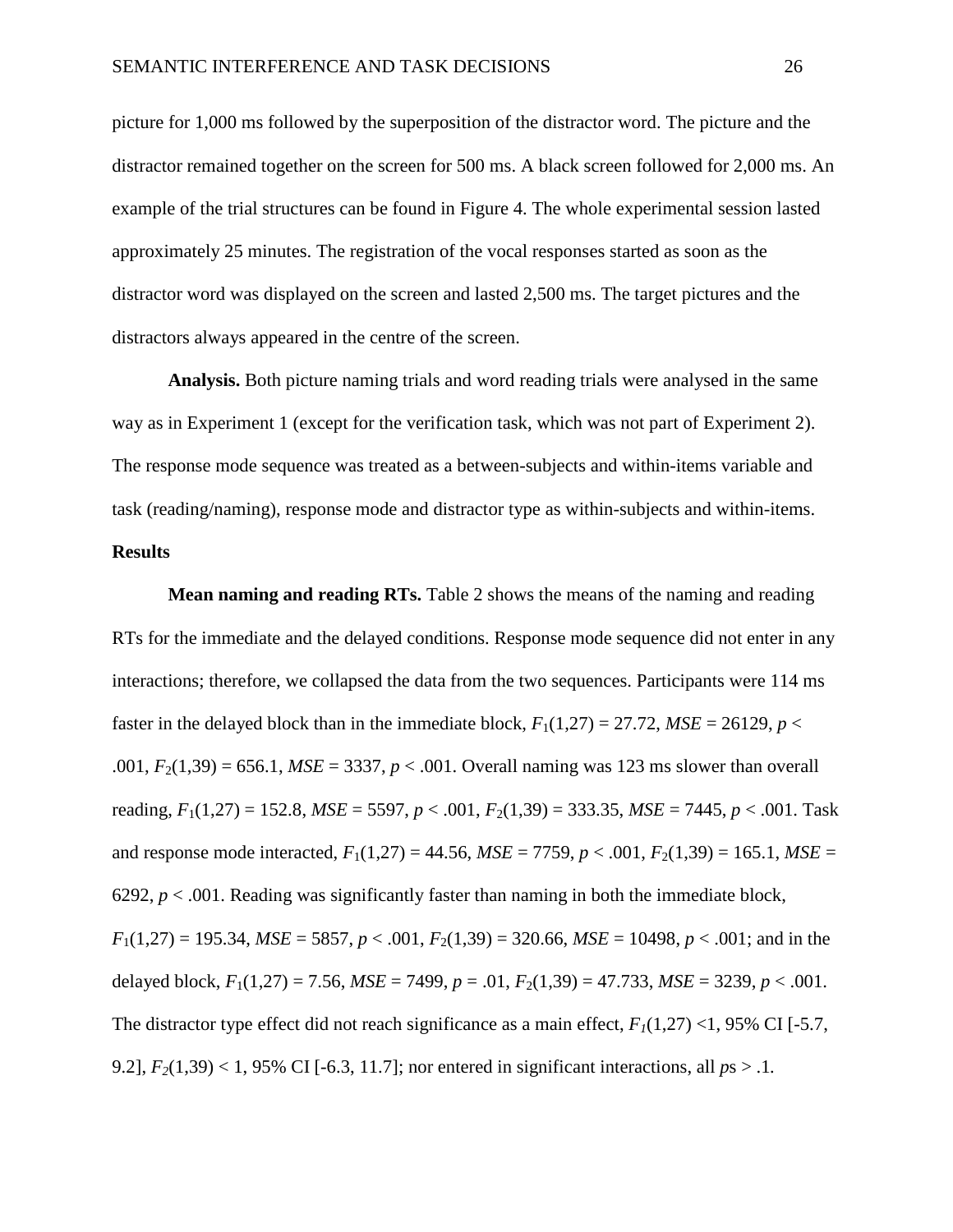**Error percentages for naming and reading.** For the error percentages, shown in Table 2, no predictor was significant in the logistic-regression model, all *p*s > .1.

**Distributional analyses of naming and reading RTs.** RT distribution analyses confirmed the absence of a semantic effect for both reading and naming in delayed and immediate conditions. Figure 5 gives the Vincentized cumulative distribution curves for naming and reading per response mode. The figure shows that the RT curves for the two distractor types are completely overlapping for both immediate and delayed naming and reading in the immediate condition, and nearly overlapping for reading in the delayed condition.

Table 2 shows the means of the ex-Gaussian parameters  $\mu$ ,  $\sigma$  and  $\tau$ . Dependent *t*-tests revealed no significant effects for any of the parameters, all *p*s > .2. Thus, the ex-Gaussian analyses confirmed the absence of semantic effects in naming and reading, as already suggested by the Vincentile analyses.

**Post-hoc frequency analysis.** Post-hoc frequency analyses were conducted in the same way as for Experiment 1. Only 26 names were included in the analyses in order to have a clear separation of frequency ranges (range low-frequency condition: 1.5-8.8 per million; range highfrequency condition: 81.8-1037.5 per million). A main effect of frequency was found, with pictures in the high-frequency condition being named overall 37 ms faster than in the lowfrequency condition,  $F_1(1,27) = 22.34$ ,  $MSE = 3740$ ,  $p < .001$ ,  $F_2(1,24) = 7.62$ ,  $MSE = 5168$ ,  $p =$ .011*.* The interaction with distractor type was not significant, *F*s < 1.The interaction with response mode was significant,  $F_1(1,27) = 8.34$ ,  $MSE = 3259$ ,  $p = .008$ ,  $F_2(1,24) = 5.4$ ,  $MSE =$  $3190, p = .029$ . Planned comparisons showed that, in immediate naming, pictures with highfrequency names were named 60 ms faster than pictures with low-frequency names,  $F_1(1,27) =$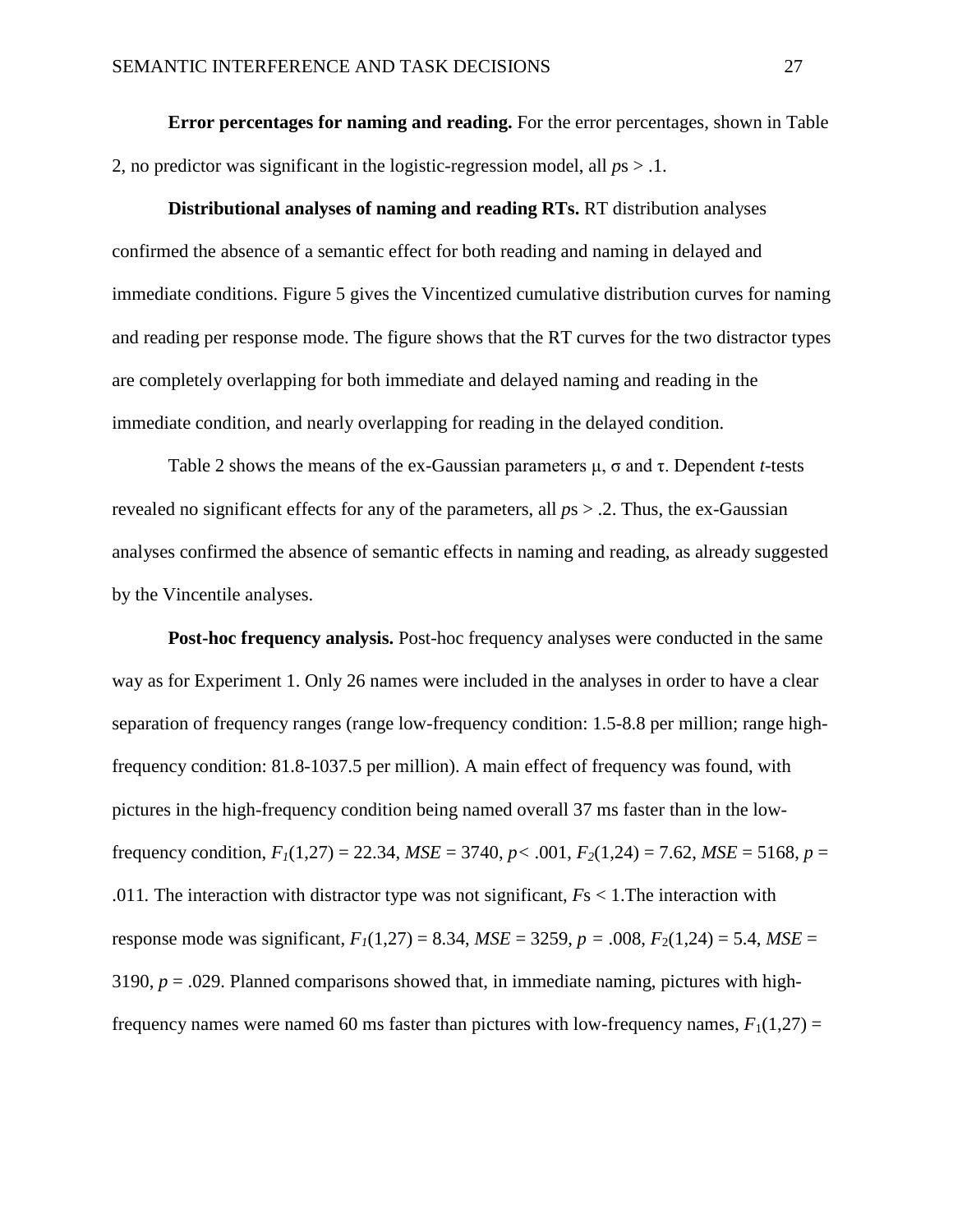22.47,  $MSE = 4603$ ,  $p < .001$ ,  $F_2(1,24) = 8.14$ ,  $MSE = 6681$ ,  $p = .009$ ; whereas in delayed naming, a non-significant difference of 15 ms was found,  $p > .09$ .

## **Discussion**

The results of Experiment 2 show that word reading was performed faster than picture naming, which is in accordance with the idea that words can be read aloud via a shallower route than pictures can be named (see, e.g., Roelofs, 1992, 2003). The semantic interference effect, however, was absent not only in delayed naming but also in immediate naming, an observation also made by Mädebach and colleagues (in press). Semantic interference was also absent in reading, contrary to the prediction derived from the response exclusion. Complementary to the mean RT analyses, Vincentizing and ex-Gaussian analyses confirmed the absence of semantic interference throughout the RT distributions. Post-hoc frequency analyses indicated that pictures in the high-frequency condition were named faster than pictures in the low-frequency condition in immediate naming only, replicating the well-known frequency effect (Oldfield & Wingfield, 1965) also found by Janssen et al. (2008). This suggests that participants generally prepared the picture name at picture presentation.

Experiments 1 and 2 failed to show any semantic interference in delayed naming, either with or without task decisions. A failure to replicate, however, is more credible with more experiments supporting it. Therefore, in Experiment 3, only the delayed condition was tested.

#### **Experiment 3**

Although we did not find a frequency effect in delayed naming in the post-hoc analysis in Experiment 2, we cannot be entirely certain that our participants prepared the picture name on the same number of trials as the participants of Janssen et al. (2008) presumably did. To address this concern, we increased the proportion of naming trials from 50% (as in previous studies and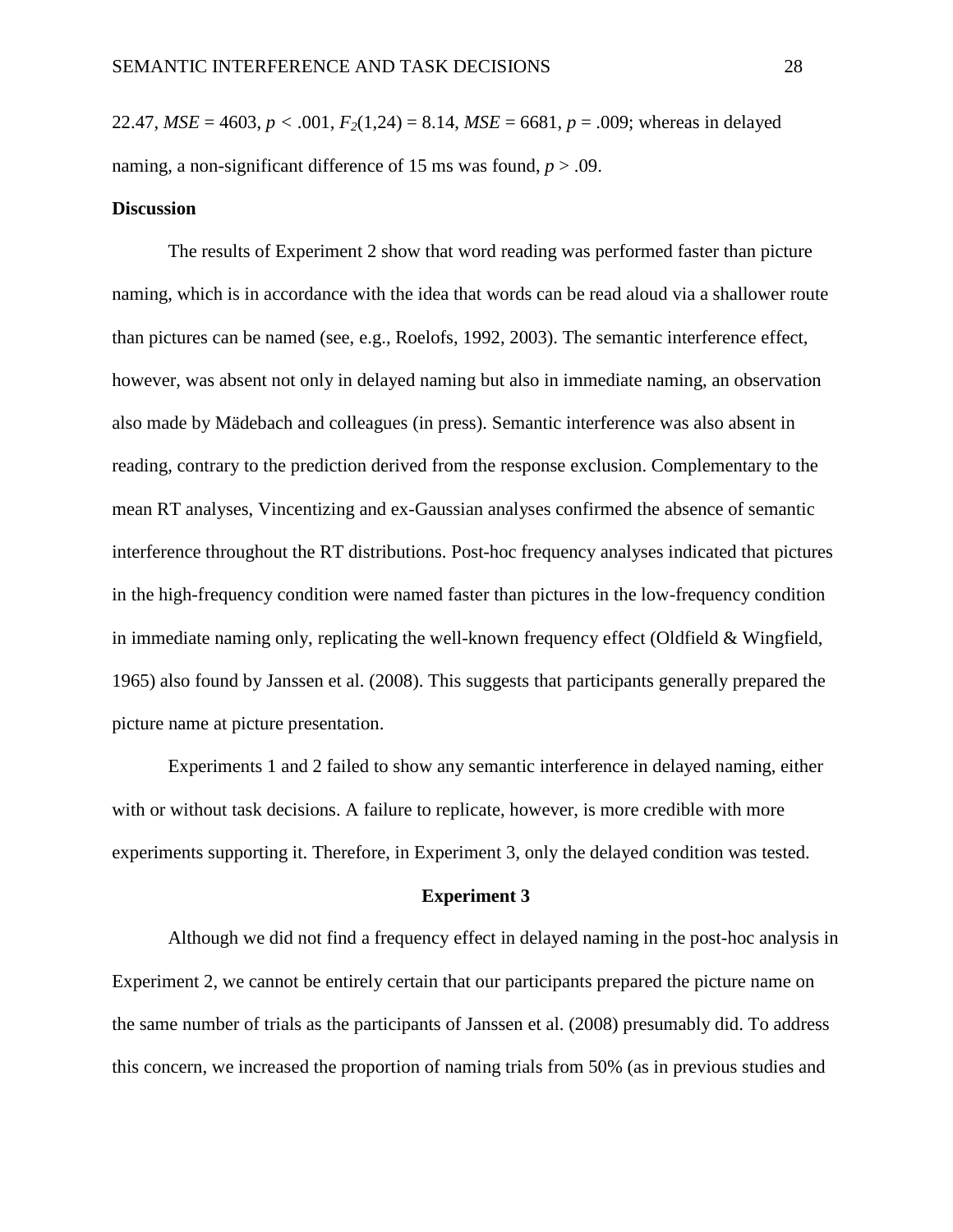in Experiments 1 and 2) to 75%. Half of the participants had to name the pictures in 75% of the trials and read the distractors aloud in only 25% of the trials. The other half of the participants had the reverse proportion. If participants have to mostly name the picture throughout the experiment (i.e., the 75% naming condition), they are really invited to prepare the picture name on each trial. This should yield the semantic interference effect predicted by the response exclusion hypothesis. The reverse proportion (25% naming, 75% reading) was used to assess the effectiveness of the proportion manipulation. If the proportion manipulation is effective, naming RTs should be shorter for the 75% than for the 25% condition. We used the same materials as for Experiment 1 because this set of materials yielded a considerable semantic interference effect in immediate naming in that experiment. According to the competition hypothesis, semantic interference should be found neither in naming nor in reading. According to the response exclusion account, on the contrary, semantic interference should be found for both reading and naming, especially in the 75% naming condition.

### **Method**

**Participants***.* Twenty-eight students (9 male) from the participant pool of Radboud University Nijmegen participated in the experiment for compensation of 5 Euros. All participants fulfilled the same criteria as for Experiments 1 and 2.

**Materials and design.** The same 64 picture-distractor word pairs from Experiment 1 were used. The colours used for the reading and naming trials were identical to Experiment 2. The proportion manipulation was used as a between-subject factor. In the 75% naming-25% reading condition, the 64 picture-distractor pairs were repeated once with the distractors coloured blue and three times with the distractors coloured green. In this way, 75% of the experimental list consisted of picture naming trials and only 25% of the trials were word reading trials. In the 25%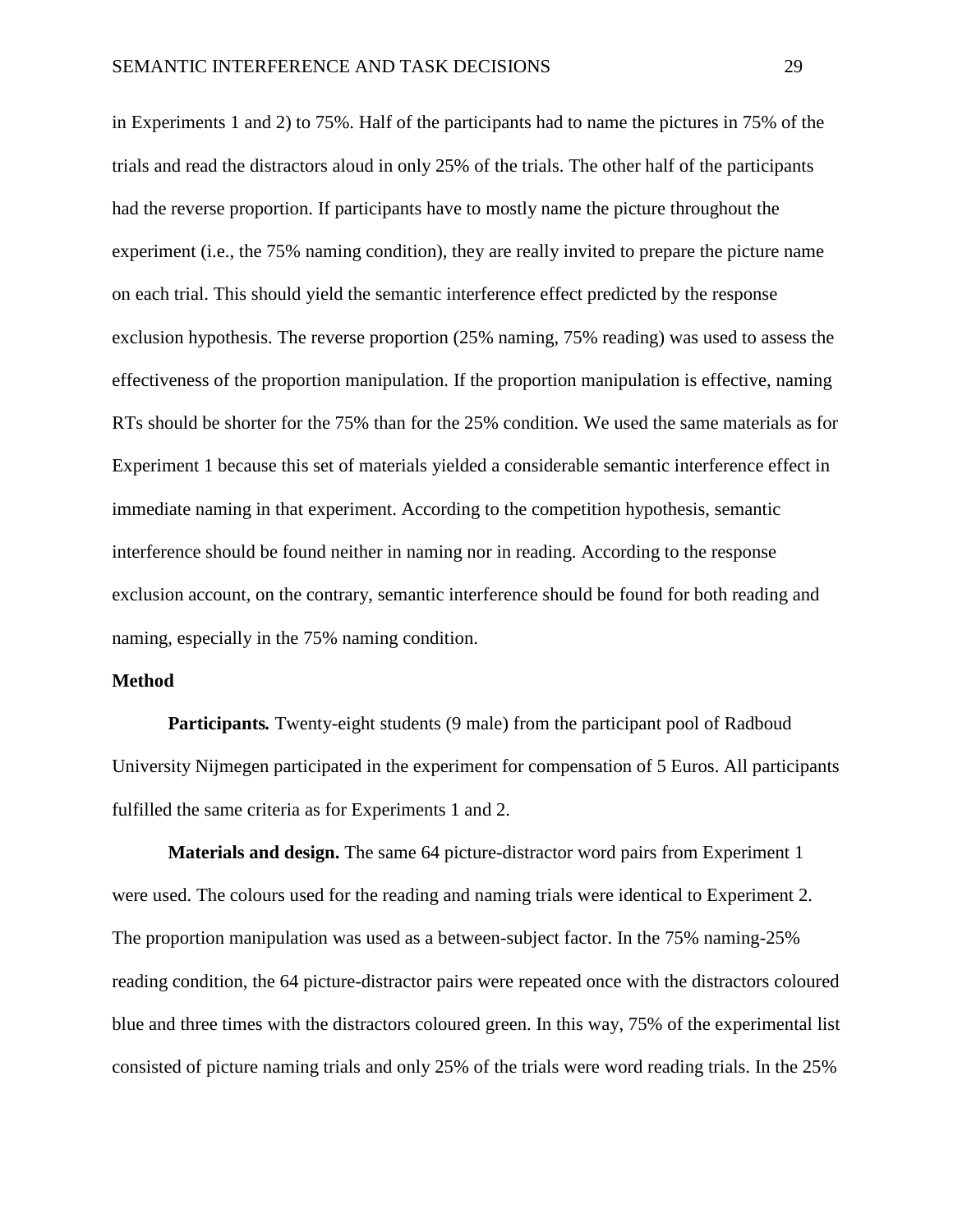naming-75% reading condition, the reversed proportion was used. Each experimental list contained 256 items, which were randomised using Mix (van Casteren & Davis, 2006). The same constraints on the randomisation as in Experiment 2 were used. There was one unique randomization per participant. Fourteen participants took part in the 75% naming-25% reading condition and the other 14 participants took part in the 25% naming-75% reading condition. All participants performed only the delayed response task.

**Procedure and Apparatus.** The apparatus and the set up were equal to Experiments 1 and 2. Before the experiment, participants were familiarised with the pictures and the words used in the experiment. They were instructed to either name the picture or to read the word out loud depending on the colour of the word. Moreover, specific instructions were given to participants depending on the proportion condition they were assigned to in order to already bias them towards a "picture naming" or a "word reading" mode. For example, participants in the 25% naming-75% reading condition were told that they would have to read the word most of the time. A block of 32 practice trials preceded the experiment proper with the experimental pictures presented once with a semantically unrelated distractor not used in the experiment. The proportion manipulation was also built into the practice session. The trial structure was the same as for the delayed trials of Experiment 2.

**Analysis.** Both picture naming trials and word reading trials were analysed in the same way as for Experiment 2. The proportion manipulation was treated as a between-subjects and within-items variable, and task (reading/naming) and distractor type as within-subjects and within-items variables.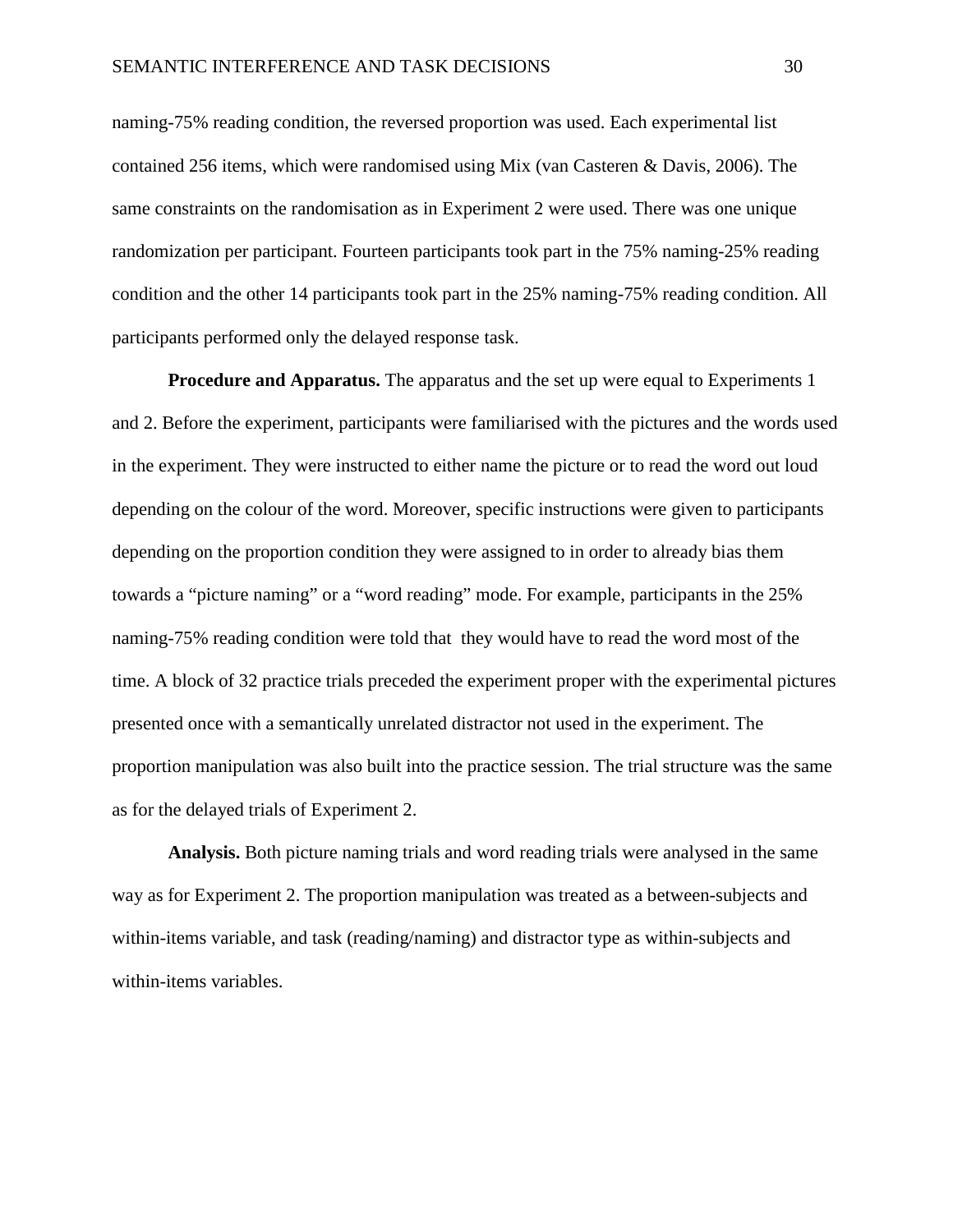# **Results**

**Mean naming and reading RTs.** Table 3 shows the means of the naming and reading RTs for both proportion manipulations. In the 75% naming-25% reading condition, participants were on overage 109 ms faster than participants in the other condition,  $F_1(1,26) = 11.08$ ,  $MSE =$ 44614, *p* = .003, *F*2(1,31) = 725.4, *MSE* = 1584.50, *p* < .001. Overall naming was 20 ms faster than overall reading,  $F_1(1,26) = 19.62$ ,  $MSE = 3343.41$ ,  $p < .001$ ,  $F_2(1,62) = 88.23$ ,  $MSE =$ 1681.57, *p* < 001. More importantly, however, naming RTs were smaller in the 75% than in the 25% condition [task by proportion interaction,  $F_1(1,26) = 67.89$ , MSE = 1672.13, p < .001;  $F_2(1,31) = 65.6$ ,  $MSE = 2262$ ,  $p < .001$ , showing that participants prepared their naming responses according to the proportion condition they were assigned to. A main effect of distractor type was, however, absent,  $F_1(1,26)$  < 1, 95% CI [-8.58, 7.10],  $F_2(1,31)$  < 1, 95% CI [-25.2, 21.1], and so were the interactions, *p*s > .1*.*

**Error percentages for naming and reading.** Table 3 shows error percentages for the naming and reading RTs for both proportion manipulations. For the error percentages, only task was a significant predictor in the model,  $\beta$  coefficient = -1.19, *S.E.* = 0.334, *Wald Z* = 3.57, *p* < .001: The odds of a correct response in reading are 3.29 times higher than in naming.

**Distributional analyses of naming and reading RTs.** RT distribution analyses confirmed the absence of a semantic effect. Figure 6 gives the Vincentized cumulative distribution curves for naming and reading per distractor condition and proportion manipulation. For naming, the RT curves for the two distractor conditions are completely overlapping, confirming the absence of a semantic effect across Vincentiles. For the reading task, small effects seem to be present in the tail of the distribution. The effect tends to be one of semantic interference in the 25%-reading condition and facilitation in the 75%-reading condition.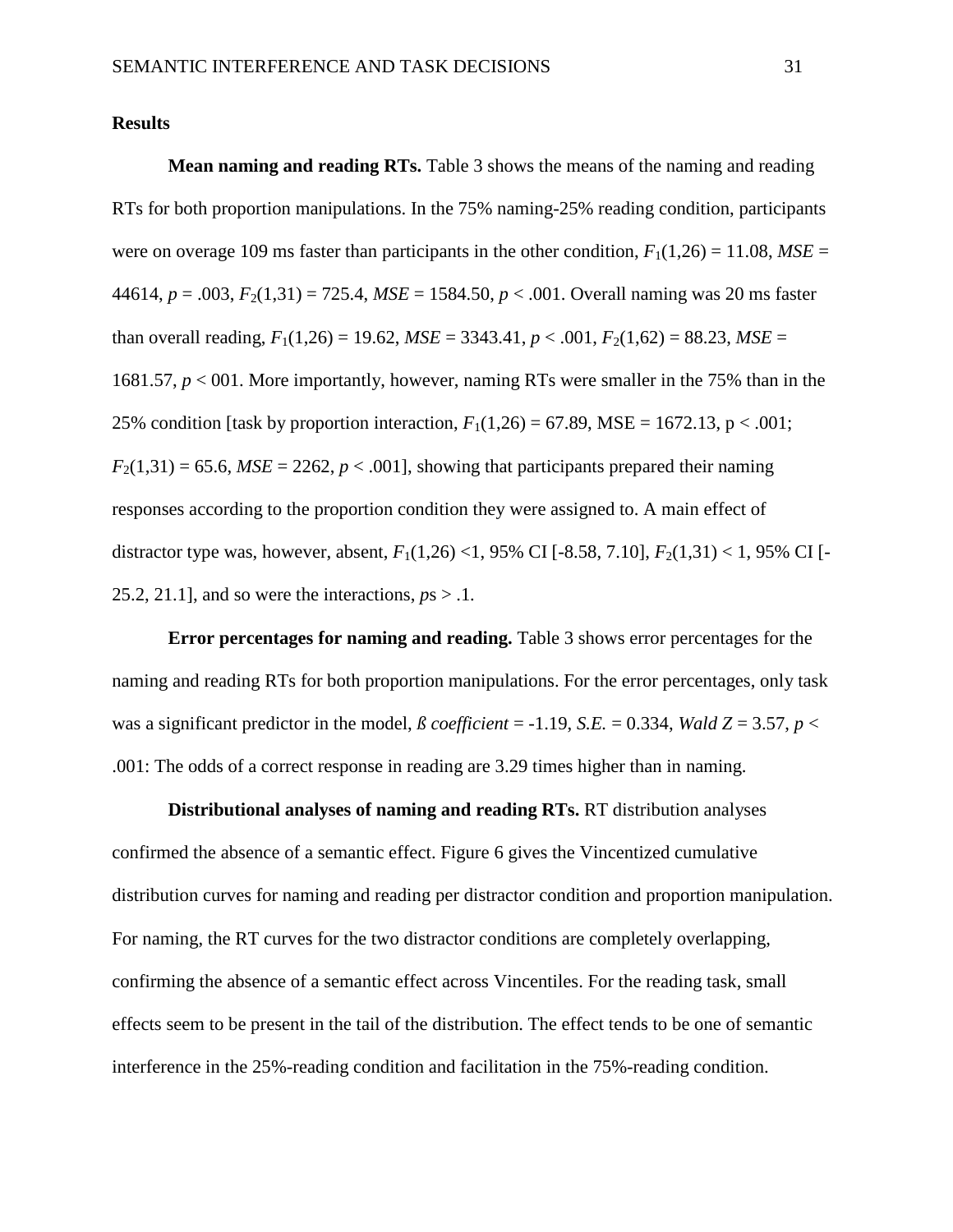Table 3 shows the means of the ex-Gaussian parameters, μ, σ, and τ. Dependent *t*-tests revealed no significant differences for any of the parameters, all *p*s > .1. Thus, the ex-Gaussian analyses confirm the absence of a semantic effect in naming and in reading, as already suggested by the Vincentile analyses.

## **Discussion**

In this experiment, we observed that naming and reading RTs varied as a function of the proportion manipulation, such that performance was faster for the task participants had to execute most of the time. Independently of this sensitivity, however, the semantic interference effect remained absent in both naming and reading and throughout the RT distributions. The absence of semantic interference in delayed naming corresponds to the findings of Experiments 1 and 2 and to what Mädebach et al. (in press) observed, and differs from what Janssen et al. (2008) obtained. Moreover, the absence of semantic interference in delayed reading goes against the predictions of the response exclusion hypothesis.

#### **General Discussion**

Disagreement exists about whether lexical selection in word production is a competitive process. Lexical competition models predict semantic interference from distractor words in immediate but not in delayed picture naming. In contrast, Janssen et al. (2008) obtained semantic interference in delayed naming when participants had to decide between naming the picture or reading the distractor word aloud depending on its ink colour. However, Mädebach et al. (in press) obtained no semantic interference in delayed naming, even though the effect was present in a standard immediate-naming experiment for another group of participants. Moreover, Mädebach et al. failed to obtain semantic interference in immediate naming using the taskdecision procedure of Janssen et al. In the present article, we raised two issues that might be of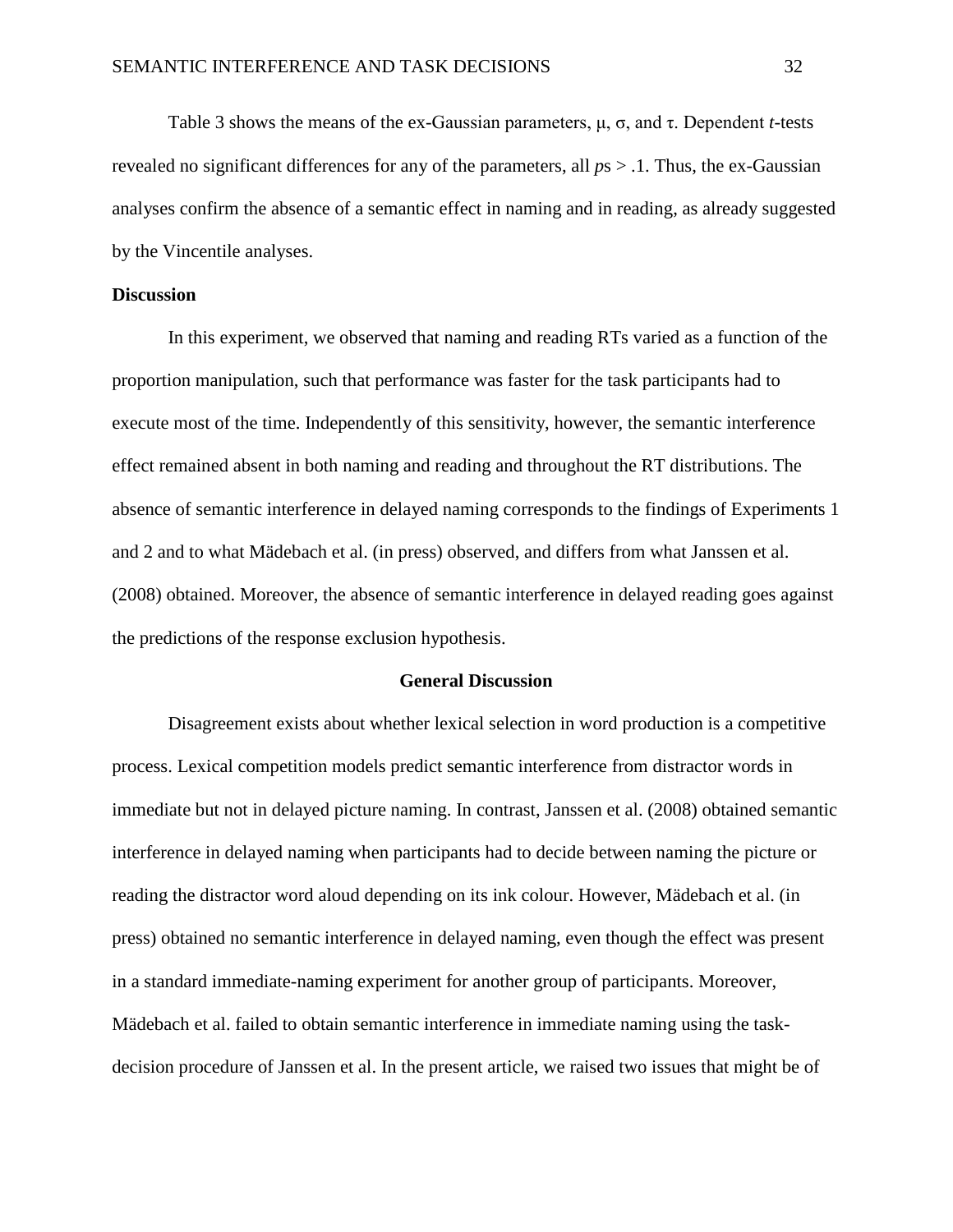concern: task decision in immediate picture-naming and the semantic interference effect in delayed picture-naming. Regarding the former, we presented a task-decision account which holds that semantic interference from lexical competition may be hidden depending on the relative speed of task-decision and picture-word processes. Our first two experiments examined the merits of this account. Concerning our second aim, we tested for semantic interference in delayed picture-naming in all three experiments, in an attempt to replicate Janssen et al.'s findings. We performed RT distributional analyses in all three experiments.

In Experiment 1, task decisions did not play a role as participants only named pictures whereas the distractor words were never read aloud. Given that there is no task decision in this experiment, the competition hypothesis predicts semantic interference in immediate but not in delayed naming. In contrast, according to the response exclusion account, semantic interference should be obtained in both immediate and delayed naming. We obtained semantic interference in immediate but not in delayed naming. These observations held for both mean RTs and RT distribution components. These results support the lexical competition account of semantic interference and challenge the response exclusion account.

The inclusion of a verification task at the end of each trial of Experiment 1 could have influenced the results of this experiment by affecting participants' performance in the task. However, the size of the semantic interference effect found for immediate naming is very similar to interference effects previously found using a comparable set of materials without the verification task (Roelofs, 2006, Experiment 1B; Roelofs, 2007, Experiment 1). Moreover, Experiments 2 and 3 tested delayed naming without the verification task and replicated the findings of Experiment 1 for delayed naming. So although the verification task might have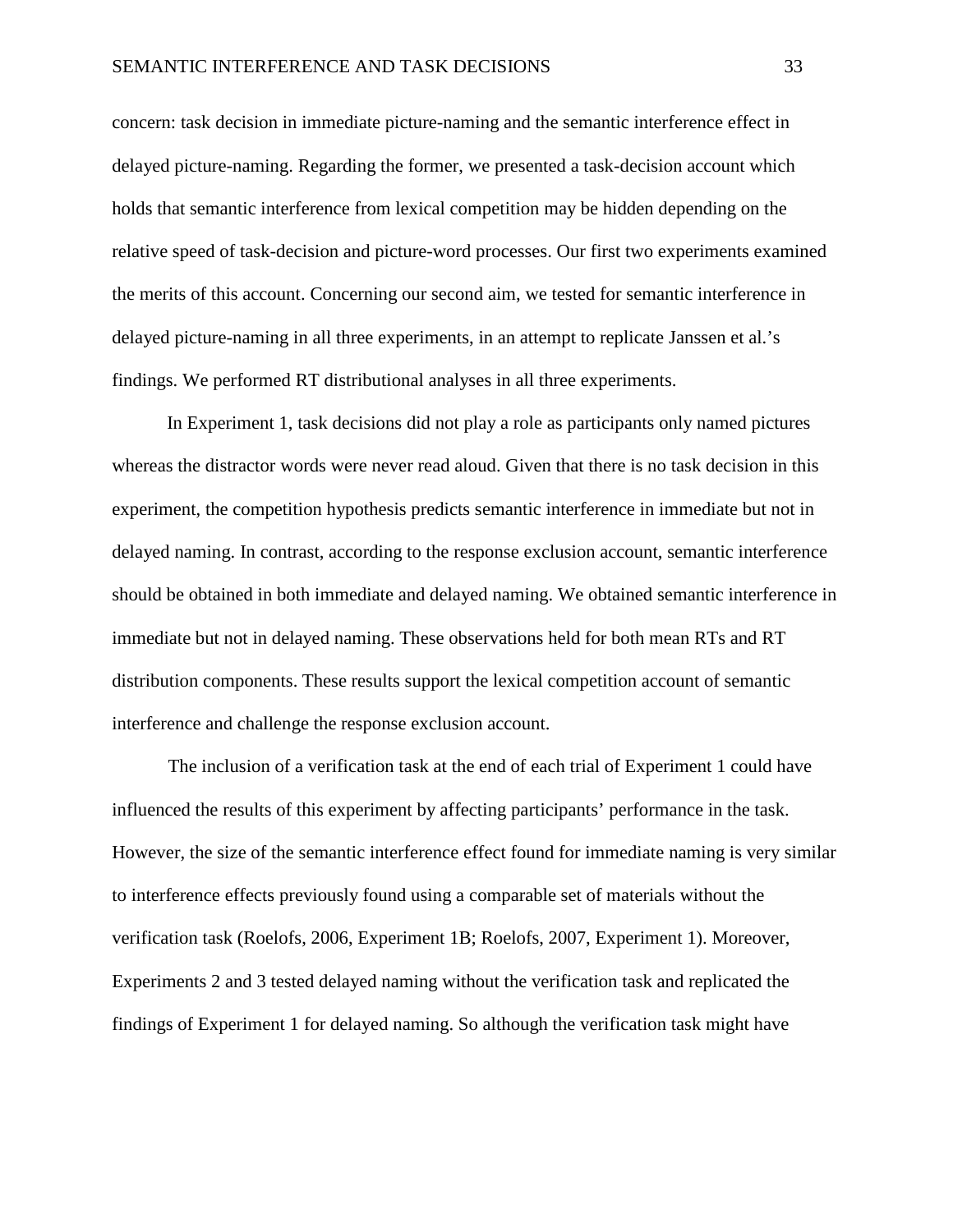affected performance in picture naming in general, it does not seem to have affected the results obtained.

In Experiment 2, we introduced task decisions and we tested for semantic interference in both immediate and delayed naming and reading using the design and materials of Janssen et al. (2008) translated into Dutch. The response exclusion hypothesis predicts semantic interference in both immediate and delayed naming and in reading in the delayed condition. The competition hypothesis, however, predicts that competition will play a role in lexical selection only in immediate naming but never in delayed naming. According to our task-decision account, semantic interference from lexical competition in immediate naming may be hidden depending on the relative speed of task-decision and picture-naming processes, which may create cognitive slack, absorbing semantic interference from competition. We obtained no semantic interference for both immediate and delayed naming. Moreover, according to the competition hypothesis and contrary to the response exclusion hypothesis, we did not find semantic interference in reading.

In Experiment 3, we made a further attempt to replicate Janssen et al. Since we did not manipulate frequency directly in Experiments 1 and 2, we could not be certain that our participants were preparing the picture name as often as the participants did in the study of Janssen et al. So we manipulated the proportion of naming and reading trials. The idea was that if participants had to name the picture in the majority of the trials, they would be very likely to prepare the picture name as soon as possible. This should increase the chance that the experiment yields the semantic interference that is predicted by the response exclusion hypothesis. We observed that naming RTs varied as a function of trial proportions such that participants were always faster in naming in the 75% than in the 25% condition, attesting the effectiveness of the proportion manipulation. Semantic interference, however, was absent regardless of the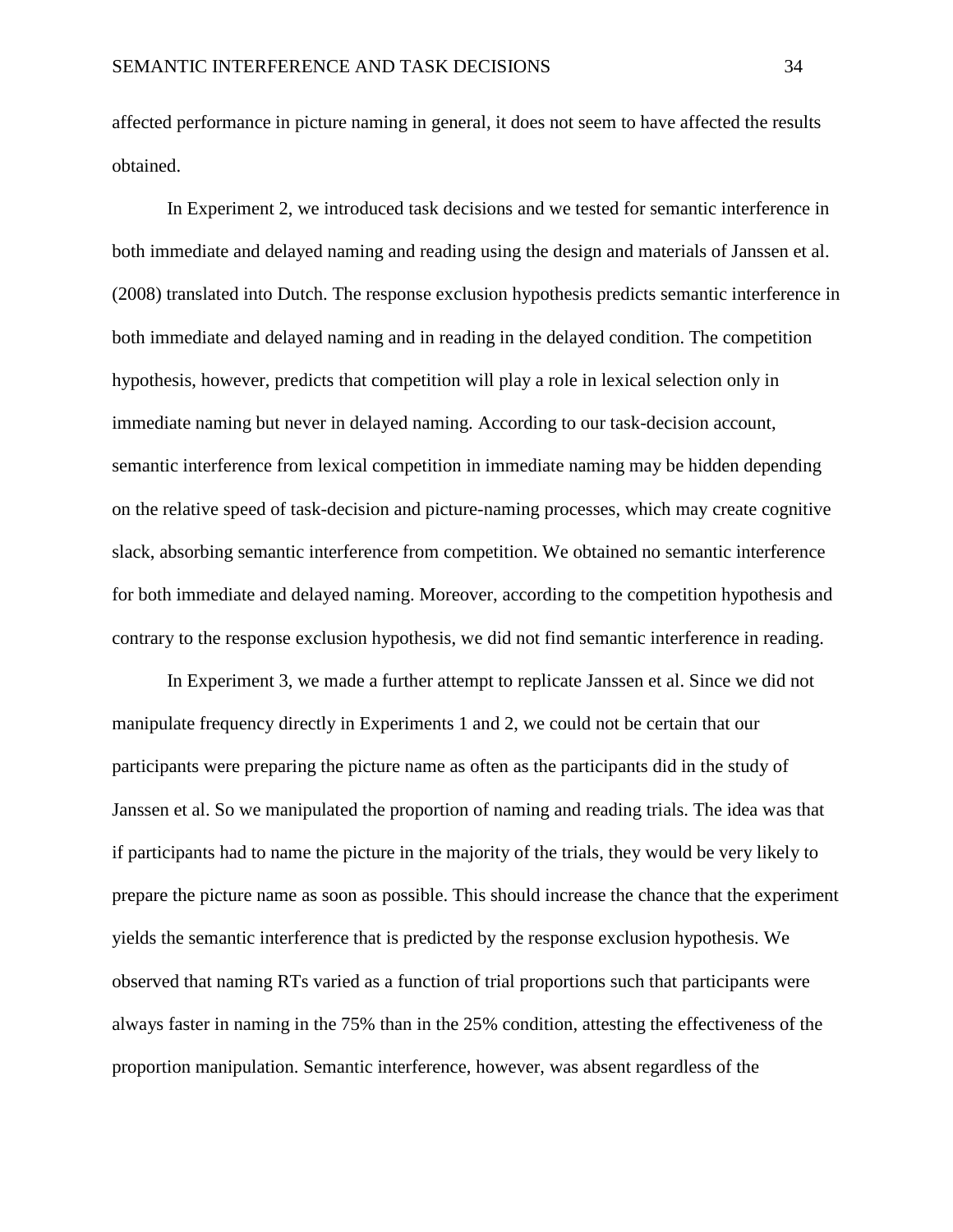proportion of naming and reading trials and across the whole RT distribution. Furthermore, no semantic interference was found in the reading RTs. These findings go against the predictions of the response exclusion hypothesis.

Taken together, the results of Experiments 1 and 2 support our account that task decisions may hide semantic interference from lexical competition depending on the relative speed of taskdecision and picture-word processes. As we already noted, our task-decision account of the absence of semantic effects in immediate naming, if adopted by the response exclusion account, would result in very contradictory assumptions. Task decision can only hide semantic interference if the effect occurs within 200-300 ms after picture-word onset. However, the response exclusion account maintains that semantic interference arises after phonological encoding, which is assumed to be accomplished only around 500 ms after picture onset (cf. Indefrey & Levelt, 2004; Roelofs, 2007). Moreover, a response can only be excluded after the task is known, which means that response exclusion can by no means take place in parallel with the task-decision process. Consequently, semantic interference arising from response exclusion cannot be absorbed into the slack created by the task-decision process.

Furthermore, we failed to find semantic interference in delayed naming in three experiments after manipulating the time parameters of stimulus presentation (Experiment 1), the presence or absence of task decisions (Experiments 1 and 2), and the proportion of naming and reading trials in the experiment (Experiment 3). Other features, such as the colours used in the experiments and the instructions given to participants, were already manipulated by Mädebach et al. (in press), but these authors also failed to induce semantic interference in delayed naming

# **Role of Attention**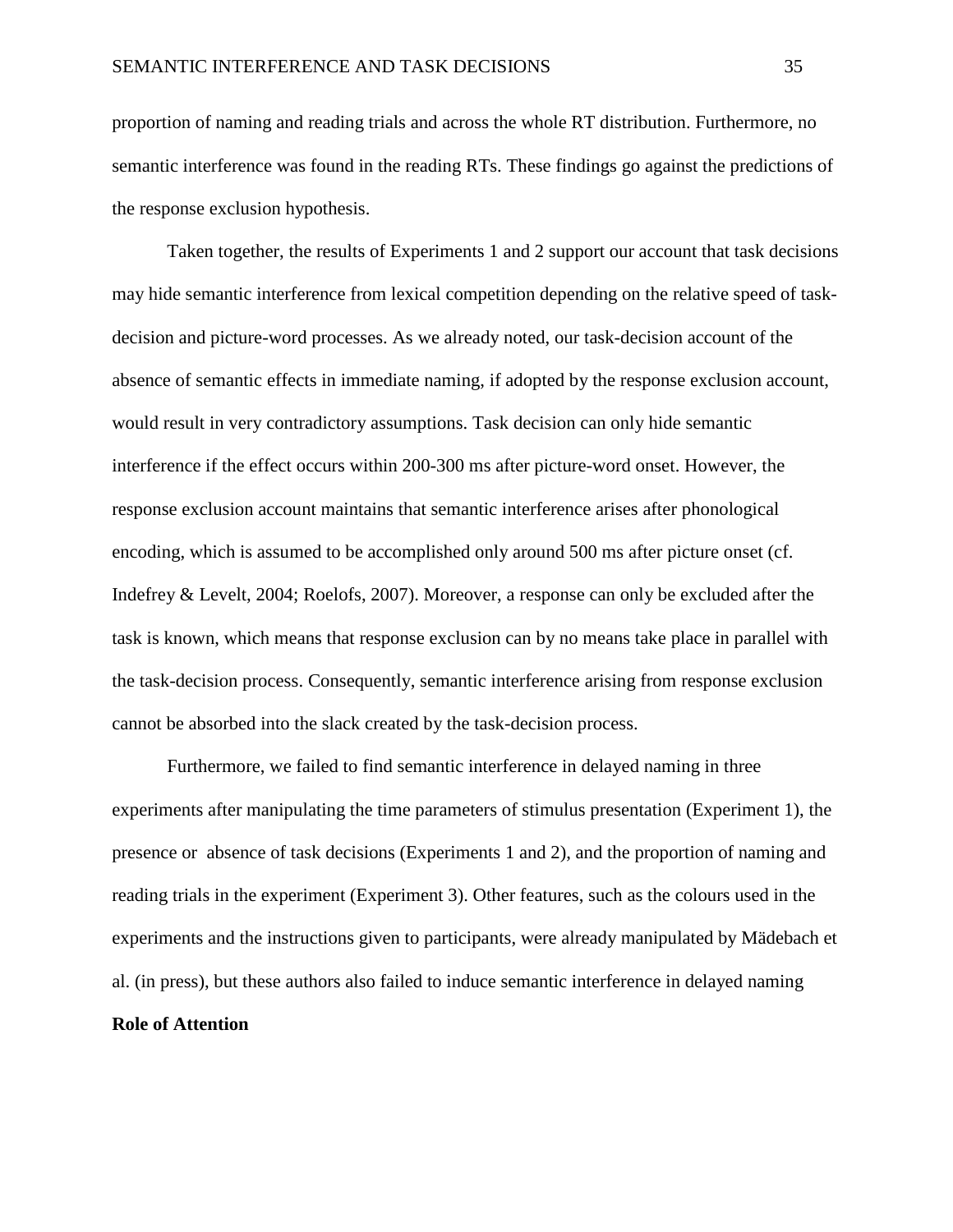We assumed that participants suspend the planning of the picture name before word-form encoding because this stage has been shown to require attention (Reynolds & Besner, 2006; Roelofs, 2008a). An alternative explanation for our findings that does not rely on the cognitive slack logic would be that paying attention to the colour of the distractor word to decide which task to perform reduces the effectiveness of that word as a semantic distractor. This explanation is unlikely, however, based on the following. Firstly, evidence from the colour-word Stroop task (Stroop, 1935) suggests that attending to the colour of a word helps the word to be processed (e.g., La Heij, Kaptein, Kalff, & de Lange, 1995; Lamers & Roelofs, 2007). Similarly, attention to an attribute of an object, such as its movement, facilitates processing of the moving object itself (O'Craven, Downing, & Kanwisher, 1999). So it seems unlikely that participants are able to attend to the colour of the word only while preventing processing the word itself, thereby diminishing the word's effectiveness. So this alternative explanation cannot account for our findings as attending to the colour of the word would have, if anything, increased the effectiveness of the distractor word. Secondly, Mädebach et al. (in press) reported an experiment very similar to our Experiment 2; however, the task decision was a go/no-go decision: Depending on the colour of the word, participants named the picture or did not respond at all. They found semantic interference in immediate naming in this case, although the effect was smaller than what they obtained using the standard PWI. As the go/no-go decision is presumably easier than the "name the picture/read the word" decision, these findings provide further support for the proposal that it is the cognitive slack in task decisions, rather than divided attention, that causes semantic interference in the RTs to diminish or even disappear.

Based on our account of relative speed of processing, one may hypothesise that relatively slow responses in immediate naming should show semantic interference because lexical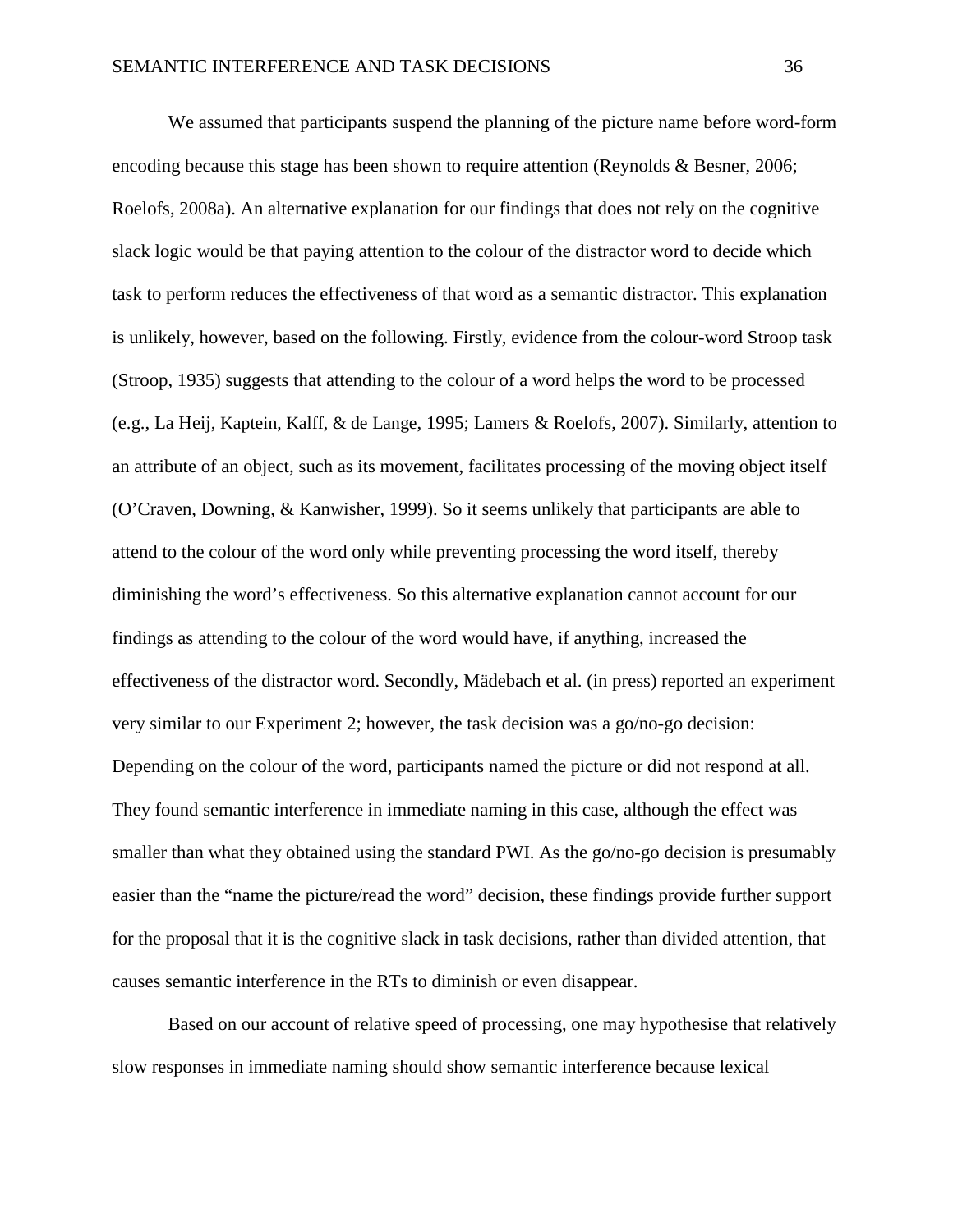selection presumably took longer than the task-decision process in these cases, and hence no slack was available to absorb the semantic effect. And indeed, for Experiment 2, a semantic interference effect of 25 ms seems to be present in the means of the fifth (i.e., slowest) quantile for immediate naming, although a *t*-test showed that this effect was not significant, *p* > .2. The prediction of semantic interference for the slowest responses is, however, not as straightforward as it may seem. It is difficult to pinpoint which processes caused longer RTs. It could be that RTs were long because lexical selection took relatively much time, exceeding task-decision duration and prolonging the RTs. If so, there would be no slack and the relatively long RTs should show semantic interference. However, it is equally plausible that the task decision took relatively long, thereby yielding long picture naming RTs. If so, there should be enough slack to absorb the semantic effect, which should then be absent in the relatively slow responses. Moreover, taskdecision and lexical selection processes occur early in the chain of processes leading to articulation. The RTs not only reflect these early processes but also later processes, such as word-form encoding. A relatively long RT could also be the result of the duration of these later processes. Again, RTs would be relatively long, but slack would be present to absorb the semantic interference. In short, it is difficult to directly relate RTs to the duration of each of the different processes. The prediction of semantic interference for the slow responses would only hold if the long RTs are mainly caused by slow picture naming processes up to lexical selection, but this is unlikely to be the case. This reinforces the idea that it is not the variable relative speed of each process that matters but the average relative speed of picture naming and task-decision processes. This is illustrated by the results of computer simulations, which we report next.

### **Computer Simulations of the Effect of Task Decisions**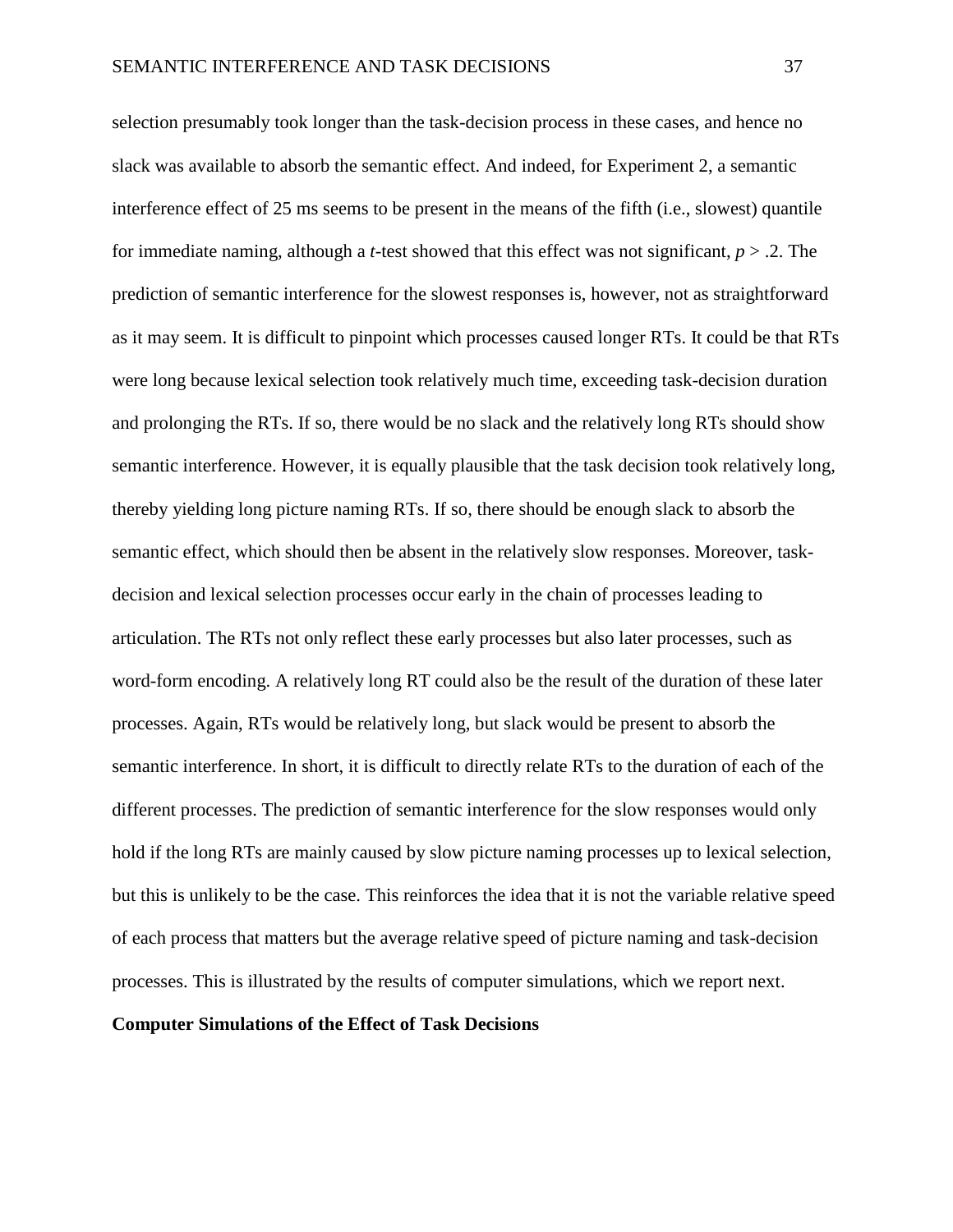The experiments in the present study support our theoretical claim that task decisions may hide semantic effects from distractor words in picture naming. In this section, we demonstrate the utility of this theoretical account by means of computer simulations using the WEAVER++ model of attention and language performance (e.g., Roelofs, 2003, 2007, 2008a). This model has been applied to divided-attention situations, such as dual-task performance in PRP experiments (Roelofs, 2008a). Besner and Care (2003) pointed out the similarity between task-choice and PRP experiments: Task decisions as well as actual responding in PRP experiments may create cognitive slack, which can hide effects in concurrent tasks. Along the same line, Dell'Acqua et al. (2007) argued that cognitive slack in PRP experiments may absorb semantic interference. Below, we demonstrate that our theoretical account not only explains the effect of task decisions in the present experiments but also the findings of Dell'Acqua et al. (2007) using the PRP procedure. Moreover, the simulations demonstrate that cognitive slack may hide semantic effects even if lexical selection latencies are variable.

The computational protocol was the same as in previous WEAVER++ simulations of picture naming in the PWI paradigm (i.e., Roelofs, 1992, 2003, 2006, 2008a, 2008b). The parameter values were fixed and identical to those in earlier simulations except that the selection threshold was set at 3.0. In the simulations of the effect of task decision in the present experiments, we assumed a task-decision delay of 200 ms after colour perception. These parameter values were informally chosen to optimise the fit between model and data.

The left-hand panel of Figure 7 shows the simulation results. Without task decision, a full-blown semantic interference effect occurs in the model, as typically observed with immediate naming in picture-word interference experiments and in the present Experiment 1. However, when a task decision has to be made, cognitive slack may hide the semantic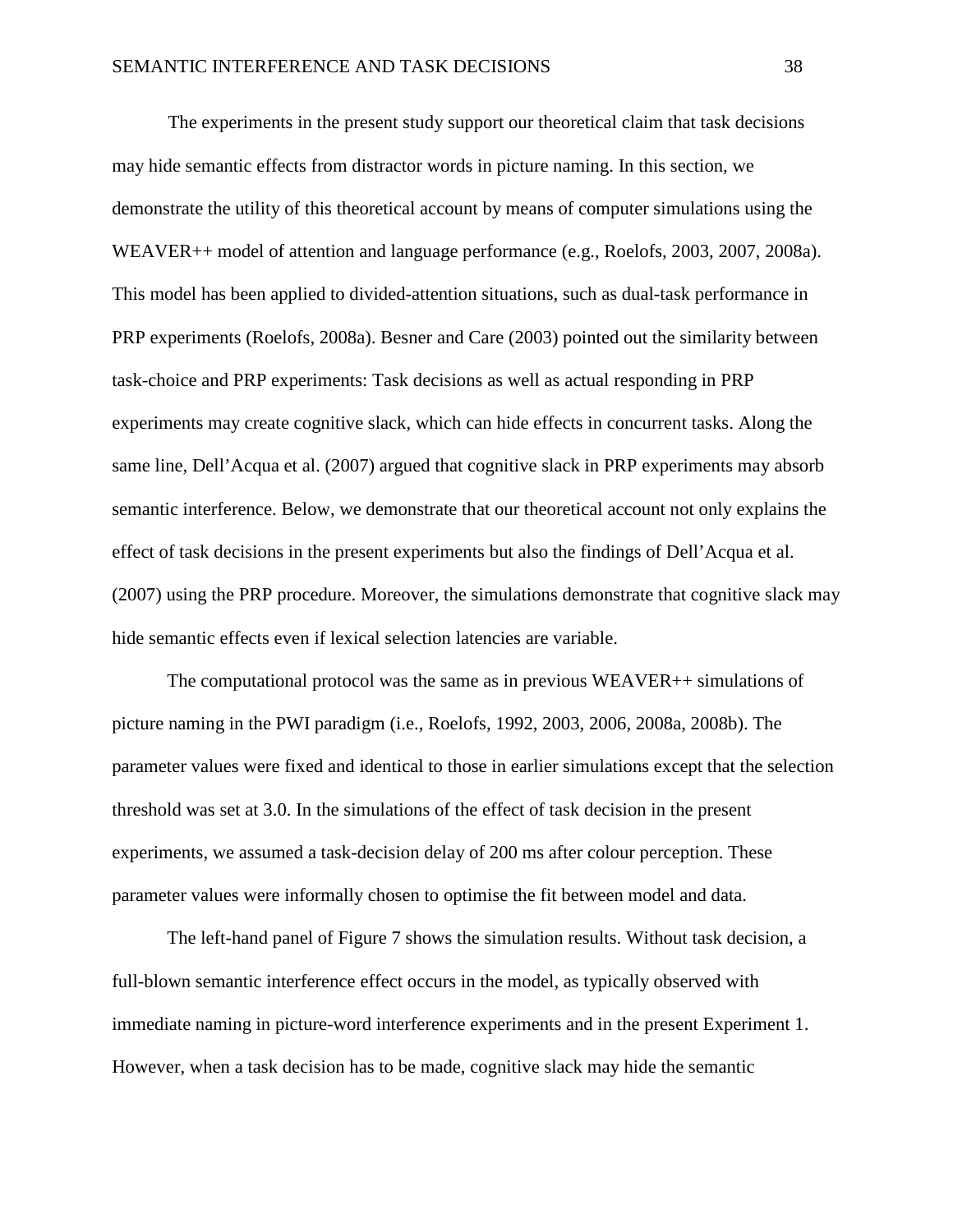interference in the model, as observed in the present Experiment 2. The semantic effect disappeared in the model even with random lexical selection latencies with a range of 100 ms. Note that, under the assumption of a post-lexical selection suspension point for the picture-word task, semantic interference will only be hidden if task decisions take longer than the duration of processes up to and including lexical selection in the semantically related condition, as illustrated in Figure 1. In contrast, if task decisions take less time than the processes up to and including lexical selection (not shown in Figure 7), semantic interference will be obtained even when a task decision has to be made, which corresponds to what Janssen et al. (2008) empirically observed. As already noted, the difference between the semantically related and unrelated conditions that needs to be absorbed into the slack is small (30-40 ms). This means that slight differences in the duration of task-decision and picture naming processes are already enough to render the semantic effect measurable or not. This is indeed the case in the model. If the taskdecision process had been, on average, 25 ms faster than was assumed in the simulations discussed above, a semantic interference effect of 32 ms occurs in the model (not shown in Figure 7), which corresponds to what Janssen et al. (2008) observed.

The right-hand panel of Figure 7 shows the simulation results for the PRP experiment of Dell'Acqua et al. (2007). Their participants had to indicate the height of a tone (low, medium, high) as the first task and name the picture of picture-word interference stimuli as the second task. The distractor words were semantically related or unrelated. We informally chose a tonediscrimination delay of 300 ms to optimise the fit between model and data. At an SOA of 1,000 ms between the tone and the picture-word stimulus, there is sufficient time for the manual response to the tone to be completed before the onset of the picture-word stimulus. Consequently, cognitive slack is absent in the model and a full-blown semantic interference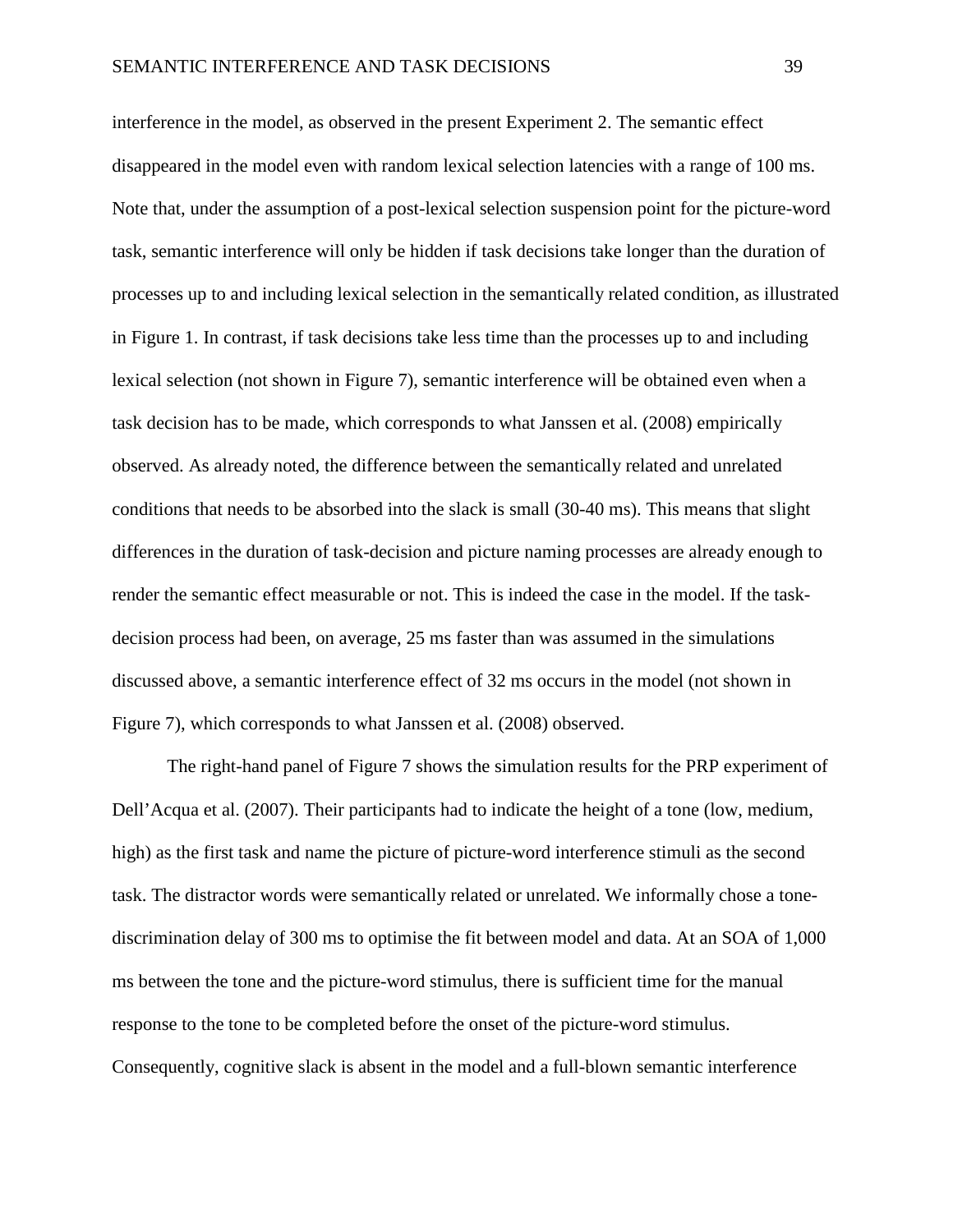effect is obtained. However, at an SOA of 100 ms, manual responding creates cognitive slack, which reduces the semantic interference effect in the model. Thus, semantic interference and SOA are underadditive in the model, which corresponds to what Dell'Acqua et al. (2007) empirically observed.

To conclude, the simulation results demonstrate the utility of our theoretical claim that task decision creates cognitive slack and may, thereby, hide semantic interference, explaining the results of the present Experiments 1 and 2. Moreover, the simulations demonstrate that with slightly faster task decisions, semantic interference is revealed, corresponding to what Janssen et al. (2008) observed. In addition, the simulations demonstrate that manual responding may also create cognitive slack and absorb semantic interference in a PRP experiment. Taken together, the simulation results support a unified account of task decision and PRP effects, in line with what Besner and Care (2003) proposed.

#### **Summary and Conclusions**

In three experiments, we examined the influence of task decisions on semantic effects in immediate picture naming and the replicability of semantic interference effects in delayed naming. We argued that task decisions may hide or reveal semantic effects in immediate naming depending on the relative speed of task-decision and picture-word processing. In support of this account, we obtained semantic interference in immediate naming in a single-task situation requiring picture naming only. By contrast, no semantic effect in immediate naming was obtained using the task-decision design of Janssen et al. (2008). Finally, no semantic interference was found in delayed naming regardless of the materials, of the proportion of reading and naming trials, and of the presence of task decisions. These results support our task-decision account and provide further evidence for competition in lexical selection.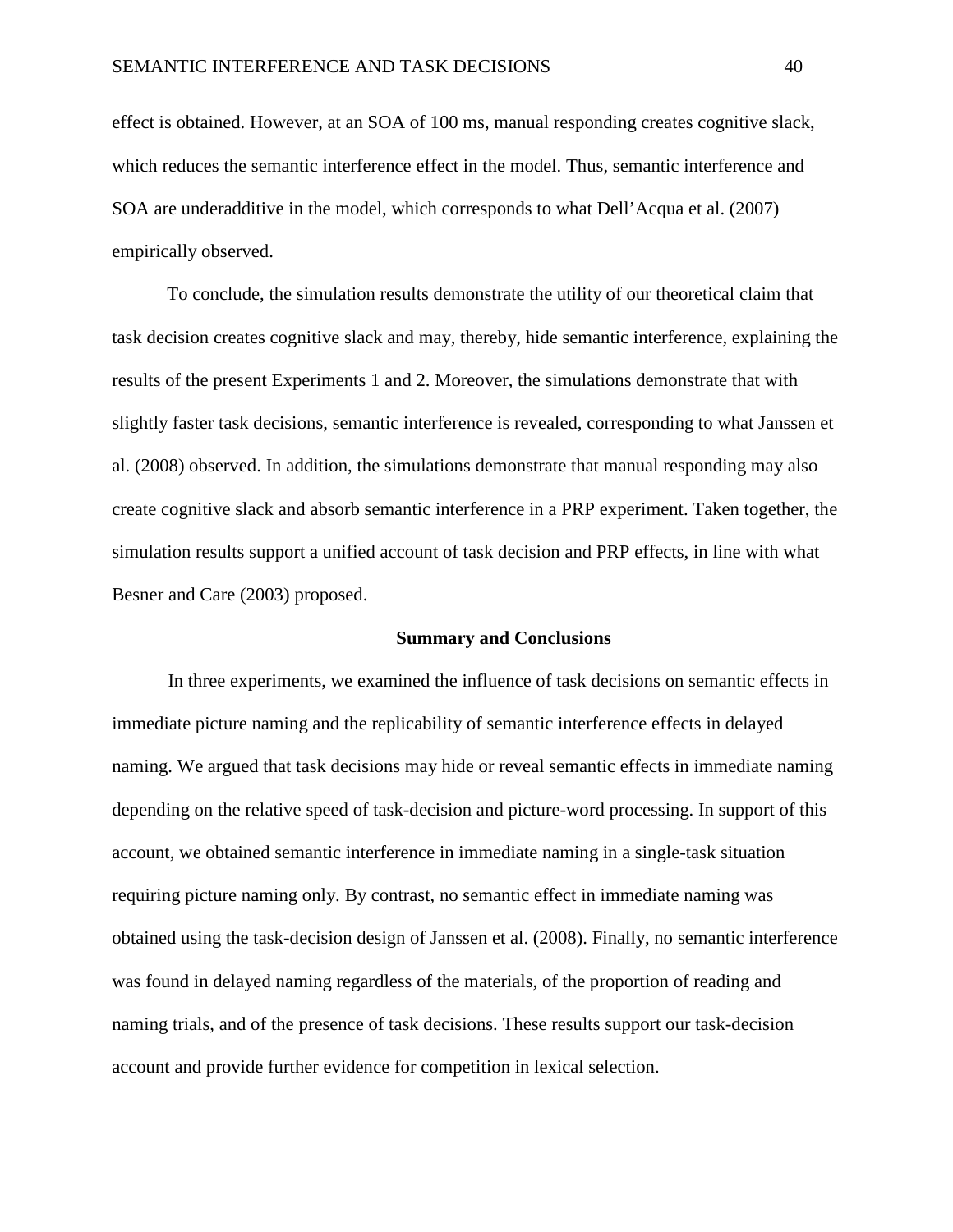#### **References**

- Baayen, R. H., Piepenbrock, R., & van Rijn, H. (1993). *The CELEX Lexical Database* (CD-ROM).
- Balota, D., & Chumbley, J. I. (1985). The locus of word-frequency effects in the pronunciation task: Lexical access and/or production? *Journal of Memory and Language*, *24*, 89-106.
- Besner, D., & Care, S. (2003). A paradigm for exploring what the mind does while deciding what it should do. *Canadian Journal of Experimental Psychology, 57*, 311-320.
- Bonin, P., & Fayol, M. (2002). Frequency effects in the written and spoken production of homophonic picture names. *European Journal of Cognitive Psychology, 14*, 289-313.
- Coltheart, M., Rastle, K., Perry, C., Langdon, R., & Ziegler, J. (2001). DRC: a dual route cascaded model of visual word recognition and reading aloud. *Psychological Review*, *108*, 204-256.
- Dell'Acqua, R., Job, R., Peressotti, F., & Pascali, A. (2007). The picture-word interference effect is not a Stroop effect. *Psychonomic Bulletin & Review*, 14, 717-722.
- Desimone R. & Duncan J. (1995). Neural mechanisms of selective visual attention. *Annual Review of Neuroscience, 18,* 193–222.
- Finkbeiner, M., & Caramazza, A. (2006a). Lexical selection is not a competitive process: A reply to La Heij et al. (2006). *Cortex*, *42*, 1032-1035.
- Finkbeiner, M., & Caramazza, A. (2006b). Now you see it, now you don't: On turning semantic interference into facilitation in a Stroop-like task. *Cortex*, *42*, 790-796.
- Glaser, W. R., & Düngelhoff, F. J. (1984). The time course of picture-word interference. *Journal of Experimental Psychology: Human Perception and Performance*, *10*, 640-654.

Glaser, W. R., & Glaser, M. O. (1989). Context effects in stroop-like word and picture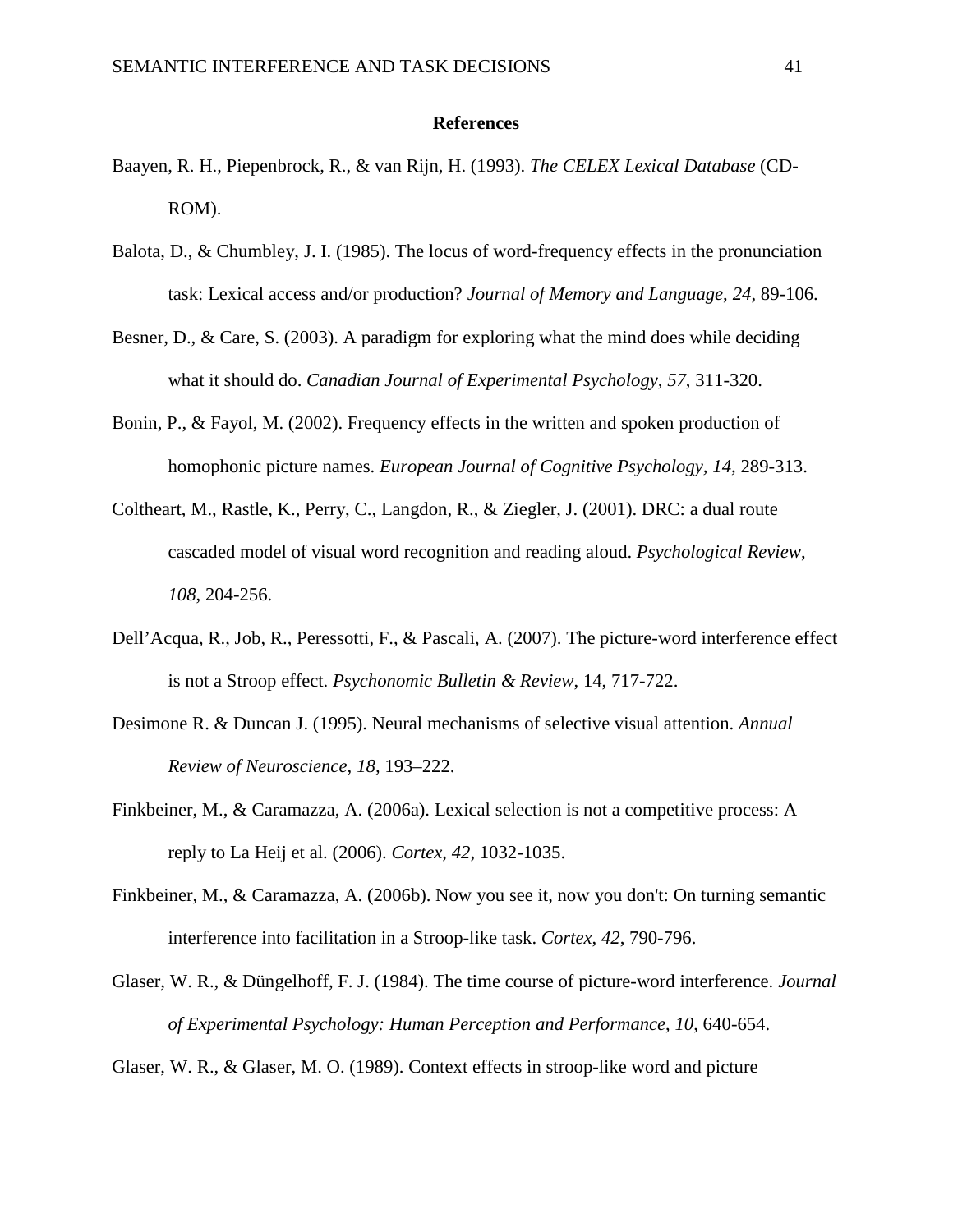processing. *Journal of Experimental Psychology: General*, *118*, 13-42.

- Heathcote, A., Popiel, S. J., & Mewhort, D. J. K. (1991). Analysis of response time distributions: An example using the Stroop task. *Psychological Bulletin, 109*, 340–347.
- Indefrey, P., & Levelt, W. J. (2004). The spatial and temporal signatures of word production components. *Cognition*, *92*, 101-144.
- Jaeger, T. F. (2008). Categorical data analysis: Away from ANOVAs (transformation or not) and towards logit mixed models. *Journal of Memory and Language*, *59*, 434-446.
- Janssen, N., Schirm, W., Mahon, B. Z., & Caramazza, A. (2008). Semantic interference in a delayed naming task: Evidence for the response exclusion hypothesis. *Journal of Experimental Psychology: Learning, Memory, and Cognition*, *34*, 249 -256.

Jeannerod, M. (1997). *The Cognitive Neuroscience of Action*. Wiley-Blackwell.

- Jescheniak, J. D., & Levelt, W. J. (1994). Word frequency effects in speech production: Retrieval of syntactic information and of phonological form. *Journal of Experimental Psychology: Learning, Memory, and Cognition*, *20*, 824-843.
- La Heij, W., Kaptein, N. A., Kalff, A. C., & de Lange, L. (1995). Reducing color-color interference by optimizing selection for action. *Psychological Research, 57*, 119-130.
- Lamers, M. J., & Roelofs, A. (2007). Role of Gestalt grouping in selective attention: Evidence from the Stroop task. *Perception & Psychophysics*, *69*, 1305-1314.
- Levelt, W. J.M., Roelofs, A., & Meyer, A. S. (1999). A theory of lexical access in speech production. *Behavioral and Brain Sciences*, *22,* 1-75.
- Luce, R. D. (1986). *Response times.* New York: Oxford University Press.
- Lupker, S. J. (1979). The semantic nature of response competition in the picture-word interference task. *Memory & Cognition*, *7*, 485-495.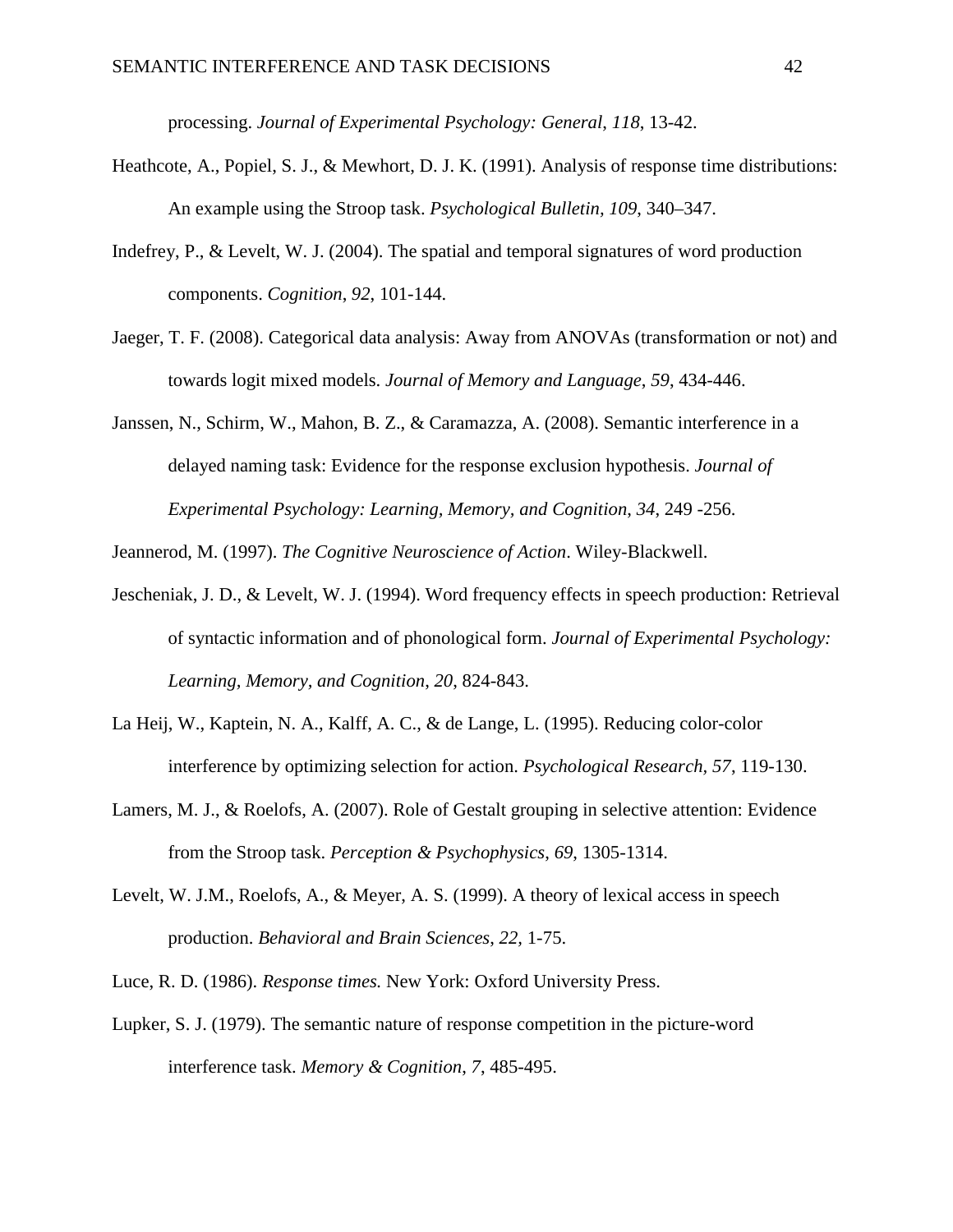- Mädebach, A., Oppermann, F., Hantsch, A., Curda, C., & Jescheniak, J.D. (in press). Is there semantic interference in delayed naming? *Journal of Experimental Psychology: Learning, Memory, and Cognition.*
- Mahon, B. Z., Costa, A., Peterson, R., Vargas, K. A., & Caramazza, A. (2007). Lexical selection is not by competition: A reinterpretation of semantic interference and facilitation effects in the picture-word interference paradigm. *Journal of Experimental Psychology: Learning, Memory, and Cognition*, *33*, 503-535.
- Meyer, D. E., & Kieras, D. E. (1997a). A computational theory of executive control processes and human multiple-task performance: Part 1. Basic Mechanisms. *Psychological Review*, *104*, 3-65.
- Meyer, D. E., & Kieras, D. E. (1997b). A computational theory of executive cognitive processes and multiple-task performance: Part 2. Accounts of psychological refractory-period phenomena. *Psychological Review, 104,* 749–791.
- Miller, E. K., & Cohen J. D. (2001). An integrative theory of prefrontal cortex function. *Annual Review of Neuroscience*, *24*, 167-202.
- Norris, D. (1994). Shortlist: A connectionist model of continuous speech recognition. *Cognition*, *52*, 189-234.
- O'Craven, K. M., Downing, P. E., & Kanwisher, N. (1999). fMRI evidence for objects as the units of attentional selection. *Nature, 401*, 584-587.
- Oldfield, R., & Wingfield, A. (1965). Response latencies in naming objects. *The Quarterly Journal of Experimental Psychology*, *17*, 273-281.
- Pashler, H. (1994). Dual-task interference in simple tasks: Data and theory. *Psychological Bulletin, 116,* 220–244.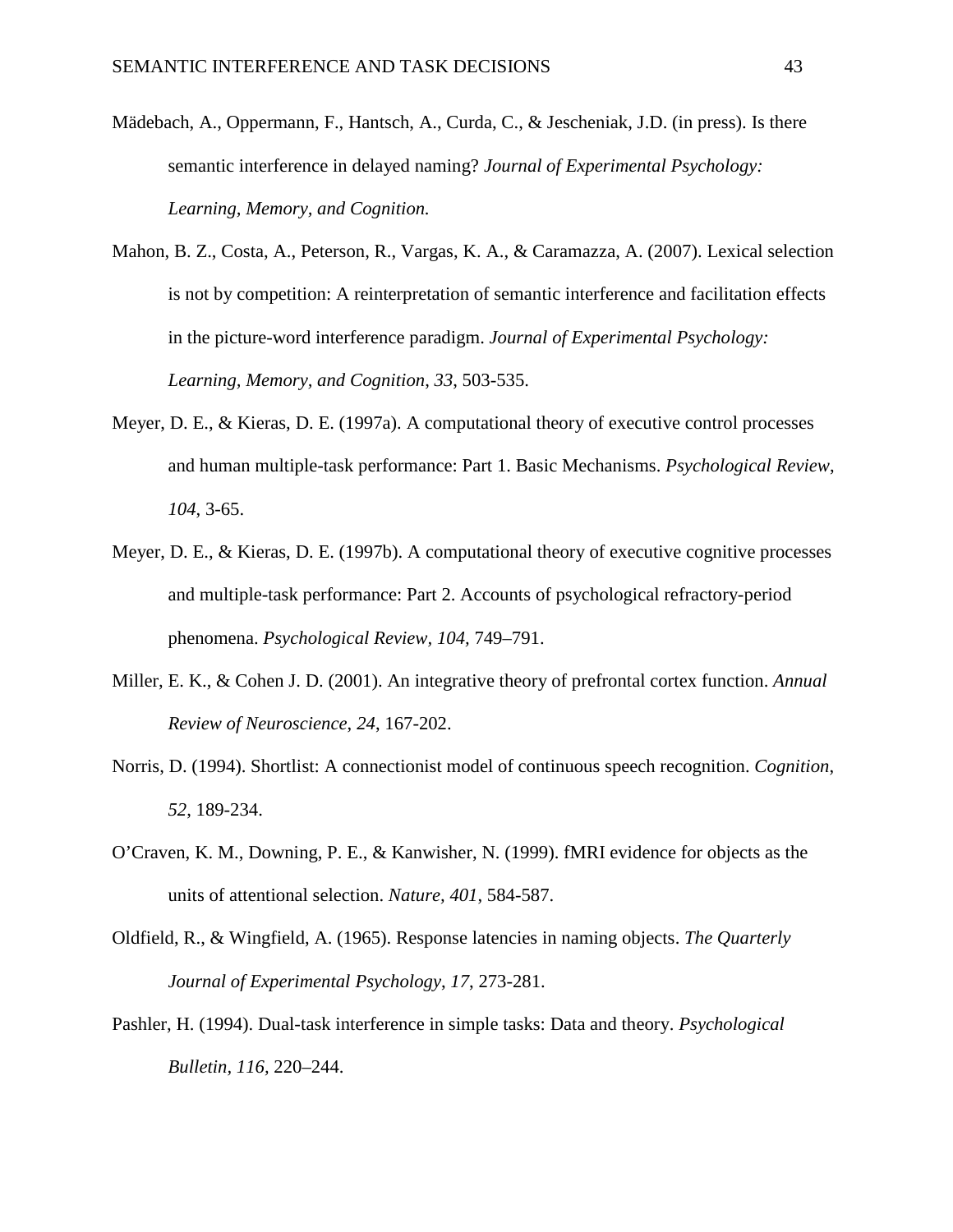- Pashler, H., & Johnston, J. C. (1989). Chronometric evidence for central postponement in temporally overlapping tasks. *Quarterly Journal of Experimental Psychology: Human Experimental Psychology, 41*, 19–45.
- Paulitzki, J. R., Risko, E. F., O'Malley, S., Stolz, J. A., & Besner, D. (2009). On the role of set when reading aloud: A dissociation between prelexical and lexical processing. *Consciousness and Cognition*, *18*, 135-144.
- Raaijmakers, J. G. W., Schrijnemakers, J. M. C., & Gremmen, F. (1999). How to deal with ''The language-as-fixed-effect fallacy'': Common misconceptions and alternative solutions. *Journal of Memory and Language, 41*, 416–426.
- Ratcliff, R. (1979). Group reaction time distributions and an analysis of distribution statistics. *Psychological Bulletin*, 86, 446–461.
- Reynolds, M., & Besner, D. (2006). Reading aloud is not automatic: Processing capacity is required to generate a phonological code from print. *Journal of Experimental Psychology: Human Perception and Performance, 32*, 1303-1323.
- Roelofs, A. (1992). A spreading-activation theory of lemma retrieval in speaking. *Cognition, 42*, 107-142.
- Roelofs, A. (2003). Goal-referenced selection of verbal action: Modeling attentional control in the Stroop task. *Psychological Review*, *110*, 88-125.
- Roelofs, A. (2006). Context effects of pictures and words in naming objects, reading words, and generating simple phrases. *Quarterly Journal of Experimental Psychology*, *59*, 1764- 1784.
- Roelofs, A. (2007). Attention and gaze control in picture naming, word reading, and word categorizing. *Journal of Memory and Language*, *57*, 232-251.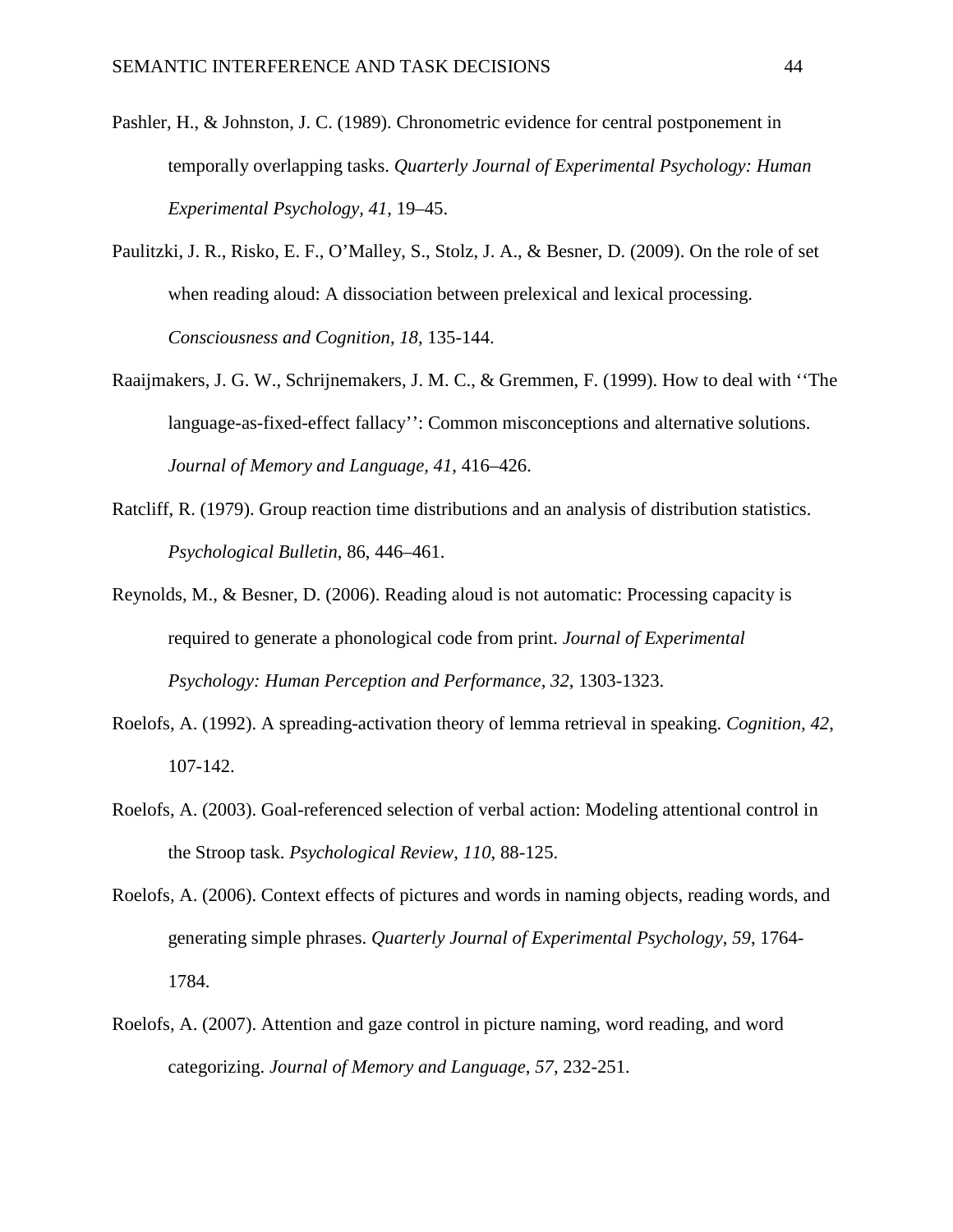- Roelofs, A. (2008a). Attention, gaze shifting, and dual-task interference from phonological encoding in spoken word planning. *Journal of Experimental Psychology: Human Perception and Performance, 34*, 1580-1598.
- Roelofs, A. (2008b). Dynamics of the attentional control of word retrieval: Analyses of response time distributions. *Journal of Experimental Psychology: General, 137*, 303-323.
- Rosinski, R. (1977). Picture-word interference is semantically based. *Child Development, 48*, 643- 647.
- Schriefers, H., Meyer, A., & Levelt, W. J. (1990). Exploring the time course of lexical access in language production picture-word interference studies. *Journal of Memory and Language*, *29*, 86-102.
- Sigman, M., & Dehaene, S. (2008). Brain mechanisms of serial and parallel processing during dual-task performance. *The Journal of Neuroscience, 28*, 7585-7598.
- Snodgrass, J. G., & Vanderwart, M. (1980). A standardized set of 260 pictures: Norms for name agreement, image agreement, familiarity, and visual complexity. *Journal of Experimental Psychology: Human Learning and Memory*, *6*, 174–215.
- Starreveld, P. A., & La Heij, W. (1996). Time-course analysis of semantic and orthographic context effects in picture naming. *Journal of Experimental Psychology: Learning, Memory, and Cognition, 22*, 896-918.
- Stroop, J. R. (1935). Studies of interference in serial verbal reactions. *Journal of Experimental Psychology*, *18*, 643–662.
- Van Casteren, M., & Davis, M.H. (2006). Mix, a program for pseudorandomization. *Behavior Research Methods, 38,* 584-589*.*

Yap, M. J., & Balota, D. A. (2007). Additive and interactive effects on response time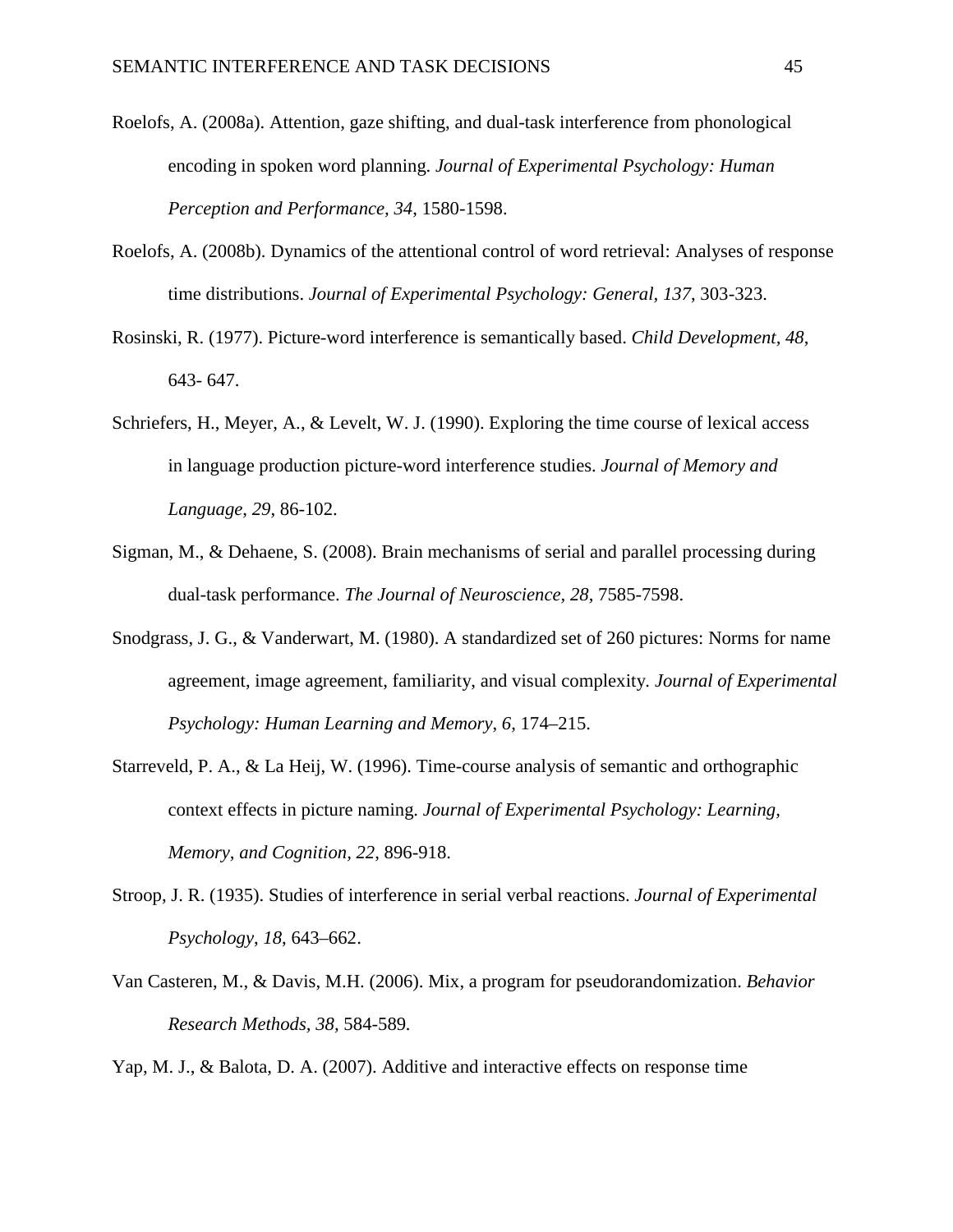distributions in visual word recognition. *Journal of Experimental Psychology: Learning,* 

*Memory, and Cognition*, *33*, 274-296.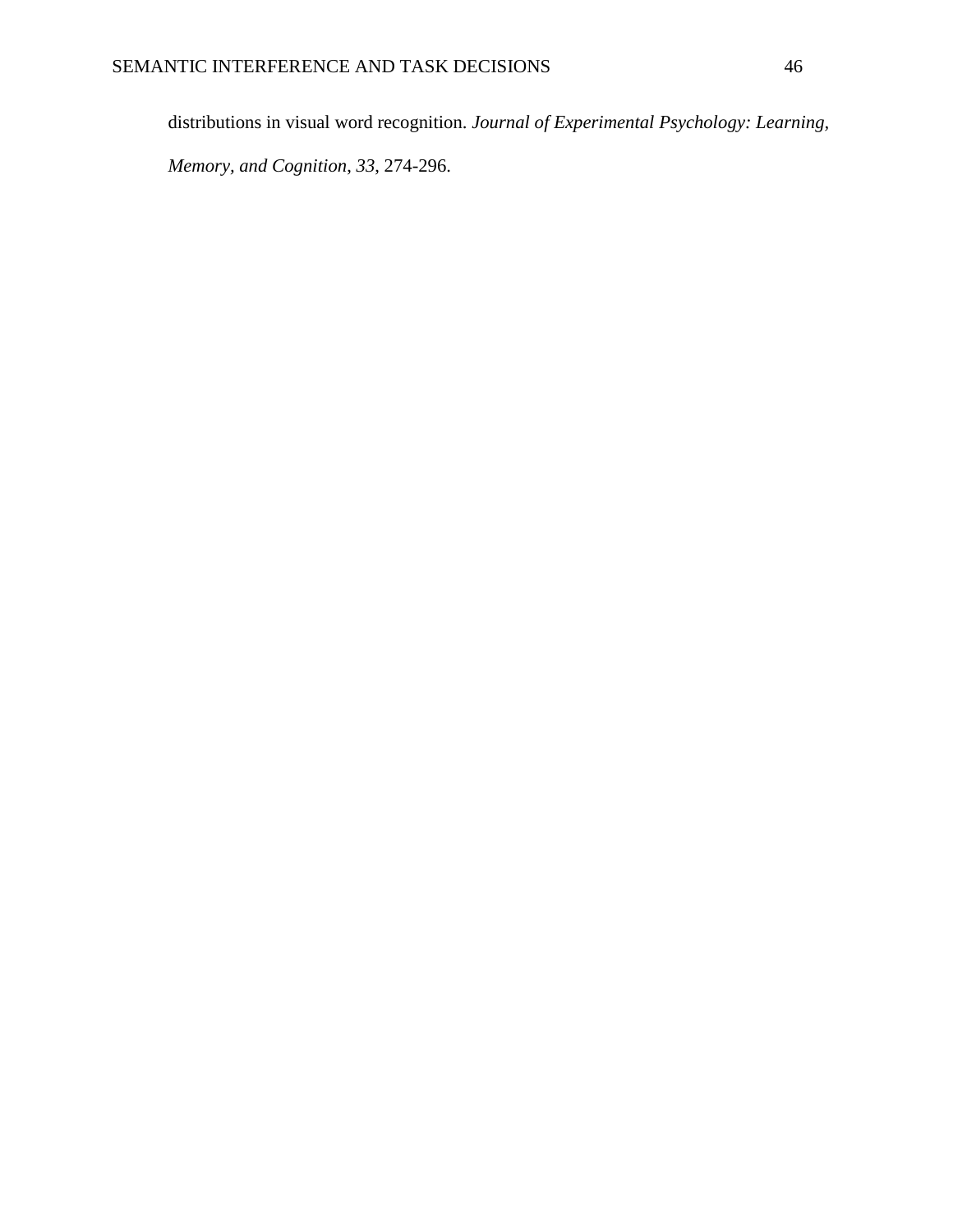# Table 1

*Mean Response Time (M), Percent Error (PE), and Mean Ex-Gaussian Parameter Estimates* 

| Response mode/Distractor type | $\boldsymbol{M}$ | PE  | μ   | $\sigma$ | τ     |
|-------------------------------|------------------|-----|-----|----------|-------|
| Immediate                     |                  |     |     |          |       |
| Related                       | 895              | 9.0 | 720 | 69       | 176   |
| Unrelated                     | 856              | 7.9 | 699 | 57       | 161   |
| Difference                    | 39               | 2.1 | 21  | 12       | 15    |
| Delayed                       |                  |     |     |          |       |
| Related                       | 535              | 6.9 | 393 | 70       | 144   |
| Unrelated                     | 538              | 6.2 | 384 | 71       | 155   |
| Difference                    | $-3$             | 0.7 | 9   | $-1$     | $-11$ |

*(μ, σ, τ) as a Function of Response Mode and Distractor Type in Experiment 1* 

*Note.* Mean response times and ex-Gaussian parameter estimates are given in milliseconds.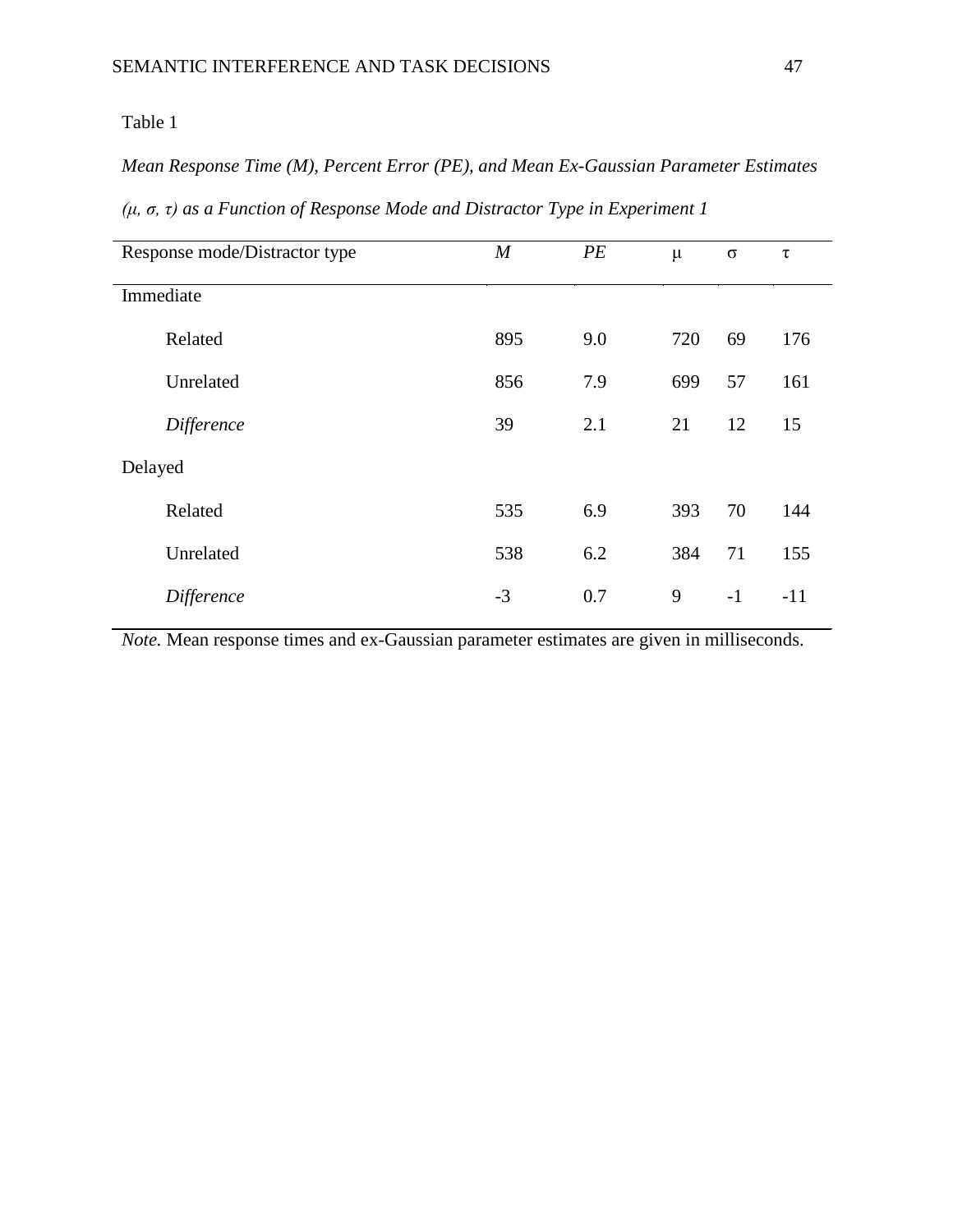# Table 2

# *Mean Response Time (M), Percent Error (PE), and Mean Ex-Gaussian Parameter Estimates*

| $(\mu, \sigma, \tau)$ as a Function of Task, Response Mode, and Distractor Type in Experiment 2 |  |  |  |  |  |  |  |  |
|-------------------------------------------------------------------------------------------------|--|--|--|--|--|--|--|--|
|-------------------------------------------------------------------------------------------------|--|--|--|--|--|--|--|--|

| Task/Response mode/Distractor type | $\cal M$         | $\cal{P}E$ | $\mu$          | $\sigma$       | $\tau$           |
|------------------------------------|------------------|------------|----------------|----------------|------------------|
|                                    | Naming           |            |                |                |                  |
| Immediate                          |                  |            |                |                |                  |
| Related                            | 925              | 4.8        | 746            | 67             | 179              |
| Unrelated                          | 915              | 3.9        | 742            | 72             | 175              |
| Difference                         | 10               | 0.9        | $\overline{4}$ | $-5$           | $\overline{4}$   |
| Delayed                            |                  |            |                |                |                  |
| Related                            | 730              | 3.0        | 580            | 83             | 152              |
| Unrelated                          | 723              | 3.4        | 579            | 82             | 146              |
| Difference                         | $\boldsymbol{7}$ | $-0.6$     | $\mathbf 1$    | $\mathbf{1}$   | 6                |
|                                    | Reading          |            |                |                |                  |
| Immediate                          |                  |            |                |                |                  |
| Related                            | 719              | 2.7        | 582            | 70             | 137              |
| Unrelated                          | 717              | 2.4        | 581            | 67             | 137              |
| Difference                         | $\overline{c}$   | 0.3        | $\,1$          | $\mathfrak{Z}$ | $\boldsymbol{0}$ |
| Delayed                            |                  |            |                |                |                  |
| Related                            | 678              | 2.4        | 554            | 52             | 125              |
| Unrelated                          | 687              | 3.2        | 571            | 61             | 118              |
| Difference                         | $-9$             | $-0.8$     | $-17$          | $-9$           | $\boldsymbol{7}$ |

*Note.* Mean response times and ex-Gaussian parameter estimates are given in milliseconds.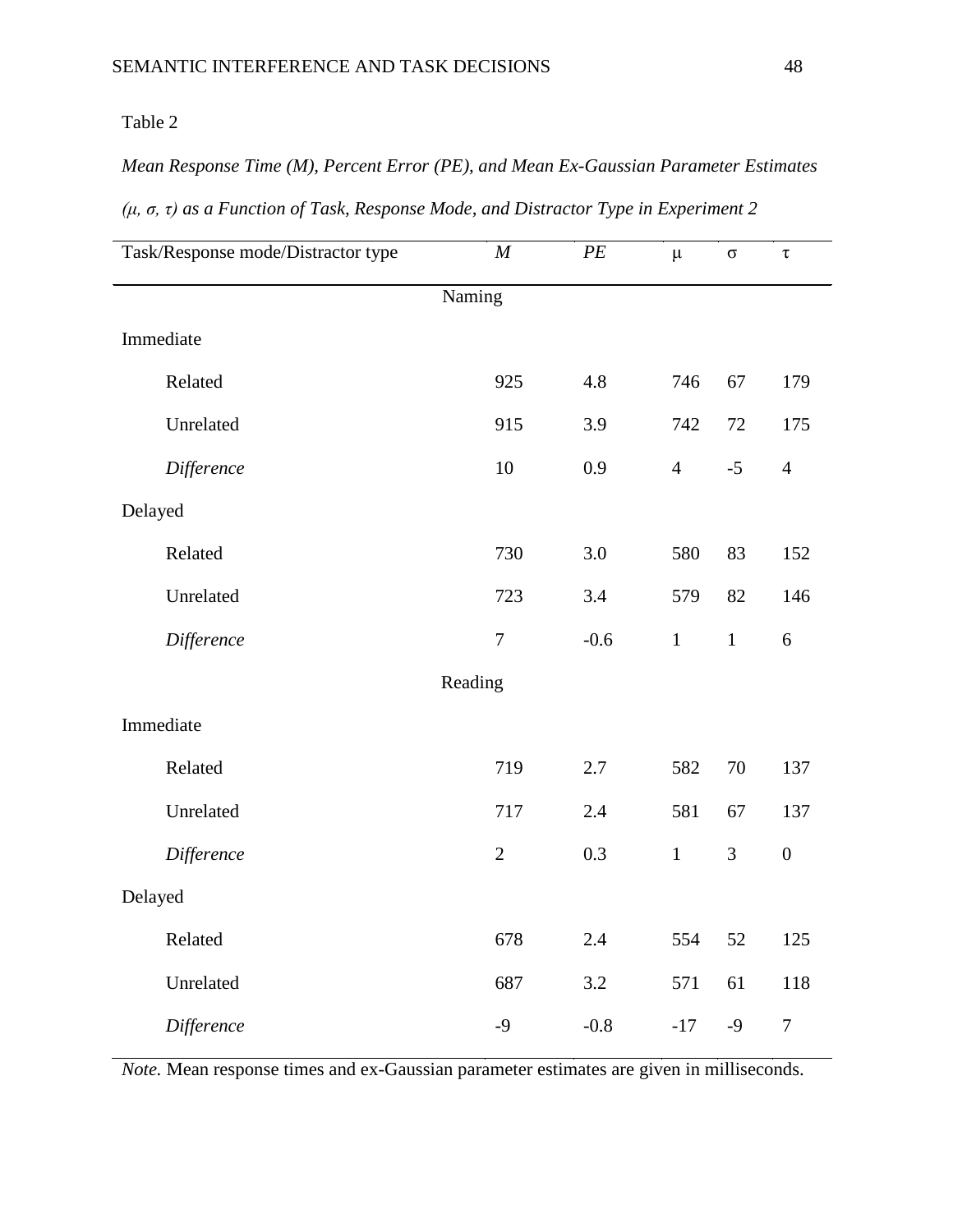# Table 3

*Mean Response Time (M), Percent Error (PE), and Mean Ex-Gaussian Parameter Estimates (μ, σ, τ) as a Function of Task, Proportion Manipulation, and Distractor Type in Experiment 3*

| Task/Proportion/Manipulation/Distractor type | $\cal M$       | $\cal{P}E$ | $\mu$          | $\sigma$       | τ              |  |
|----------------------------------------------|----------------|------------|----------------|----------------|----------------|--|
| Naming                                       |                |            |                |                |                |  |
| 75% naming                                   |                |            |                |                |                |  |
| Related                                      | 556            | 3.1        | 430            | 53             | 127            |  |
| Unrelated                                    | 564            | 2.6        | 435            | 63             | 129            |  |
| Difference                                   | $\mbox{-}8$    | 0.5        | $-5$           | $-10$          | $-2$           |  |
| 25% naming                                   |                |            |                |                |                |  |
| Related                                      | 787            | 6.2        | 634            | 69             | 150            |  |
| Unrelated                                    | 783            | 5.6        | 649            | 92             | 134            |  |
| Difference                                   | $\overline{4}$ | 0.6        | $-15$          | $-23$          | 16             |  |
|                                              | Reading        |            |                |                |                |  |
| 25% reading                                  |                |            |                |                |                |  |
| Related                                      | 596            | 2.0        | 510            | 43             | 86             |  |
| Unrelated                                    | 609            | 4.5        | 508            | 39             | 100            |  |
| Difference                                   | $-13$          | $-2.5$     | $\mathbf{2}$   | $\overline{4}$ | $-14$          |  |
| 75% reading                                  |                |            |                |                |                |  |
| Related                                      | 650            | 2.7        | 539            | 53             | 111            |  |
| Unrelated                                    | 641            | 3.2        | 535            | 43             | 106            |  |
| Difference                                   | 9              | $-0.5$     | $\overline{4}$ | 10             | $\mathfrak{S}$ |  |

*Note.* Mean response times and ex-Gaussian parameter estimates are given in milliseconds.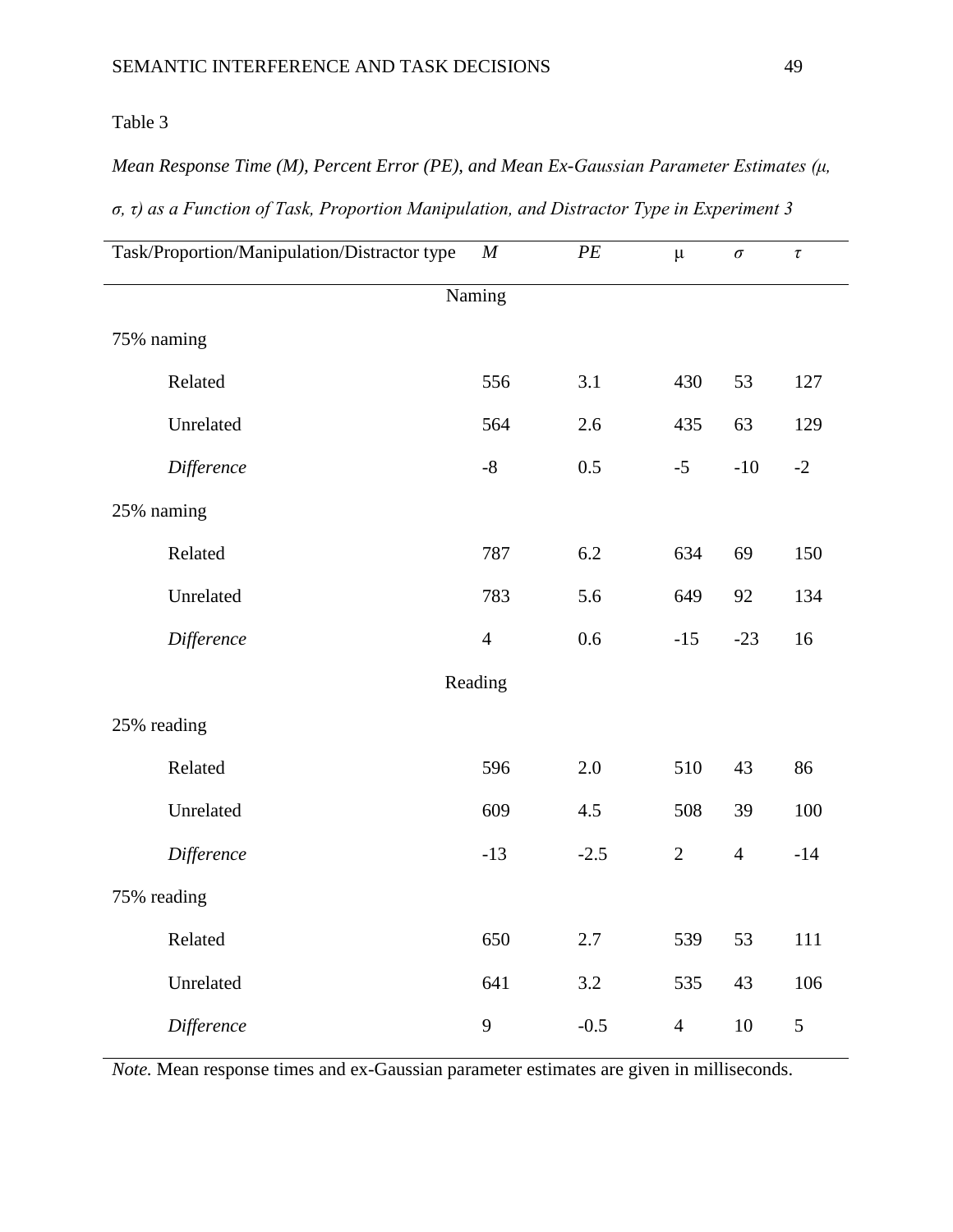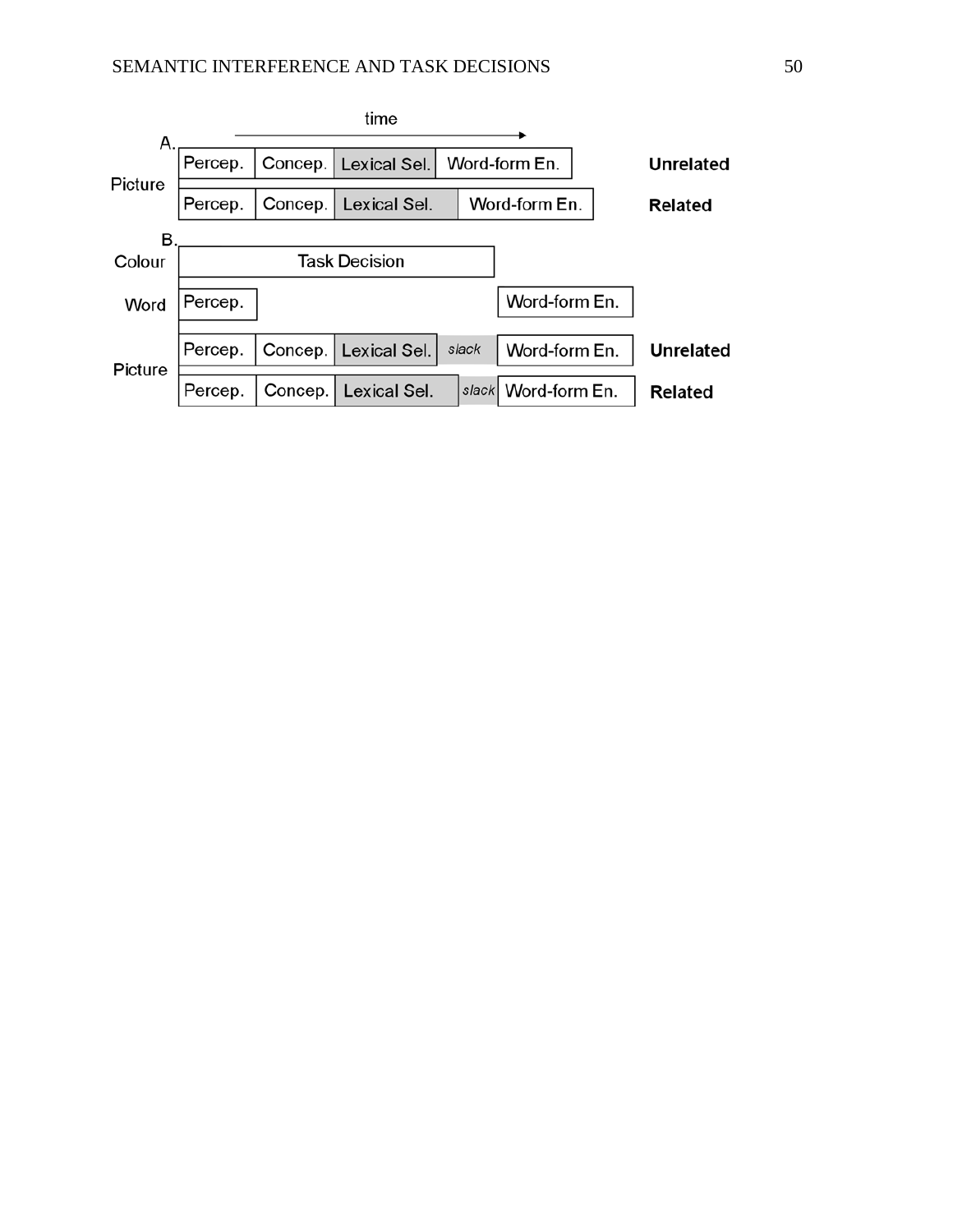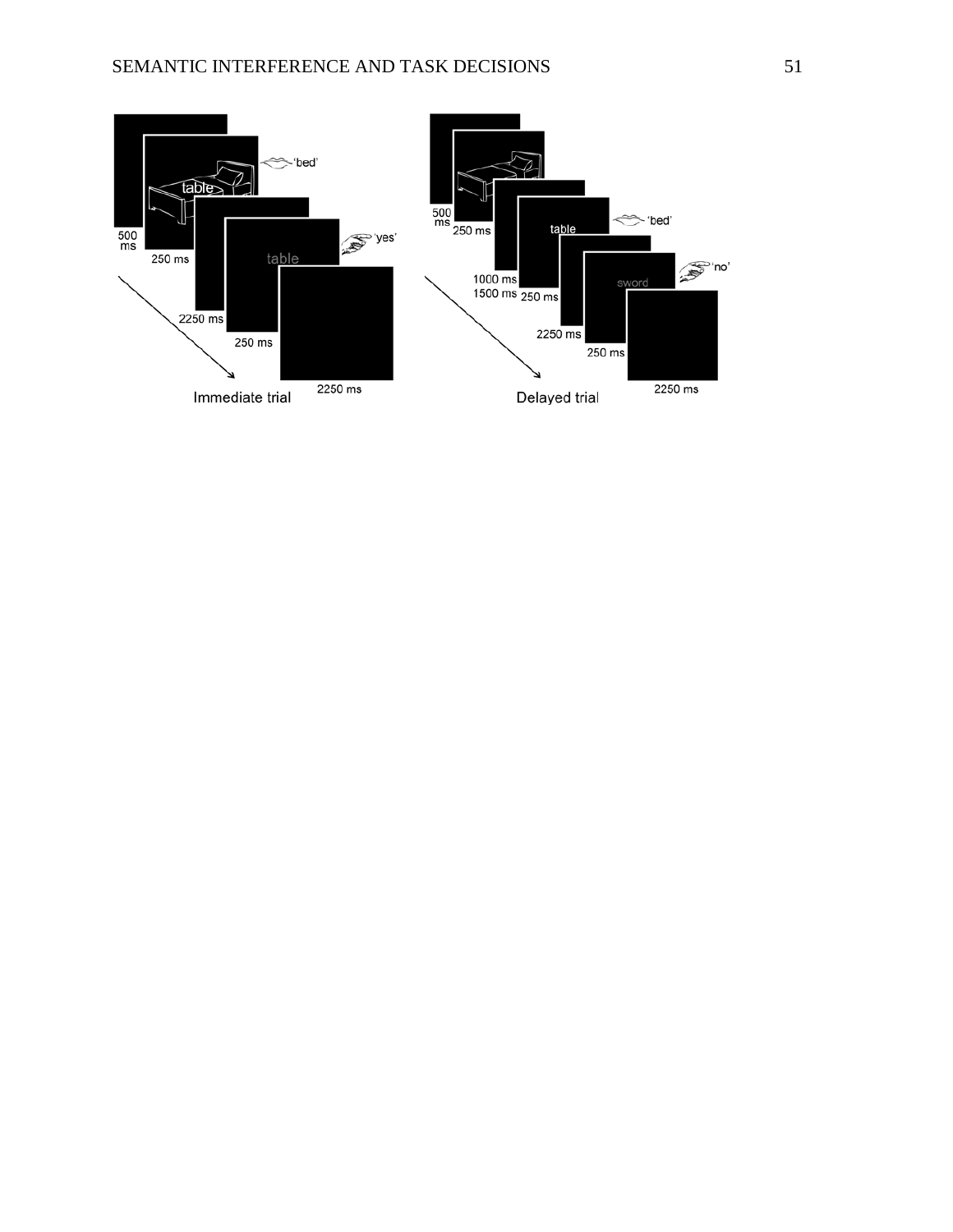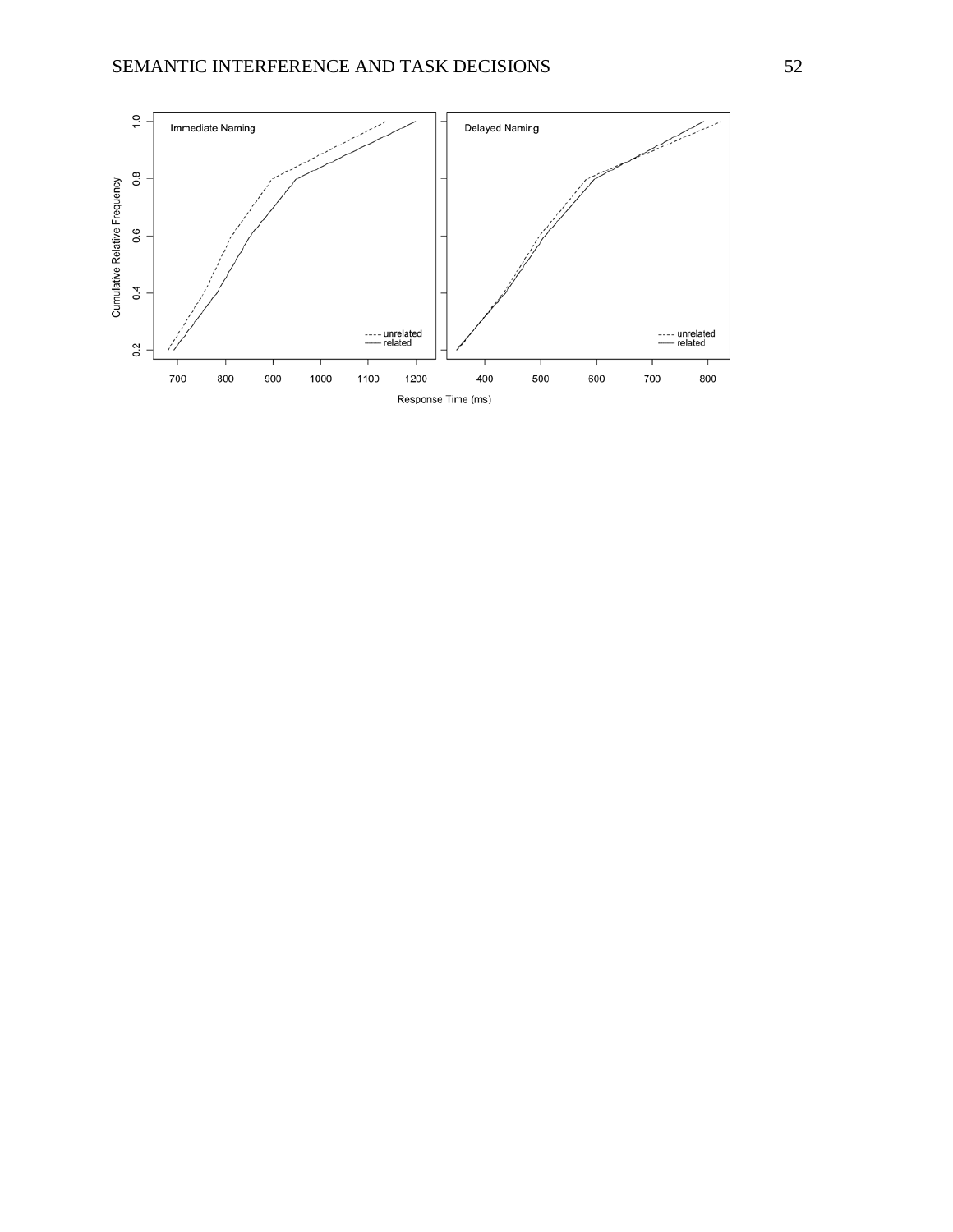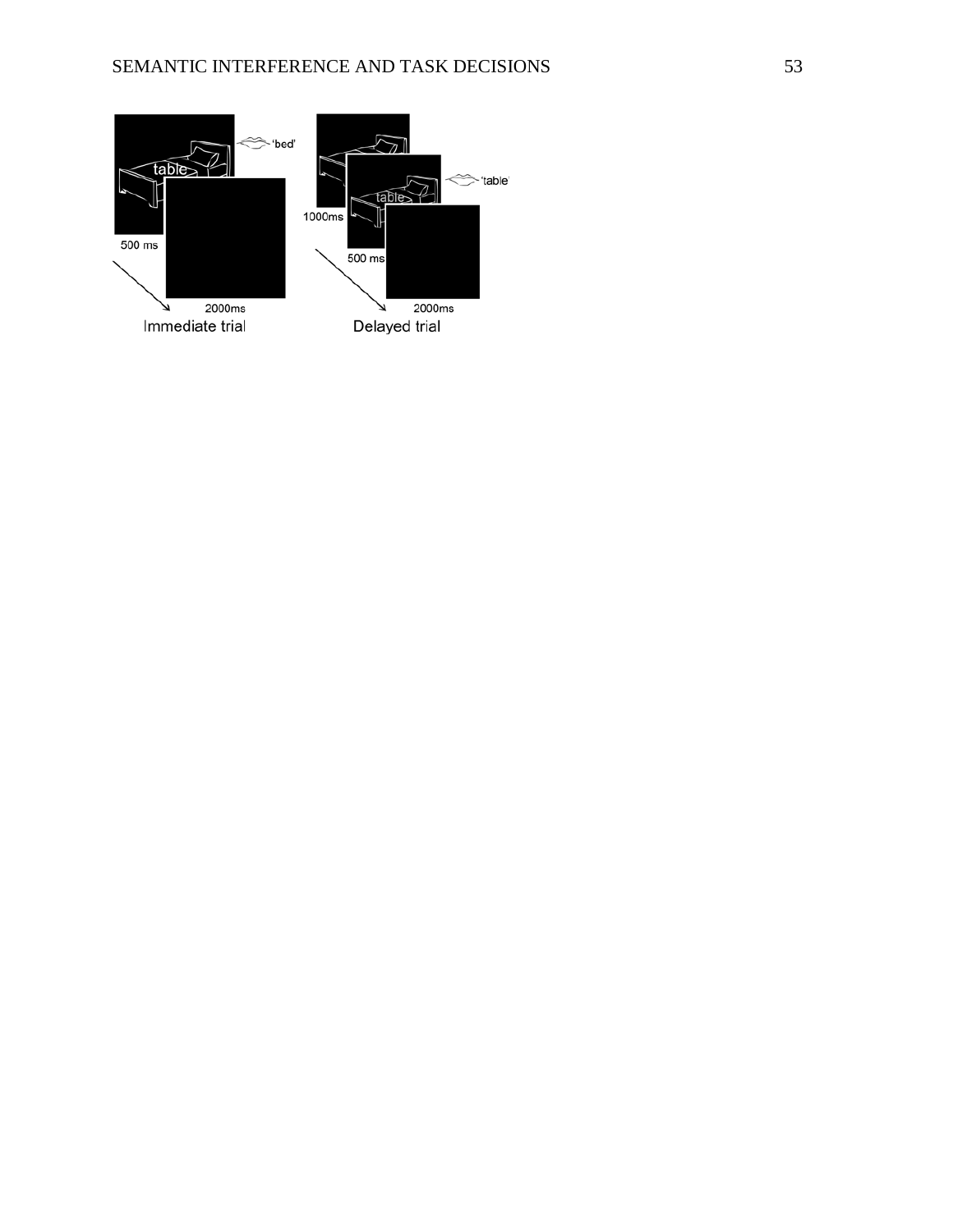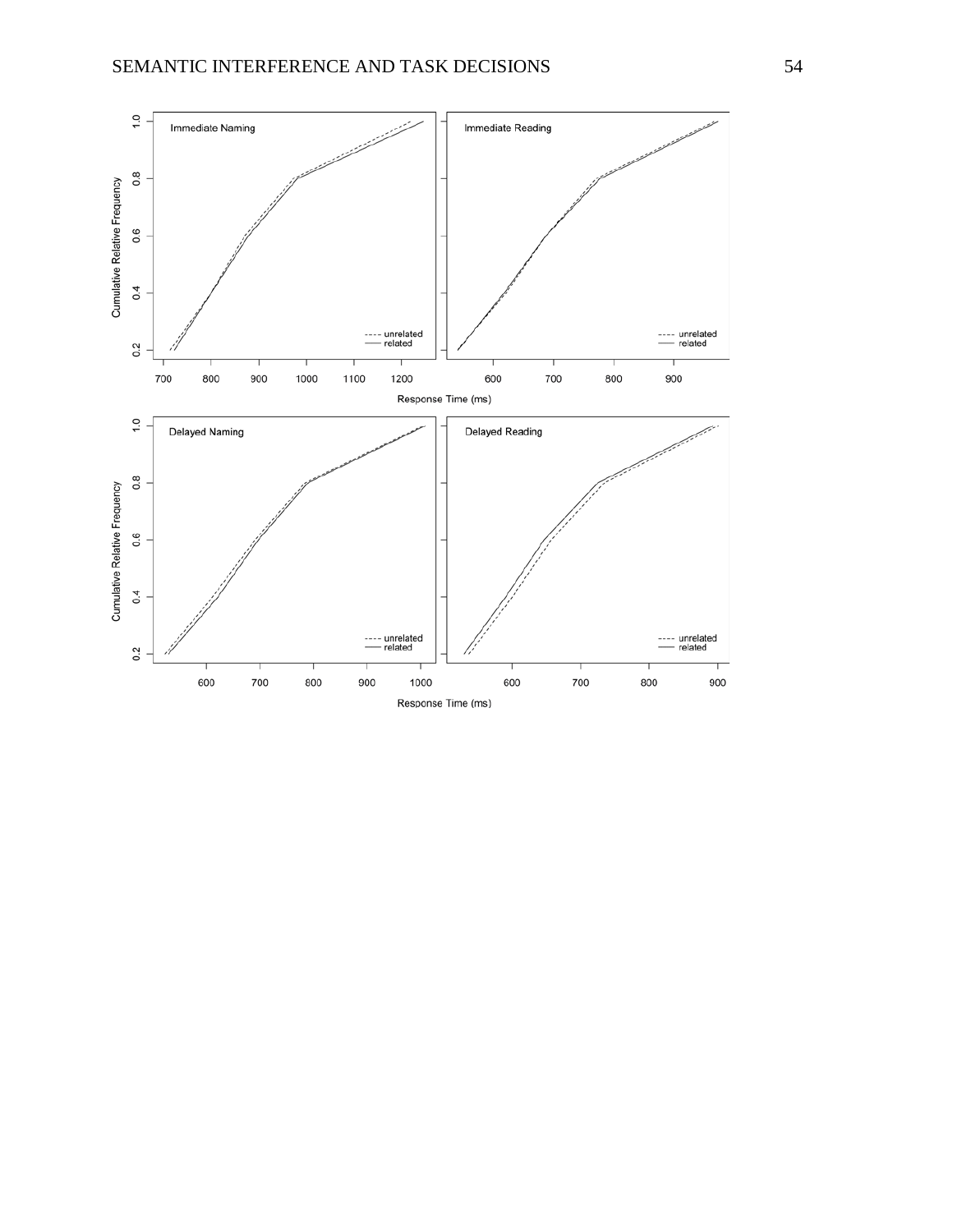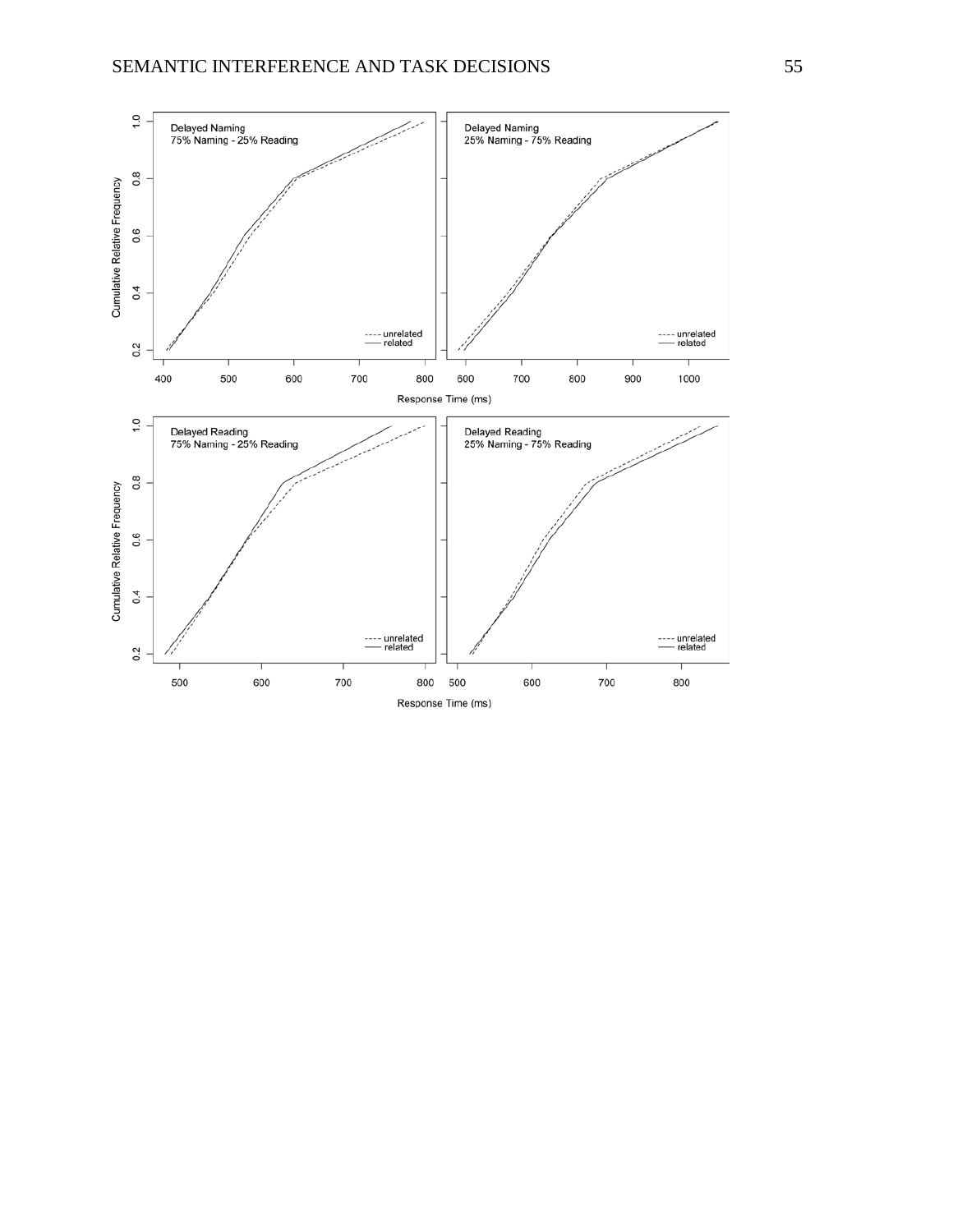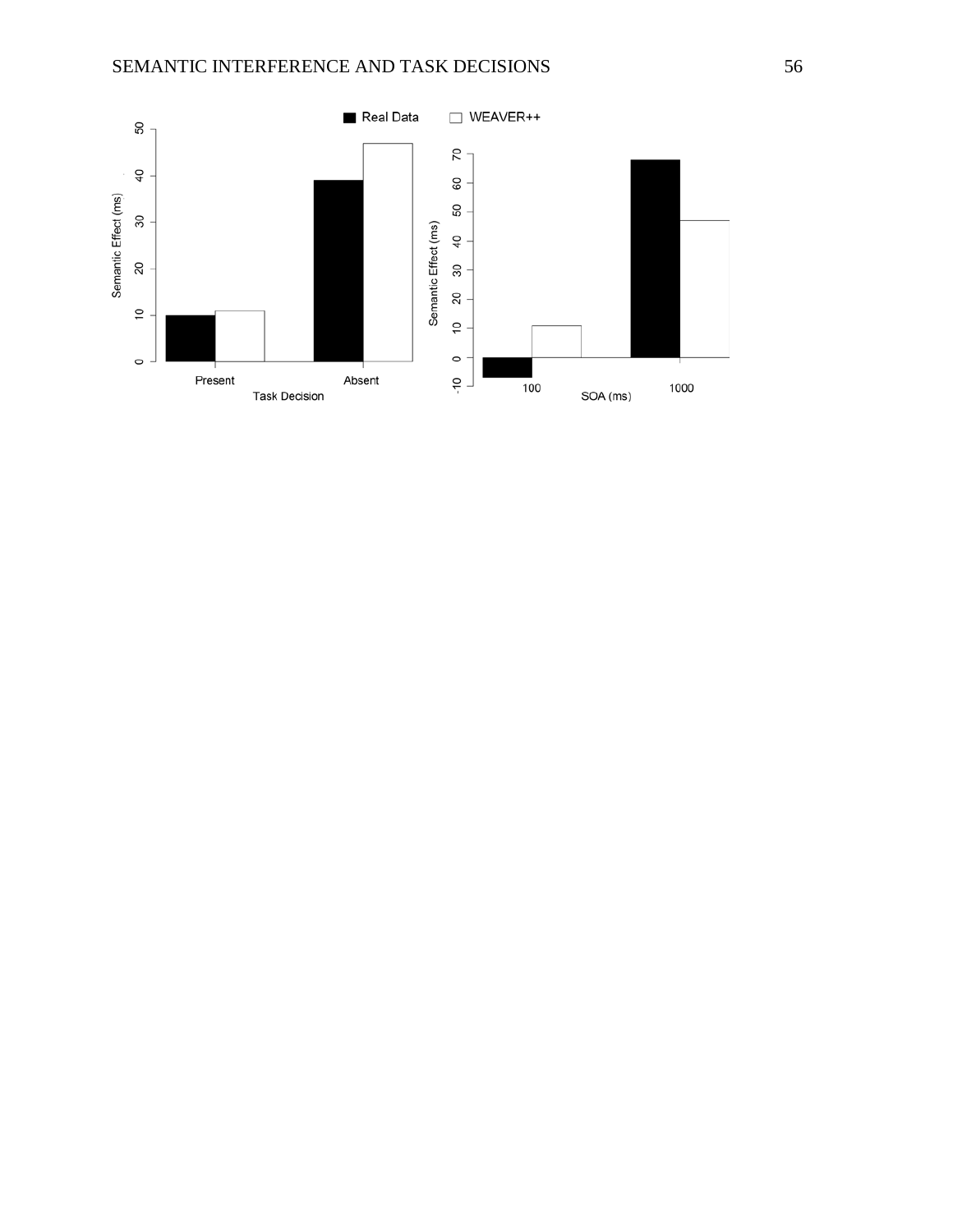# **Figure Captions**

*Figure 1.* Schematic illustration of the slack logic. Each box represents one processing stage. Panel A illustrates picture naming without task decisions. Panel B illustrates picture naming or word reading with a concurrent task-decision process. Percep. = Perception; Concep. = Conceptualising; Lexical Sel. = Lexical Selection; Word-form En. = Word-form Encoding. The distractor conditions are given in bold to the right of the figure.

*Figure 2.* Example of the structure of an immediate trial and a delayed trial of Experiment 1. The verification word was always yellow in the experiment, whereas here it is exemplified in grey. The mouth indicates the vocal response; the finger indicates the manual response.

*Figure 3.* Vincentized cumulative distribution curves for the related and unrelated conditions in immediate naming (left panel) and delayed naming (right panel) of Experiment 1.

*Figure 4.* Example of the structure of a delayed and an immediate trial in Experiment 2. The distractor words were green or blue in the experiment. Here, for exemplification, grey distractors indicate the reading trials (blue in the experiment) and white distractors indicate the naming trials (green in the experiment).

*Figure 5.* Vincentized cumulative distribution curves for the related and unrelated conditions in immediate reading (top left panel), immediate naming (top right panel), delayed reading (bottom left panel) and delayed naming (bottom right panel) of Experiment 2.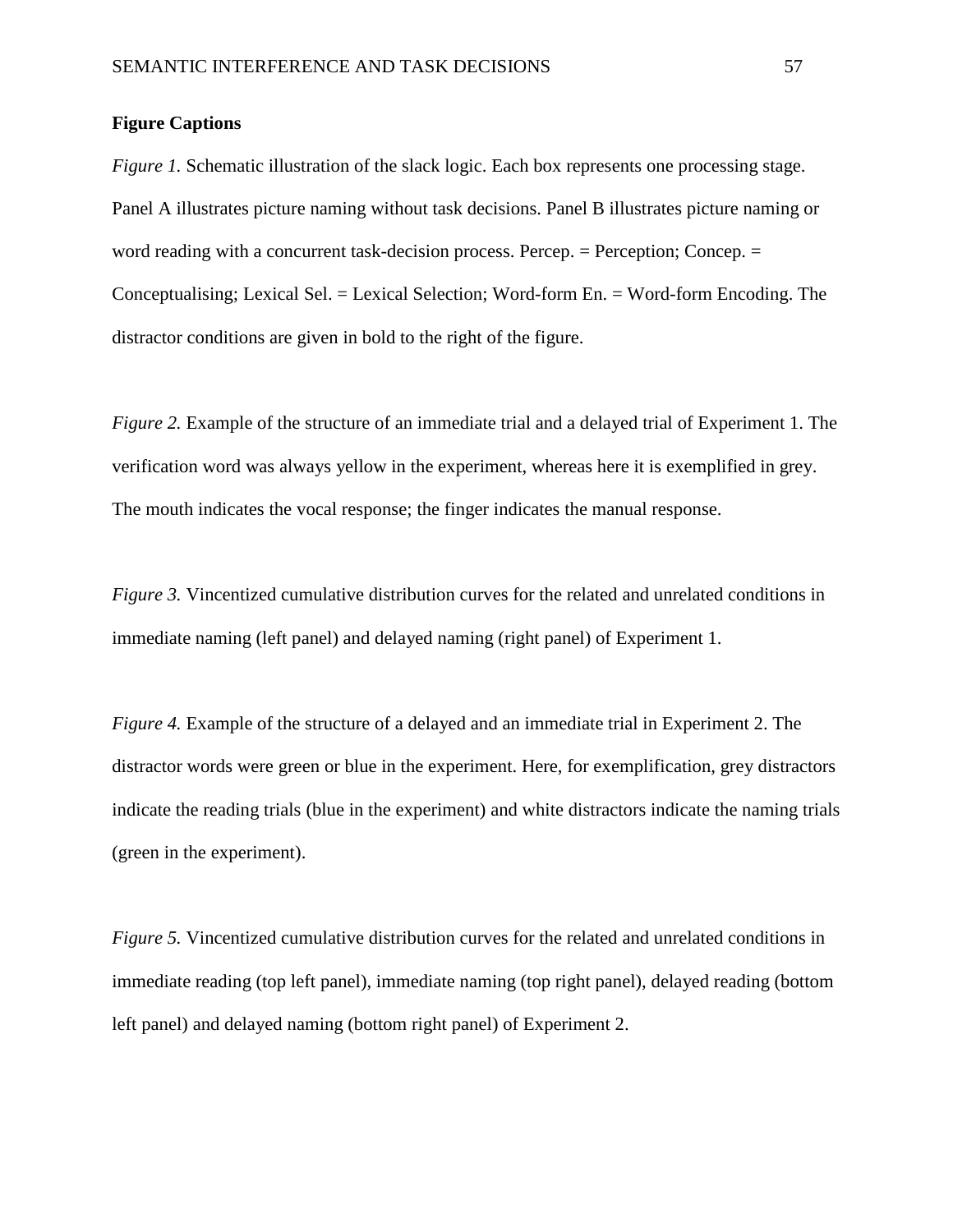*Figure 6.* Vincentized cumulative distribution curves for the related and unrelated conditions in delayed naming (top left panel) and delayed reading (bottom left panel) for the 75% naming-25% reading condition, and in delayed naming (top right panel) and delayed reading (bottom right panel) for the 25% naming-75% reading condition of Experiment 3.

*Figure 7.* Difference in mean naming time for semantically related and unrelated distractor words: Real data and WEAVER++ simulation results. Left-hand panel: The effect of task decision (present in Experiment 2 and absent in Experiment 1). Right-hand panel: The effect of stimulus-onset asynchrony (SOA) in the psychological refractory-period procedure (Dell'Acqua et al., 2007).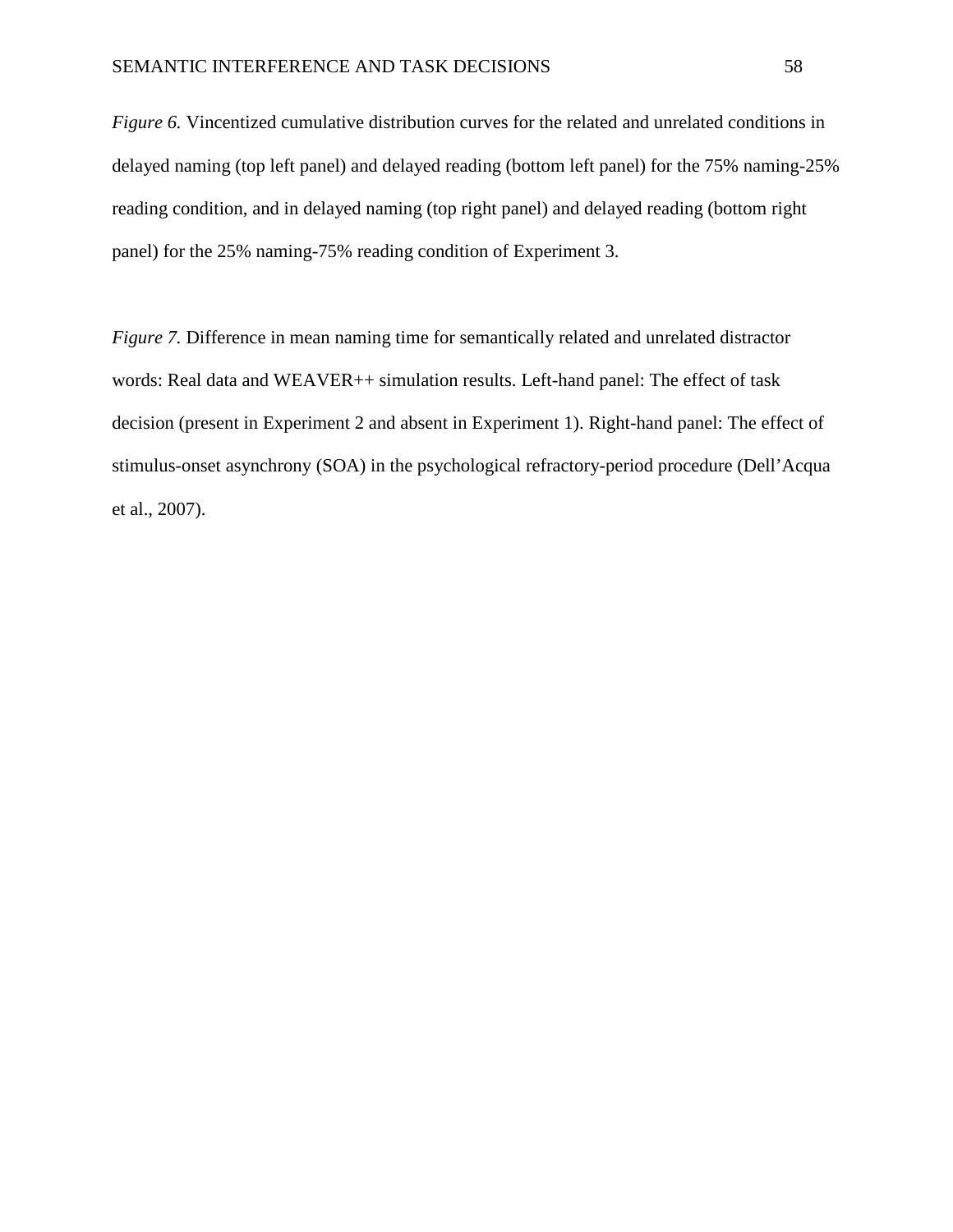Appendix 1. Materials from Experiments 1 and 3 (English translations between parentheses). Verification words only apply to Experiment 1.

|                  |                      | Distractor |           | Verification     |
|------------------|----------------------|------------|-----------|------------------|
|                  | Target               | Related    | Unrelated | Different        |
| Animals          | zwaan (swan)         | schildpad  | rok       | auto/fiets       |
|                  | schildpad (turtle)   | zwaan      | beker     | arm/been         |
|                  | konijn (rabbit)      | hert       | arm       | trui/jas         |
|                  | hert (deer)          | konijn     | bureau    | fabriek/molen    |
| Clothing         | trui (sweater)       | rok        | dolk      | hert/zwaan       |
|                  | rok (skirt)          | trui       | zwaan     | kasteel/kerk     |
|                  | hemd (singlet)       | jas        | oor       | dolk/zwaard      |
|                  | jas (jacket)         | hemd       | kasteel   | schildpad/konijn |
| Transportation   | fiets (bicycle)      | trein      | kast      | kanon/pistool    |
|                  | trein (train)        | fiets      | kerk      | beker/bord       |
|                  | auto (car)           | vliegtuig  | konijn    | tafel/kast       |
|                  | vliegtuig (airplane) | auto       | glas      | rok/hemd         |
| <b>Buildings</b> | molen (mill)         | kasteel    | kan       | bureau/bed       |
|                  | kasteel (castle)     | molen      | jas       | neus/oor         |
|                  | fabriek (factory)    | kerk       | neus      | glas/kan         |
|                  | kerk (church)        | fabriek    | been      | vliegtuig/trein  |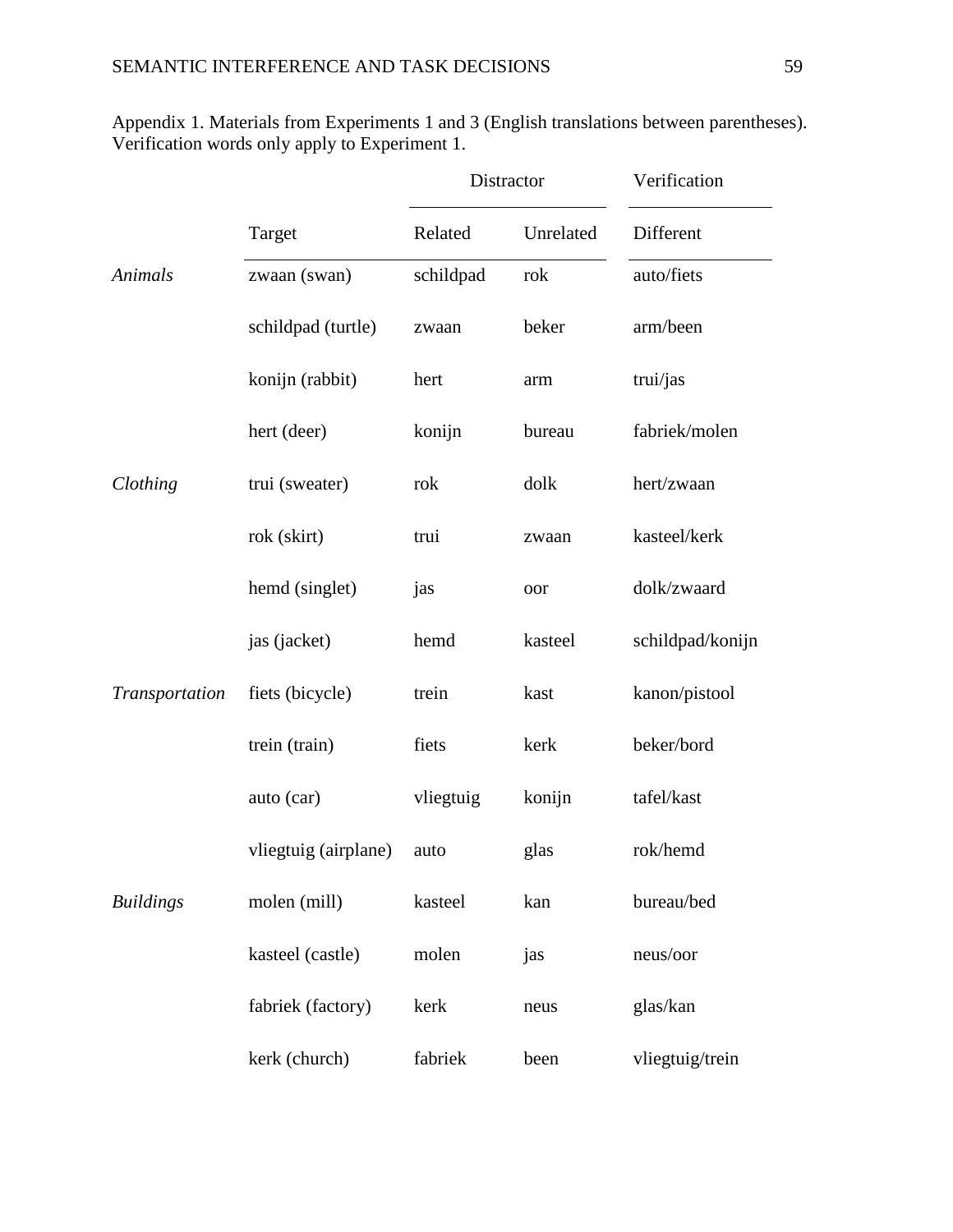# SEMANTIC INTERFERENCE AND TASK DECISIONS 60

| Weapons           | dolk (dagger)   | zwaard  | trui      | beker/bord       |
|-------------------|-----------------|---------|-----------|------------------|
|                   | zwaard (sword)  | dolk    | tafel     | auto/fiets       |
|                   | kanon (cannon)  | pistool | bord      | jas/trui         |
|                   | pistool (gun)   | kanon   | bed       | molen/kerk       |
| Service           | beker (cup)     | kan     | schildpad | dolk/zwaard      |
|                   | kan (pitcher)   | beker   | molen     | neus/oor         |
|                   | glas (glass)    | bord    | vliegtuig | been/arm         |
|                   | bord (plate)    | glas    | kanon     | hemd/rok         |
| Furniture         | tafel (table)   | bed     | zwaard    | konijn/schildpad |
|                   | kast (wardrobe) | bureau  | fiets     | kanon/pistool    |
|                   | bed (bed)       | tafel   | pistool   | kasteel/fabriek  |
|                   | bureau (desk)   | kast    | hert      | vliegtuig/trein  |
| <b>Body</b> parts | arm (arm)       | neus    | trein     | tafel/kast       |
|                   | neus (nose)     | arm     | fabriek   | bureau/bed       |
|                   | been (leg)      | oor     | auto      | glas/kan         |
|                   | oor (ear)       | been    | hemd      | hert/zwaan       |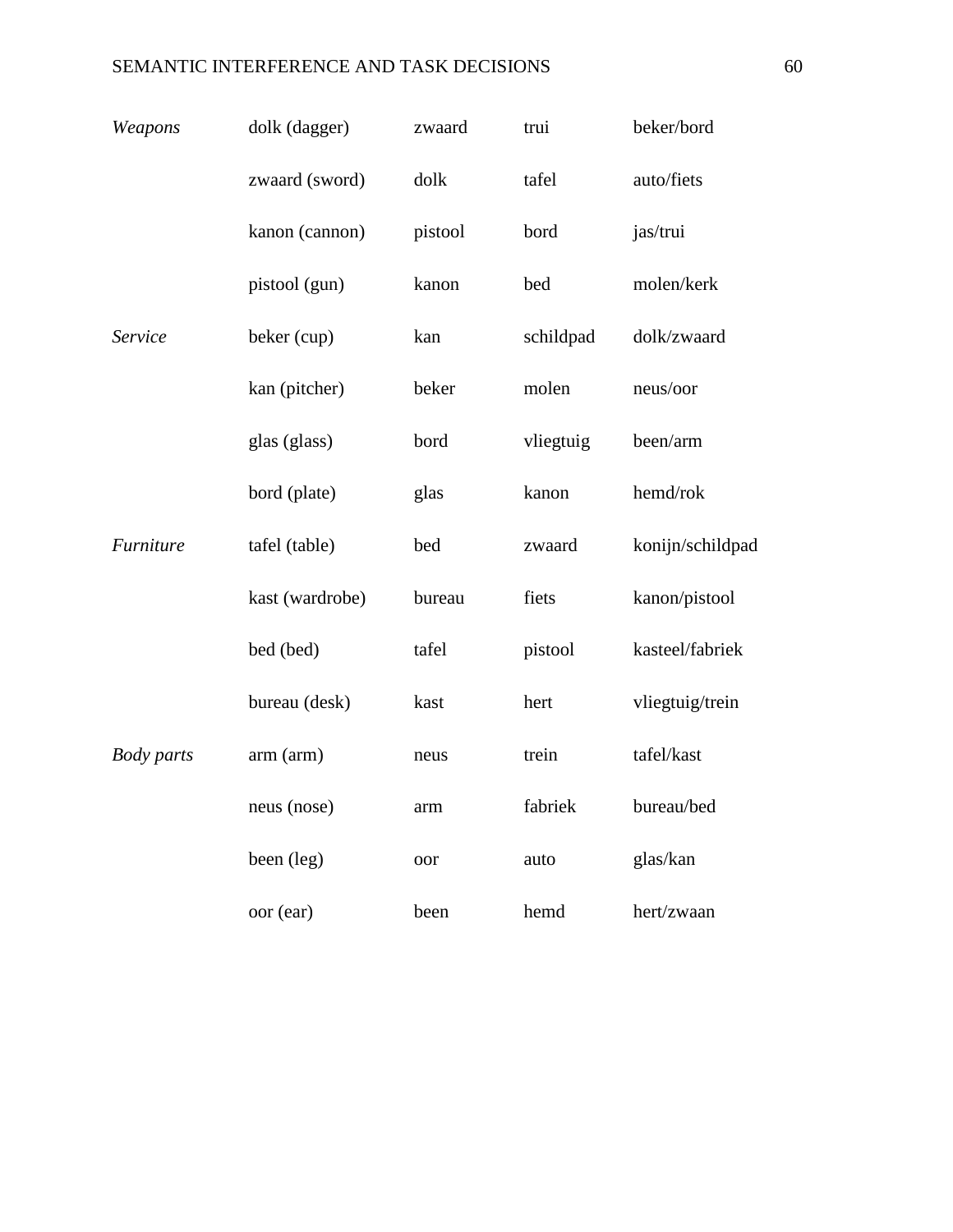| Picture Name       | <b>Related Distractor</b> | <b>Unrelated Distractor</b> |
|--------------------|---------------------------|-----------------------------|
| auto (car)         | vrachtwagen (truck)       | fontein                     |
| bed (bed)          | sofa (couch)              | zwabber                     |
| been (leg)         | elleboog (elbow)          | sinaasappel                 |
| berg (mountain)    | vulkaan (vulcano)         | walvis                      |
| bezem (broom)      | zwabber (swab)            | sofa                        |
| brood (bread)      | cracker (cracker)         | sigaar                      |
| dobbelsteen (dice) | kaart (cards)             | thermos                     |
| dolfijn (dolphin)  | walvis (whale)            | vulkaan                     |
| eikel (acorn)      | kastanje (chestnut)       | veerpont                    |
| fles (bottle)      | thermos (flask)           | kaart                       |
| fluit (flute)      | gitaar (guitar)           | scheen                      |
| hand (hand)        | scheen (shin)             | gitaar                      |
| hark (rake)        | schep (spade)             | wenkbrauw                   |
| harp (harp)        | viool (violin)            | lever                       |
| hart (heart)       | lever (liver)             | viool                       |
| hond (dog)         | konijn (rabbit)           | ballon                      |
| kanon (cannon)     | pistool (pistol)          | enkel                       |
| kerk (church)      | moskee (mosque)           | arend                       |
| kikker (frog)      | hagedis (lizard)          | bliksem                     |
| mond (mouth)       | wenkbrauw (brow)          | schep                       |
| oog (eye)          | enkel (ankle)             | pistool                     |

Appendix 2. Materials from Experiment 2 (English translations between parentheses).